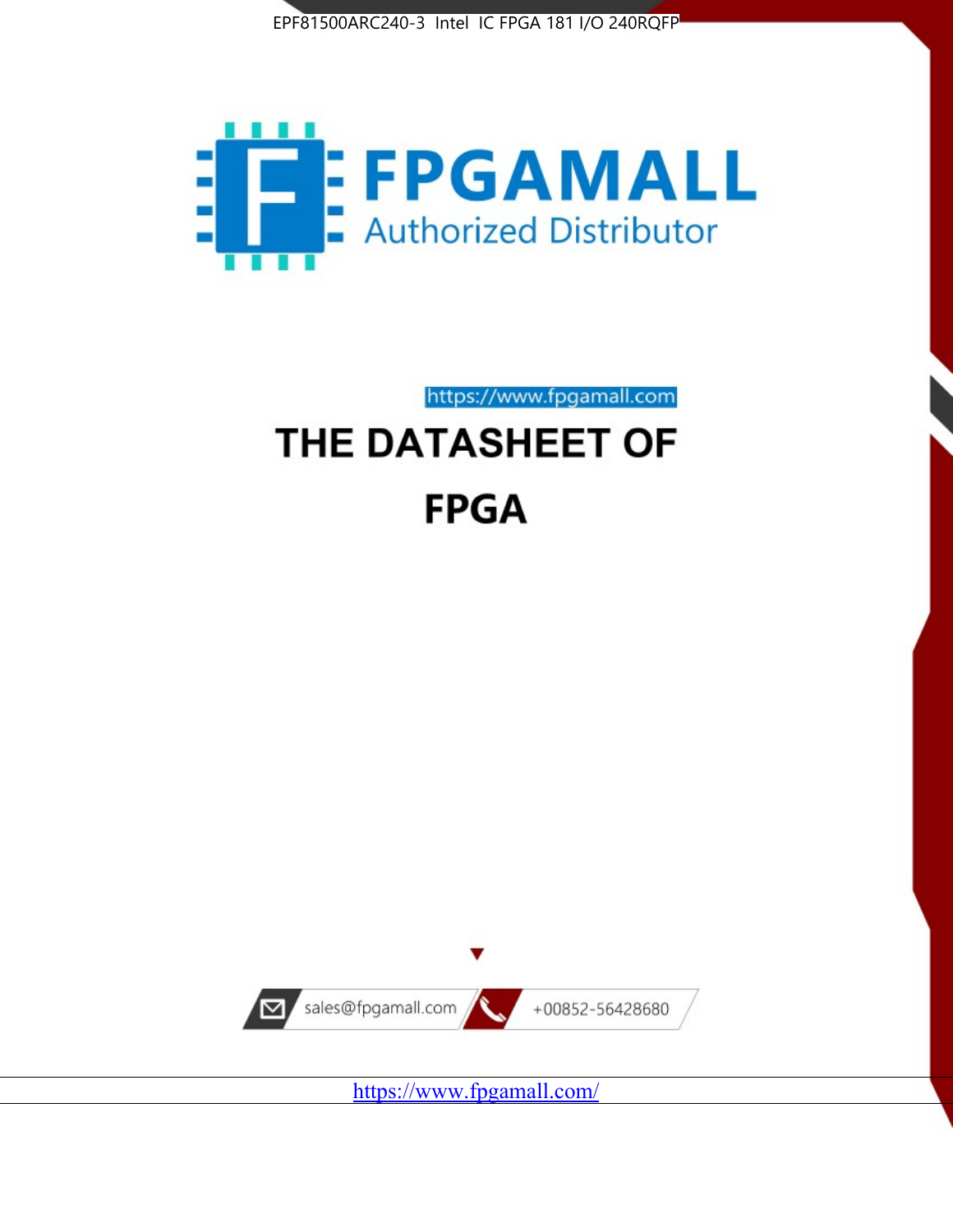

# **FLEX 8000**

**Programmable Logic Device Family**

# **January 2003, ver. 11.1 Data Sheet**

# Features...

Low-cost, high-density, register-rich CMOS programmable logic device (PLD) family (see Table 1)

- 2,500 to 16,000 usable gates
- 282 to 1,500 registers
- System-level features
	- In-circuit reconfigurability (ICR) via external configuration devices or intelligent controller
	- Fully compliant with the peripheral component interconnect Special Interest Group (PCI SIG) *PCI Local Bus Specification, Revision 2.2* for 5.0-V operation
	- Built-in Joint Test Action Group (JTAG) boundary-scan test (BST) circuitry compliant with IEEE Std. 1149.1-1990 on selected devices
	- MultiVolt<sup>™</sup> I/O interface enabling device core to run at  $5.0 V$ , while I/O pins are compatible with 5.0-V and 3.3-V logic levels
	- Low power consumption (typical specification is 0.5 mA or less in standby mode)
- Flexible interconnect
	- FastTrack<sup>®</sup> Interconnect continuous routing structure for fast, predictable interconnect delays
	- Dedicated carry chain that implements arithmetic functions such as fast adders, counters, and comparators (automatically used by software tools and megafunctions)
	- Dedicated cascade chain that implements high-speed, high-fan-in logic functions (automatically used by software tools and megafunctions)
	- Tri-state emulation that implements internal tri-state nets
- Powerful I/O pins
- Programmable output slew-rate control reduces switching noise

| <b>Feature</b>            | <b>EPF8282A</b><br><b>EPF8282AV</b> | <b>EPF8452A</b> | <b>EPF8636A</b> | <b>EPF8820A</b> | <b>EPF81188A</b> | <b>EPF81500A</b> |  |  |  |  |
|---------------------------|-------------------------------------|-----------------|-----------------|-----------------|------------------|------------------|--|--|--|--|
| Usable gates              | 2,500                               | 4.000           | 6,000           | 8,000           | 12.000           | 16,000           |  |  |  |  |
| Flipflops                 | 282                                 | 452             | 636             | 820             | 1.188            | 1,500            |  |  |  |  |
| Logic array blocks (LABs) | 26                                  | 42              | 63              | 84              | 126              | 162              |  |  |  |  |
| Logic elements (LEs)      | 208                                 | 336             | 504             | 672             | 1.008            | 1,296            |  |  |  |  |
| Maximum user I/O pins     | 78                                  | 120             | 136             | 152             | 184              | 208              |  |  |  |  |

# *Table 1. FLEX 8000 Device Features*

# **Altera Corporation 1**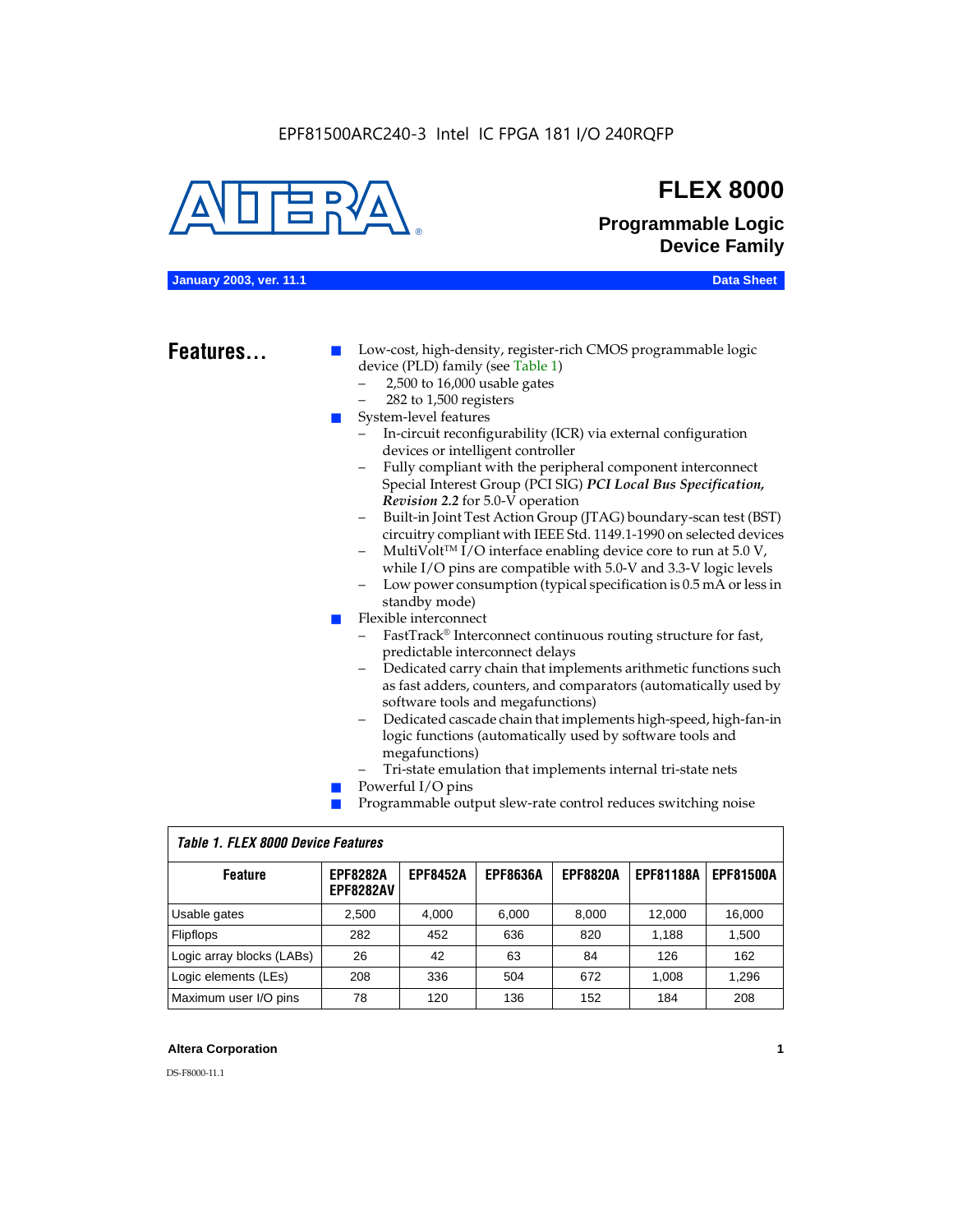| <b>JTAG BST</b><br>circuitry | Yes | No | Yes | Yes | No | Yes |
|------------------------------|-----|----|-----|-----|----|-----|
|                              |     |    |     |     |    |     |

# **...and More Features**

Fabricated on an advanced SRAM process ■ Available in a variety of packages with 84 to 304 pins (see Table 2) Software design support and automatic place-and-route provided by the Altera® MAX+PLUS® II development system for Windows-based PCs, as well as Sun SPARCstation, HP 9000 Series 700/800, and IBM RISC System/6000 workstations Additional design entry and simulation support provided by EDIF

Peripheral register for fast setup and clock-to-output delay

2 0 0 and 3 0 0 netlist files, library of parameterized modules (LPM), Verilog HDL, VHDL, and other interfaces to popular EDA tools from manufacturers such as Cadence, Exemplar Logic, Mentor Graphics, OrCAD, Synopsys, Synplicity, and Veribest

| Table 2. FLEX 8000 Package Options & I/O Pin Count<br>Note $(1)$ |                           |                               |                            |                               |                              |                              |                               |                              |                              |                               |                              |                               |
|------------------------------------------------------------------|---------------------------|-------------------------------|----------------------------|-------------------------------|------------------------------|------------------------------|-------------------------------|------------------------------|------------------------------|-------------------------------|------------------------------|-------------------------------|
| <b>Device</b>                                                    | 84-<br>Pin<br><b>PLCC</b> | $100 -$<br>Pin<br><b>TQFP</b> | 144-<br>Pin<br><b>TQFP</b> | $160 -$<br>Pin<br><b>PQFP</b> | $160 -$<br>Pin<br><b>PGA</b> | $192 -$<br>Pin<br><b>PGA</b> | $208 -$<br>Pin<br><b>POFP</b> | $225 -$<br>Pin<br><b>BGA</b> | $232 -$<br>Pin<br><b>PGA</b> | $240 -$<br>Pin<br><b>PQFP</b> | $280 -$<br>Pin<br><b>PGA</b> | $304 -$<br>Pin<br><b>ROFP</b> |
| EPF8282A                                                         | 68                        | 78                            |                            |                               |                              |                              |                               |                              |                              |                               |                              |                               |
| EPF8282AV                                                        |                           | 78                            |                            |                               |                              |                              |                               |                              |                              |                               |                              |                               |
| EPF8452A                                                         | 68                        | 68                            |                            | 120                           | 120                          |                              |                               |                              |                              |                               |                              |                               |
| EPF8636A                                                         | 68                        |                               |                            | 118                           |                              | 136                          | 136                           |                              |                              |                               |                              |                               |
| EPF8820A                                                         |                           |                               | 112                        | 120                           |                              | 152                          | 152                           | 152                          |                              |                               |                              |                               |
| EPF81188A                                                        |                           |                               |                            |                               |                              |                              | 148                           |                              | 184                          | 184                           |                              |                               |
| EPF81500A                                                        |                           |                               |                            |                               |                              |                              |                               |                              |                              | 181                           | 208                          | 208                           |

# *Note:*

(1) FLEX 8000 device package types include plastic J-lead chip carrier (PLCC), thin quad flat pack (TQFP), plastic quad flat pack (PQFP), power quad flat pack (RQFP), ball-grid array (BGA), and pin-grid array (PGA) packages.

# **General Description**

Altera's Flexible Logic Element MatriX (FLEX®) family combines the benefits of both erasable programmable logic devices (EPLDs) and fieldprogrammable gate arrays (FPGAs). The FLEX 8000 device family is ideal for a variety of applications because it combines the fine-grained architecture and high register count characteristics of FPGAs with the high speed and predictable interconnect delays of EPLDs. Logic is implemented in LEs that include compact 4-input look-up tables (LUTs) and programmable registers. High performance is provided by a fast, continuous network of routing resources.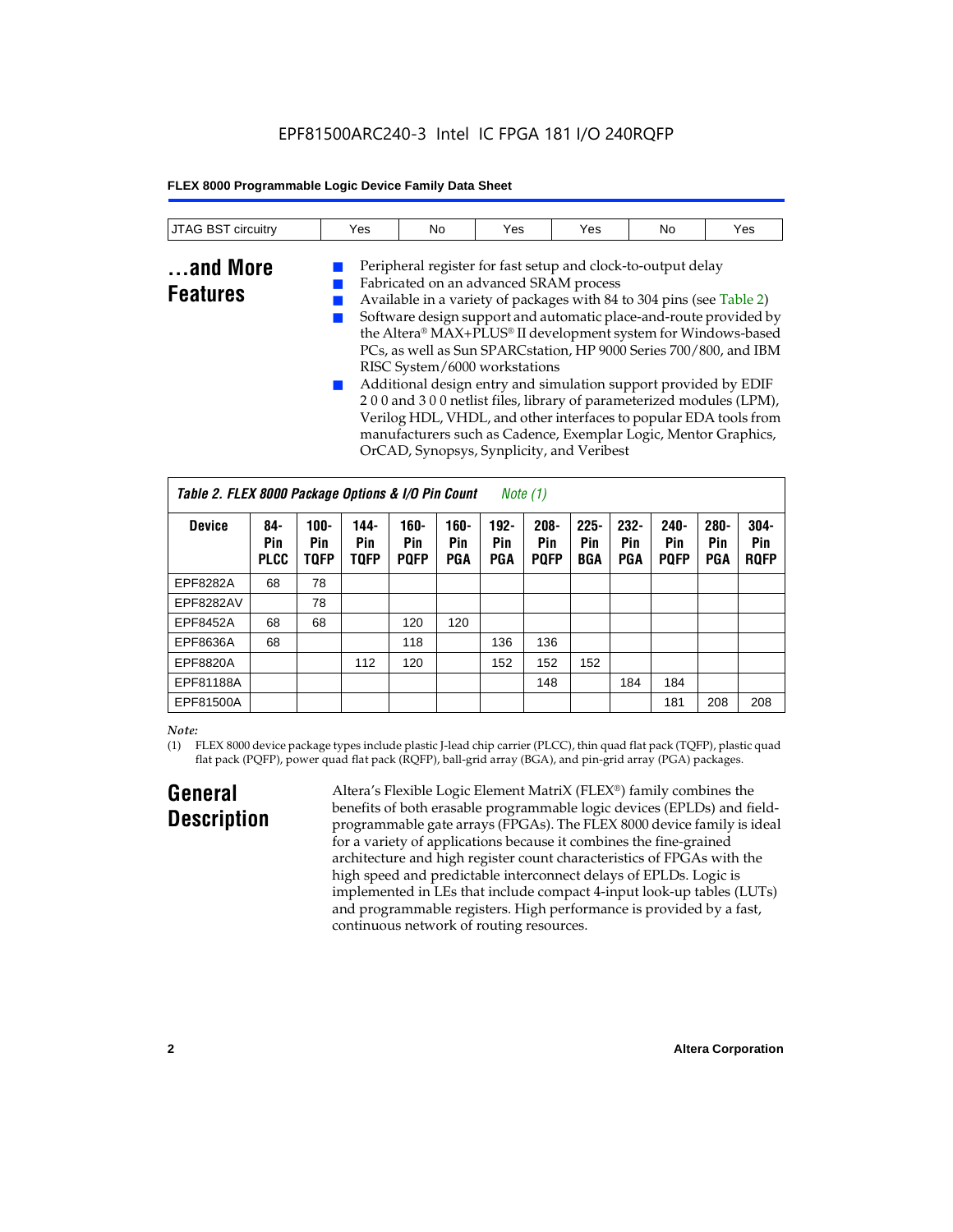FLEX 8000 devices provide a large number of storage elements for applications such as digital signal processing (DSP), wide-data-path manipulation, and data transformation. These devices are an excellent choice for bus interfaces, TTL integration, coprocessor functions, and high-speed controllers. The high-pin-count packages can integrate multiple 32-bit buses into a single device. Table 3 shows FLEX 8000 performance and LE requirements for typical applications.

| Tadie S. Flex ouuu perioriitailce |                 |       |                    |     |            |  |  |  |  |  |  |
|-----------------------------------|-----------------|-------|--------------------|-----|------------|--|--|--|--|--|--|
| <b>Application</b>                | <b>LEs Used</b> |       | <b>Speed Grade</b> |     |            |  |  |  |  |  |  |
|                                   |                 | $A-2$ | A-3                | A-4 |            |  |  |  |  |  |  |
| 16-bit loadable counter           | 16              | 125   | 95                 | 83  | <b>MHz</b> |  |  |  |  |  |  |
| 16-bit up/down counter            | 16              | 125   | 95                 | 83  | <b>MHz</b> |  |  |  |  |  |  |
| 24-bit accumulator                | 24              | 87    | 67                 | 58  | <b>MHz</b> |  |  |  |  |  |  |
| 16-bit address decode             | 4               | 4.2   | 4.9                | 6.3 | ns         |  |  |  |  |  |  |
| 16-to-1 multiplexer               | 10              | 6.6   | 7.9                | 9.5 | ns         |  |  |  |  |  |  |

# *Table 3. FLEX 8000 Performance*

All FLEX 8000 device packages provide four dedicated inputs for synchronous control signals with large fan-outs. Each I/O pin has an associated register on the periphery of the device. As outputs, these registers provide fast clock-to-output times; as inputs, they offer quick setup times.

The logic and interconnections in the FLEX 8000 architecture are configured with CMOS SRAM elements. FLEX 8000 devices are configured at system power-up with data stored in an industry-standard parallel EPROM or an Altera serial configuration devices, or with data provided by a system controller. Altera offers the EPC1, EPC1213, EPC1064, and EPC1441 configuration devices, which configure FLEX 8000 devices via a serial data stream. Configuration data can also be stored in an industry-standard  $32 K \times 8$  bit or larger configuration device, or downloaded from system RAM. After a FLEX 8000 device has been configured, it can be reconfigured in-circuit by resetting the device and loading new data. Because reconfiguration requires less than 100 ms, realtime changes can be made during system operation. For information on how to configure FLEX 8000 devices, go to the following documents:

- Configuration Devices for APEX & FLEX Devices Data Sheet
- $BitBlaster$  Serial Download Cable Data Sheet
- ByteBlasterMV Parallel Port Download Cable Data Sheet
- *Application Note 33 (Configuring FLEX 8000 Devices)*
- *Application Note 38 (Configuring Multiple FLEX 8000 Devices)*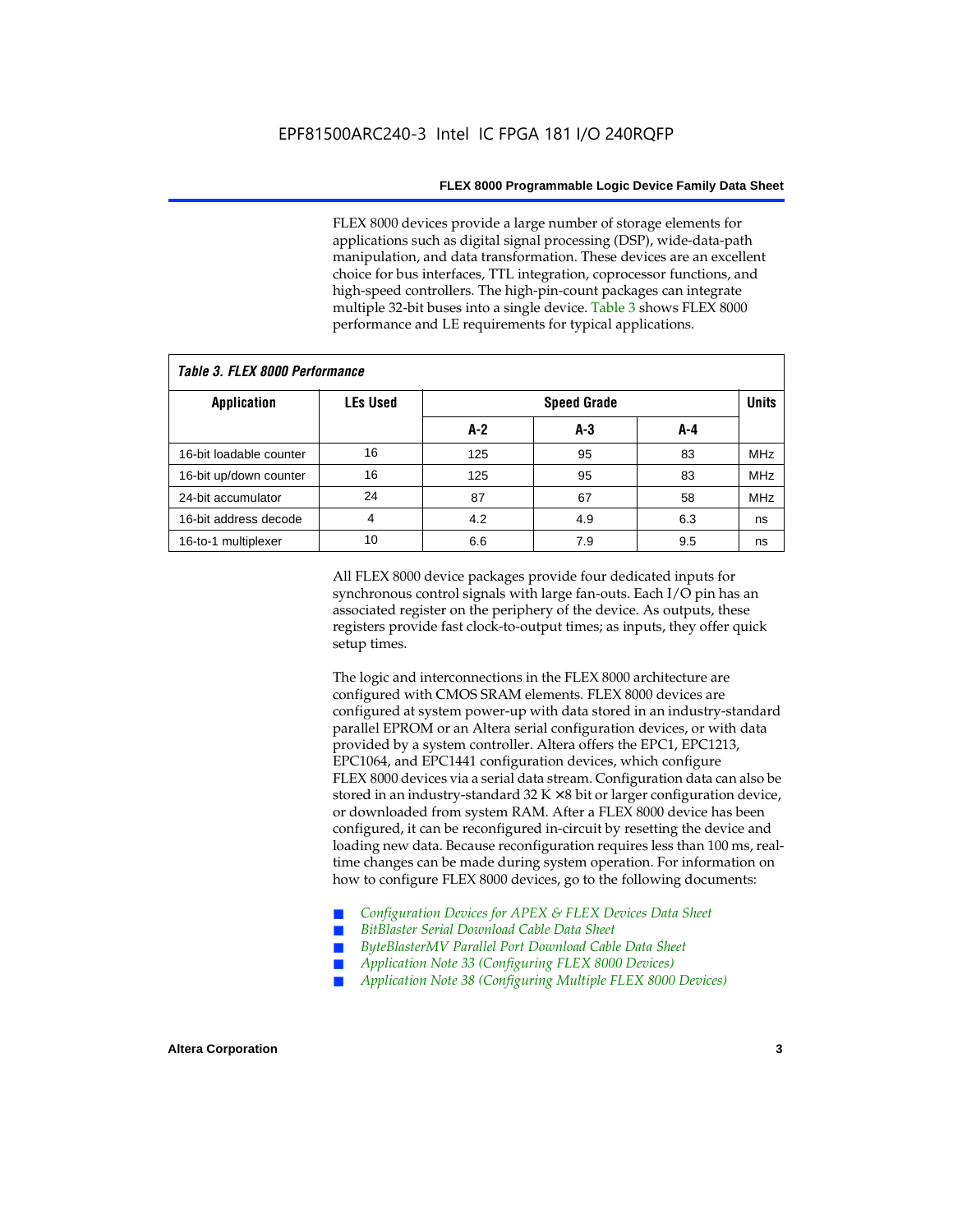FLEX 8000 devices contain an optimized microprocessor interface that permits the microprocessor to configure FLEX 8000 devices serially, in parallel, synchronously, or asynchronously. The interface also enables the microprocessor to treat a FLEX 8000 device as memory and configure the device by writing to a virtual memory location, making it very easy for the designer to create configuration software.

The FLEX 8000 family is supported by Altera's MAX+PLUS II development system, a single, integrated package that offers schematic, text—including the Altera Hardware Description Language (AHDL), VHDL, and Verilog HDL—and waveform design entry, compilation and logic synthesis, simulation and timing analysis, and device programming. The MAX+PLUS II software provides EDIF 2 0 0 and 3 0 0, library of parameterized modules (LPM), VHDL, Verilog HDL, and other interfaces for additional design entry and simulation support from other industrystandard PC- and UNIX workstation-based EDA tools. The MAX+PLUS II software runs on Windows-based PCs and Sun SPARCstation, HP 9000 Series 700/800, and IBM RISC System/6000 workstations.

The MAX+PLUS II software interfaces easily with common gate array EDA tools for synthesis and simulation. For example, the MAX+PLUS II software can generate Verilog HDL files for simulation with tools such as Cadence Verilog-XL. Additionally, the MAX+PLUS II software contains EDA libraries that use device-specific features such as carry chains, which are used for fast counter and arithmetic functions. For instance, the Synopsys Design Compiler library supplied with the MAX+PLUS II development system includes DesignWare functions that are optimized for the FLEX 8000 architecture.



For more information on the MAX+PLUS II software, go to the *MAX+PLUS II Programmable Logic Development System & Software Data Sheet*.

# **Functional Description**

The FLEX 8000 architecture incorporates a large matrix of compact building blocks called logic elements (LEs). Each LE contains a 4-input LUT that provides combinatorial logic capability and a programmable register that offers sequential logic capability. The fine-grained structure of the LE provides highly efficient logic implementation.

Eight LEs are grouped together to form a logic array block (LAB). Each FLEX 8000 LAB is an independent structure with common inputs, interconnections, and control signals. The LAB architecture provides a coarse-grained structure for high device performance and easy routing.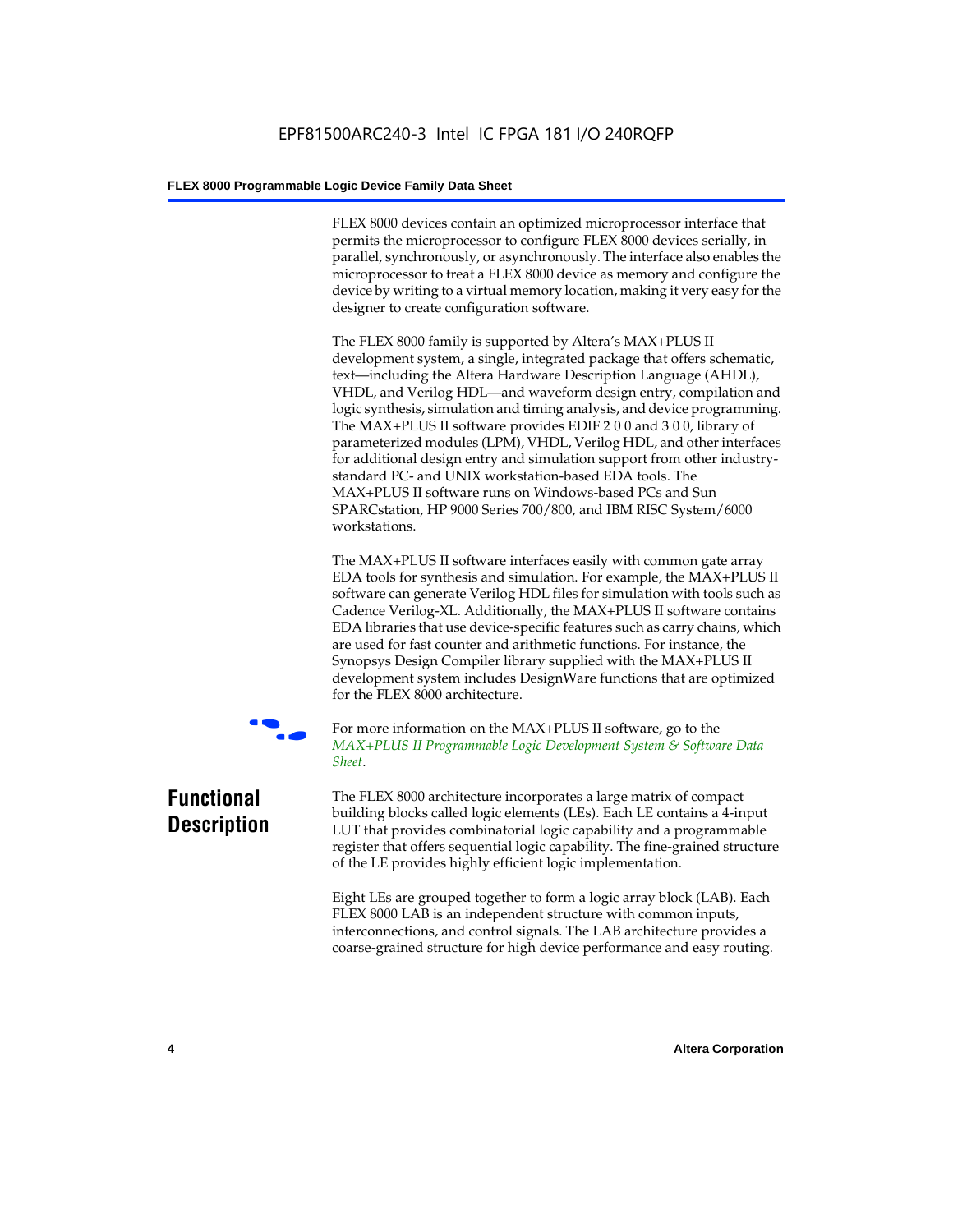Figure 1 shows a block diagram of the FLEX 8000 architecture. Each group of eight LEs is combined into an LAB; LABs are arranged into rows and columns. The I/O pins are supported by I/O elements (IOEs) located at the ends of rows and columns. Each IOE contains a bidirectional I/O buffer and a flipflop that can be used as either an input or output register.



Signal interconnections within FLEX 8000 devices and between device pins are provided by the FastTrack Interconnect, a series of fast, continuous channels that run the entire length and width of the device. IOEs are located at the end of each row (horizontal) and column (vertical) FastTrack Interconnect path.

# **Altera Corporation 5**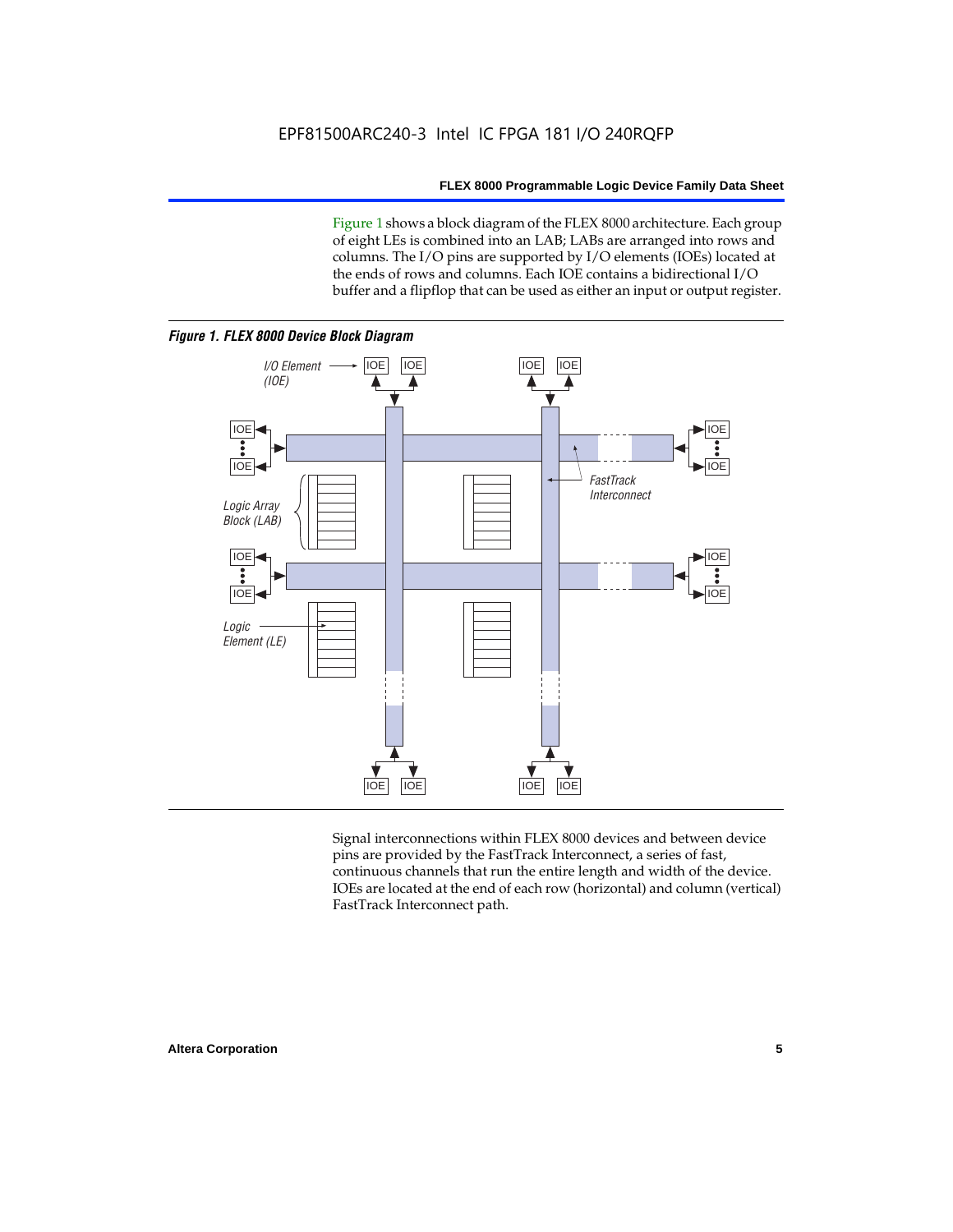# **Logic Array Block**

A logic array block (LAB) consists of eight LEs, their associated carry and cascade chains, LAB control signals, and the LAB local interconnect. The LAB provides the coarse-grained structure of the FLEX 8000 architecture. This structure enables FLEX 8000 devices to provide efficient routing, high device utilization, and high performance. Figure 2 shows a block diagram of the FLEX 8000 LAB.



**6 Altera Corporation**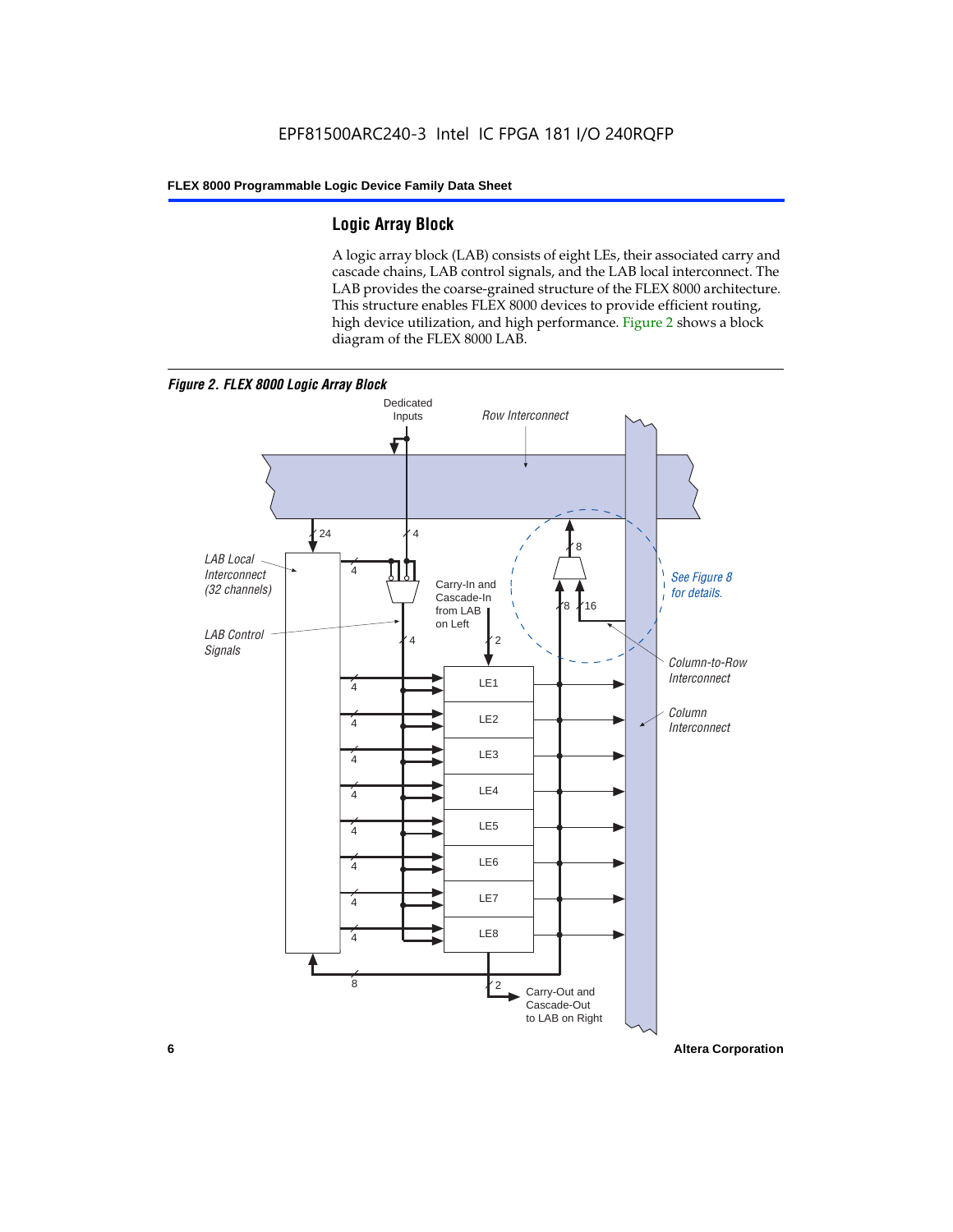Each LAB provides four control signals that can be used in all eight LEs. Two of these signals can be used as clocks, and the other two for clear/preset control. The LAB control signals can be driven directly from a dedicated input pin, an I/O pin, or any internal signal via the LAB local interconnect. The dedicated inputs are typically used for global clock, clear, or preset signals because they provide synchronous control with very low skew across the device. FLEX 8000 devices support up to four individual global clock, clear, or preset control signals. If logic is required on a control signal, it can be generated in one or more LEs in any LAB and driven into the local interconnect of the target LAB.

# **Logic Element**

The logic element (LE) is the smallest unit of logic in the FLEX 8000 architecture, with a compact size that provides efficient logic utilization. Each LE contains a 4-input LUT, a programmable flipflop, a carry chain, and cascade chain. Figure 3 shows a block diagram of an LE.



The LUT is a function generator that can quickly compute any function of four variables. The programmable flipflop in the LE can be configured for D, T, JK, or SR operation. The clock, clear, and preset control signals on the flipflop can be driven by dedicated input pins, general-purpose I/O pins, or any internal logic. For purely combinatorial functions, the flipflop is bypassed and the output of the LUT goes directly to the output of the LE.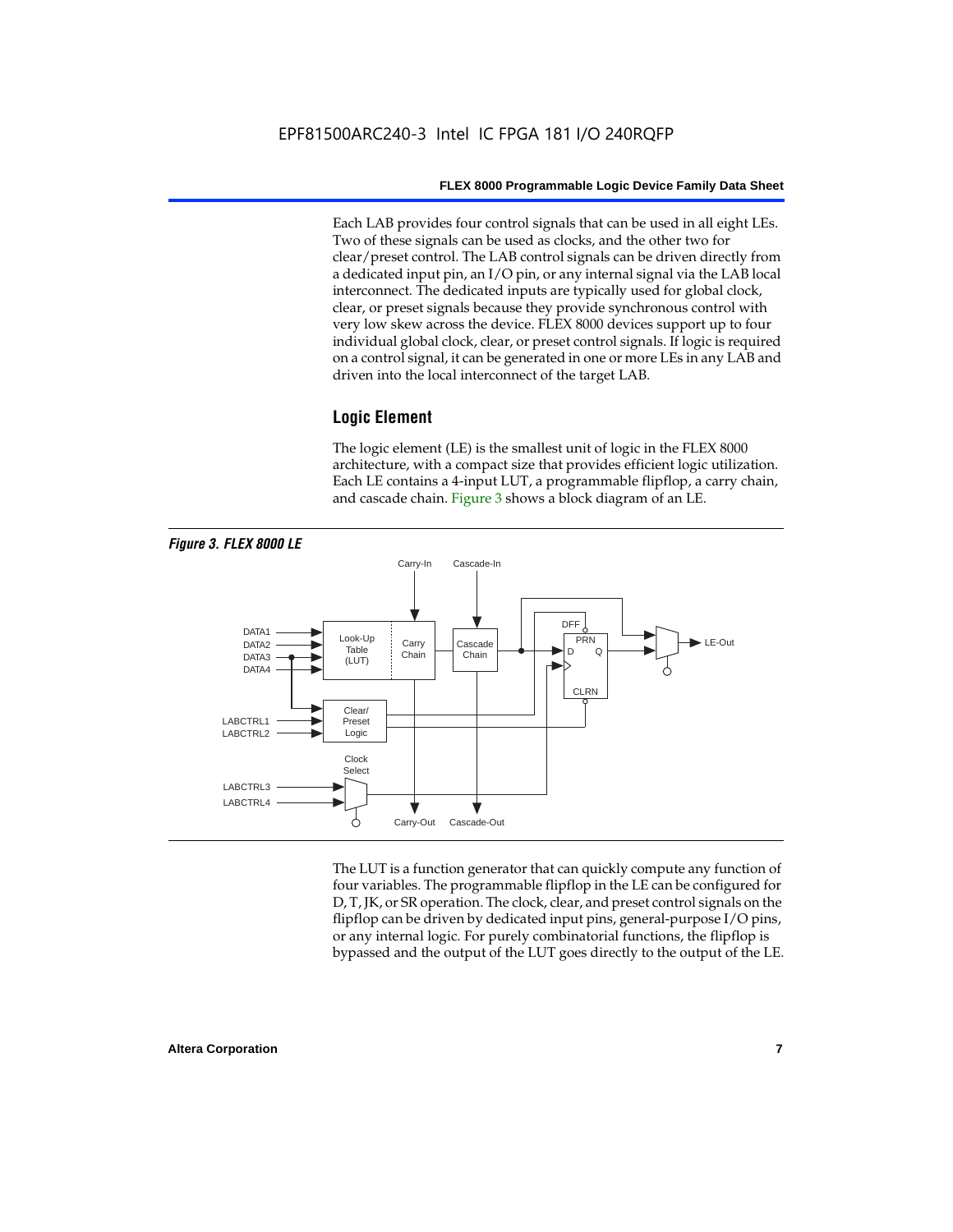The FLEX 8000 architecture provides two dedicated high-speed data paths—carry chains and cascade chains—that connect adjacent LEs without using local interconnect paths. The carry chain supports highspeed counters and adders; the cascade chain implements wide-input functions with minimum delay. Carry and cascade chains connect all LEs in an LAB and all LABs in the same row. Heavy use of carry and cascade chains can reduce routing flexibility. Therefore, the use of carry and cascade chains should be limited to speed-critical portions of a design.

# *Carry Chain*

The carry chain provides a very fast (less than 1 ns) carry-forward function between LEs. The carry-in signal from a lower-order bit moves forward into the higher-order bit via the carry chain, and feeds into both the LUT and the next portion of the carry chain. This feature allows the FLEX 8000 architecture to implement high-speed counters and adders of arbitrary width. The MAX+PLUS II Compiler can create carry chains automatically during design processing; designers can also insert carry chain logic manually during design entry.

Figure 4 shows how an *n*-bit full adder can be implemented in *n* + 1 LEs with the carry chain. One portion of the LUT generates the sum of two bits using the input signals and the carry-in signal; the sum is routed to the output of the LE. The register is typically bypassed for simple adders, but can be used for an accumulator function. Another portion of the LUT and the carry chain logic generate the carry-out signal, which is routed directly to the carry-in signal of the next-higher-order bit. The final carry-out signal is routed to another LE, where it can be used as a general-purpose signal. In addition to mathematical functions, carry chain logic supports very fast counters and comparators.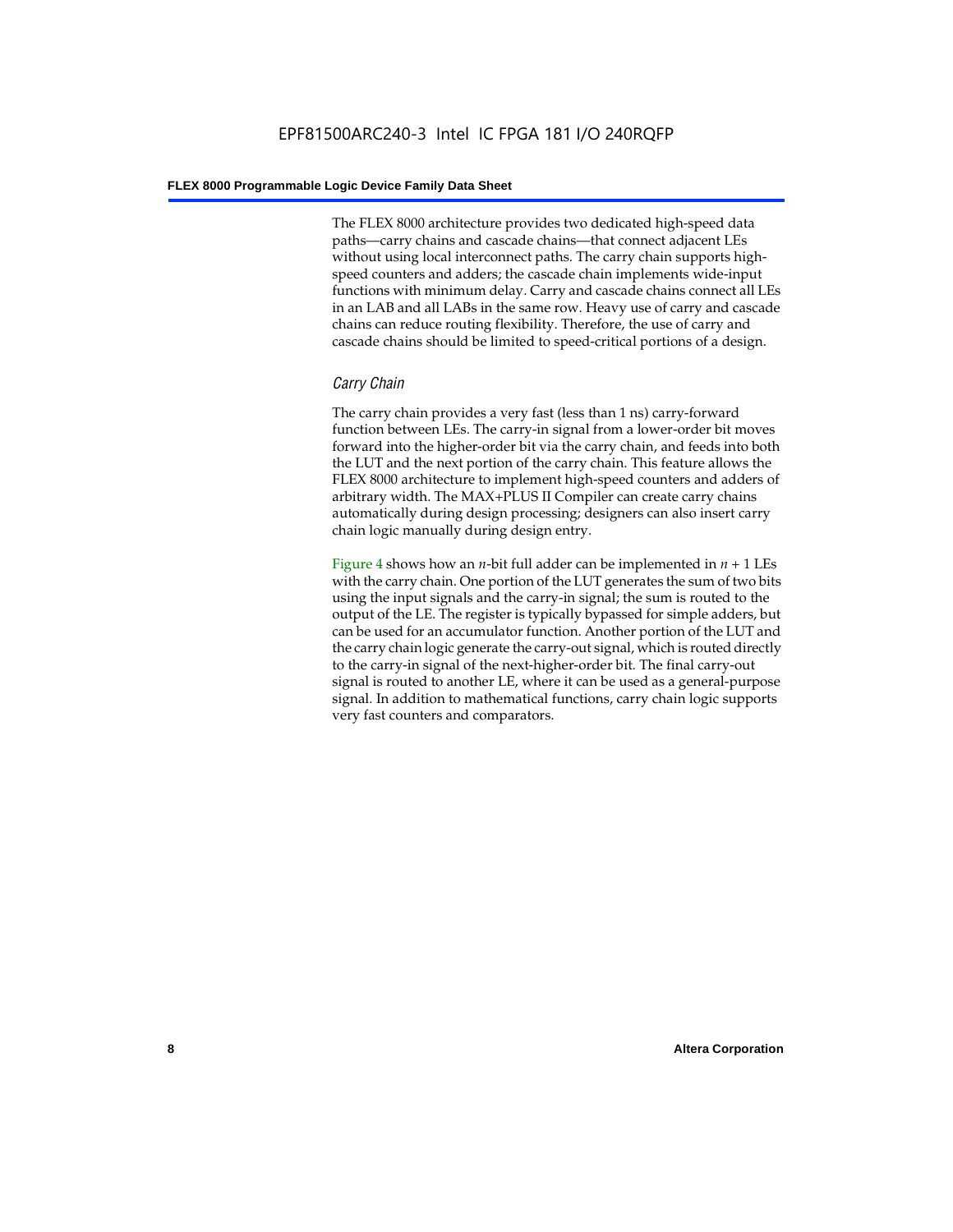

*Figure 4. FLEX 8000 Carry Chain Operation*

# *Cascade Chain*

With the cascade chain, the FLEX 8000 architecture can implement functions that have a very wide fan-in. Adjacent LUTs can be used to compute portions of the function in parallel; the cascade chain serially connects the intermediate values. The cascade chain can use a logical AND or logical OR (via De Morgan's inversion) to connect the outputs of adjacent LEs. Each additional LE provides four more inputs to the effective width of a function, with a delay as low as 0.6 ns per LE.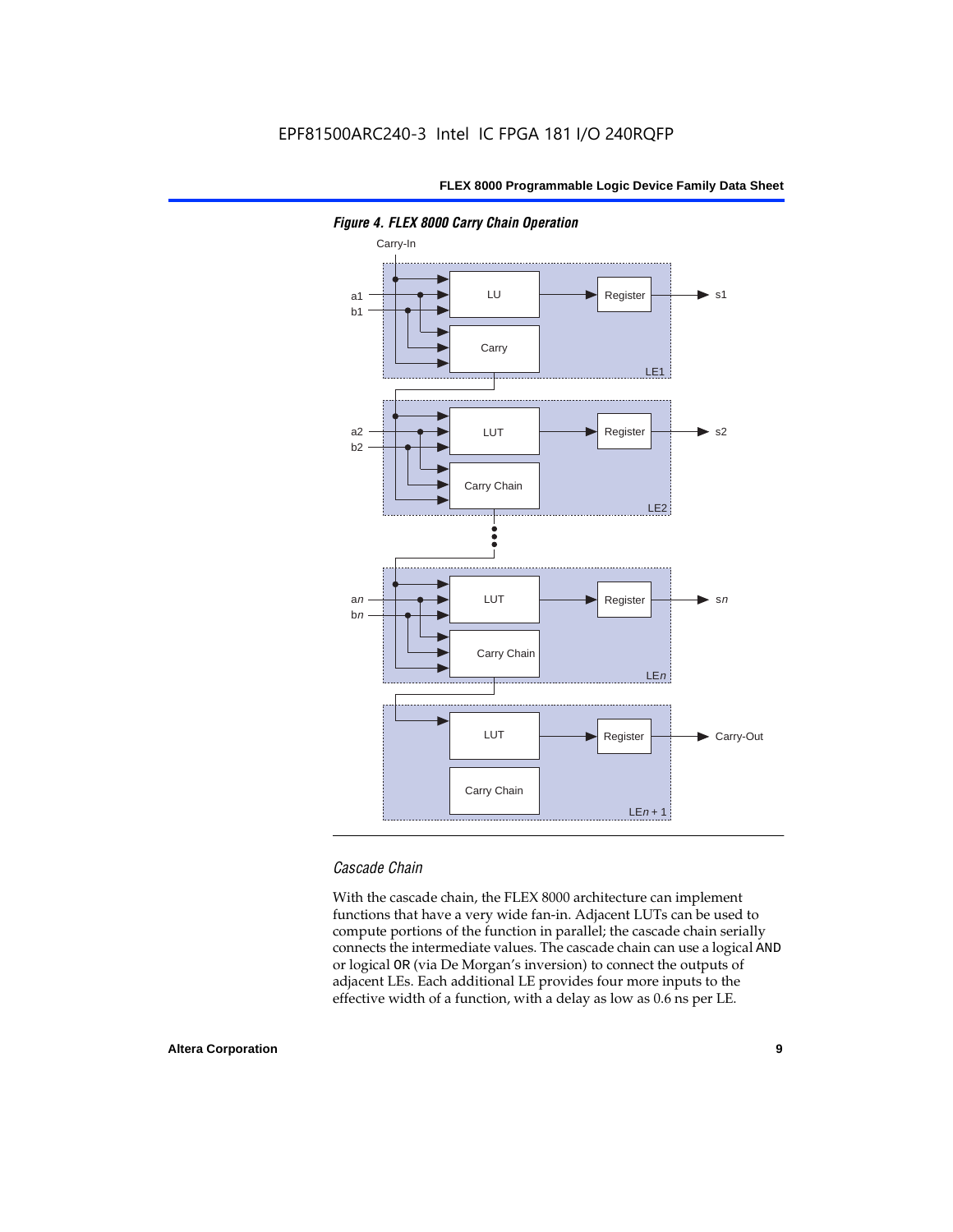The MAX+PLUS II Compiler can create cascade chains automatically during design processing; designers can also insert cascade chain logic manually during design entry. Cascade chains longer than eight LEs are automatically implemented by linking LABs together. The last LE of an LAB cascades to the first LE of the next LAB.

Figure 5 shows how the cascade function can connect adjacent LEs to form functions with a wide fan-in. These examples show functions of 4*n* variables implemented with *n* LEs. For a device with an A-2 speed grade, the LE delay is 2.4 ns; the cascade chain delay is 0.6 ns. With the cascade chain, 4.2 ns is needed to decode a 16-bit address.



*Figure 5. FLEX 8000 Cascade Chain Operation*

# *LE Operating Modes*

The FLEX 8000 LE can operate in one of four modes, each of which uses LE resources differently. See Figure 6. In each mode, seven of the ten available inputs to the LE—the four data inputs from the LAB local interconnect, the feedback from the programmable register, and the carry-in and cascade-in from the previous LE—are directed to different destinations to implement the desired logic function. The three remaining inputs to the LE provide clock, clear, and preset control for the register. The MAX+PLUS II software automatically chooses the appropriate mode for each application. Design performance can also be enhanced by designing for the operating mode that supports the desired application.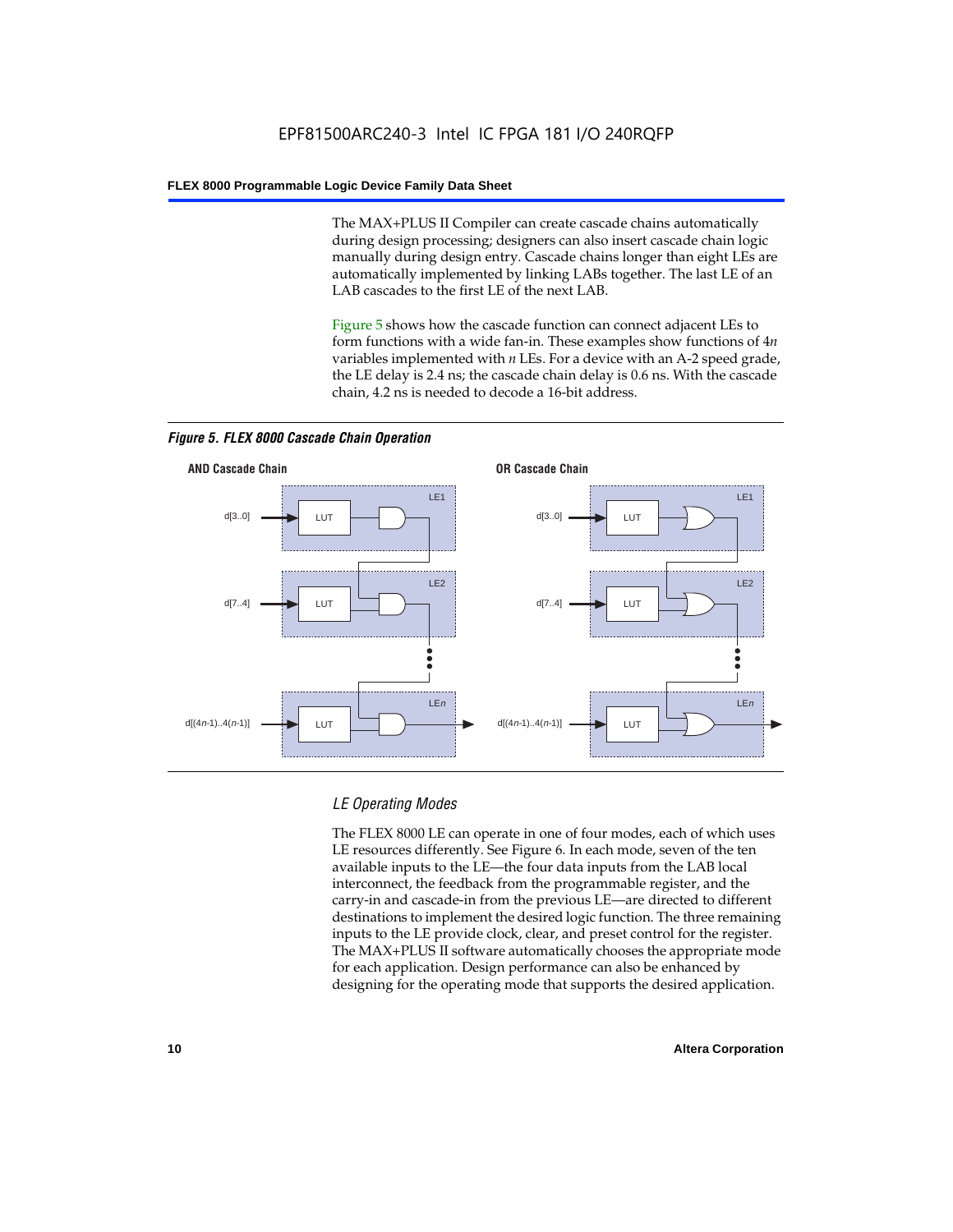# *Figure 6. FLEX 8000 LE Operating Modes*



# **Arithmetic Mode**



# **Up/Down Counter Mode**



### **Clearable Counter Mode**

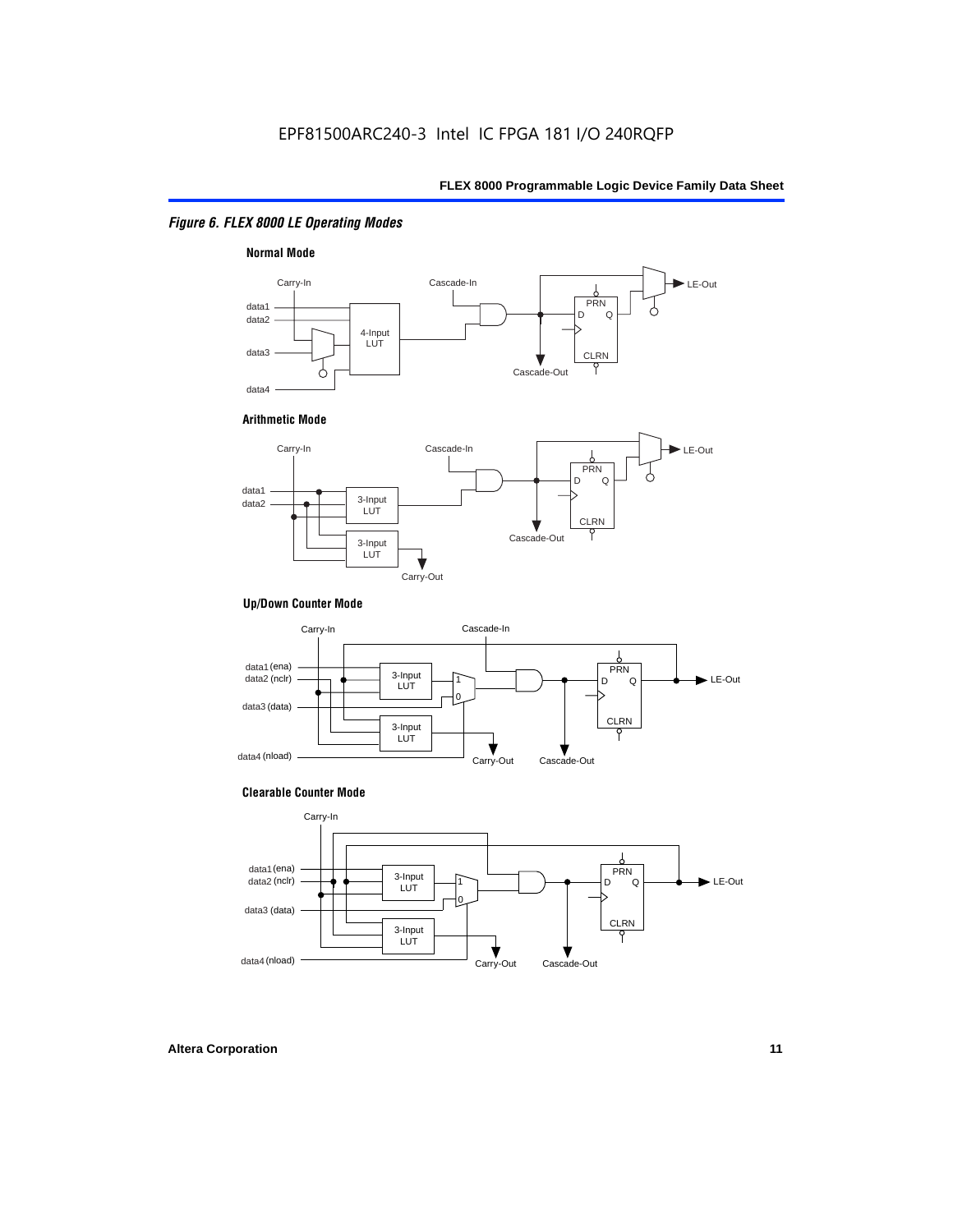# **Normal Mode**

The normal mode is suitable for general logic applications and wide decoding functions that can take advantage of a cascade chain. In normal mode, four data inputs from the LAB local interconnect and the carry-in signal are the inputs to a 4-input LUT. Using a configurable SRAM bit, the MAX+PLUS II Compiler automatically selects the carry-in or the DATA3 signal as an input. The LUT output can be combined with the cascade-in signal to form a cascade chain through the cascade-out signal. The LE-Out signal—the data output of the LE—is either the combinatorial output of the LUT and cascade chain, or the data output  $(Q)$  of the programmable register.

# **Arithmetic Mode**

The arithmetic mode offers two 3-input LUTs that are ideal for implementing adders, accumulators, and comparators. One LUT provides a 3-bit function; the other generates a carry bit. As shown in Figure 6, the first LUT uses the carry-in signal and two data inputs from the LAB local interconnect to generate a combinatorial or registered output. For example, in an adder, this output is the sum of three bits: a, b, and the carry-in. The second LUT uses the same three signals to generate a carry-out signal, thereby creating a carry chain. The arithmetic mode also supports a cascade chain.

# **Up/Down Counter Mode**

The up/down counter mode offers counter enable, synchronous up/down control, and data loading options. These control signals are generated by the data inputs from the LAB local interconnect, the carry-in signal, and output feedback from the programmable register. Two 3-input LUTs are used: one generates the counter data, and the other generates the fast carry bit. A 2-to-1 multiplexer provides synchronous loading. Data can also be loaded asynchronously with the clear and preset register control signals, without using the LUT resources.

# **Clearable Counter Mode**

The clearable counter mode is similar to the up/down counter mode, but supports a synchronous clear instead of the up/down control; the clear function is substituted for the cascade-in signal in the up/down counter mode. Two 3-input LUTs are used: one generates the counter data, and the other generates the fast carry bit. Synchronous loading is provided by a 2-to-1 multiplexer, and the output of this multiplexer is ANDed with a synchronous clear.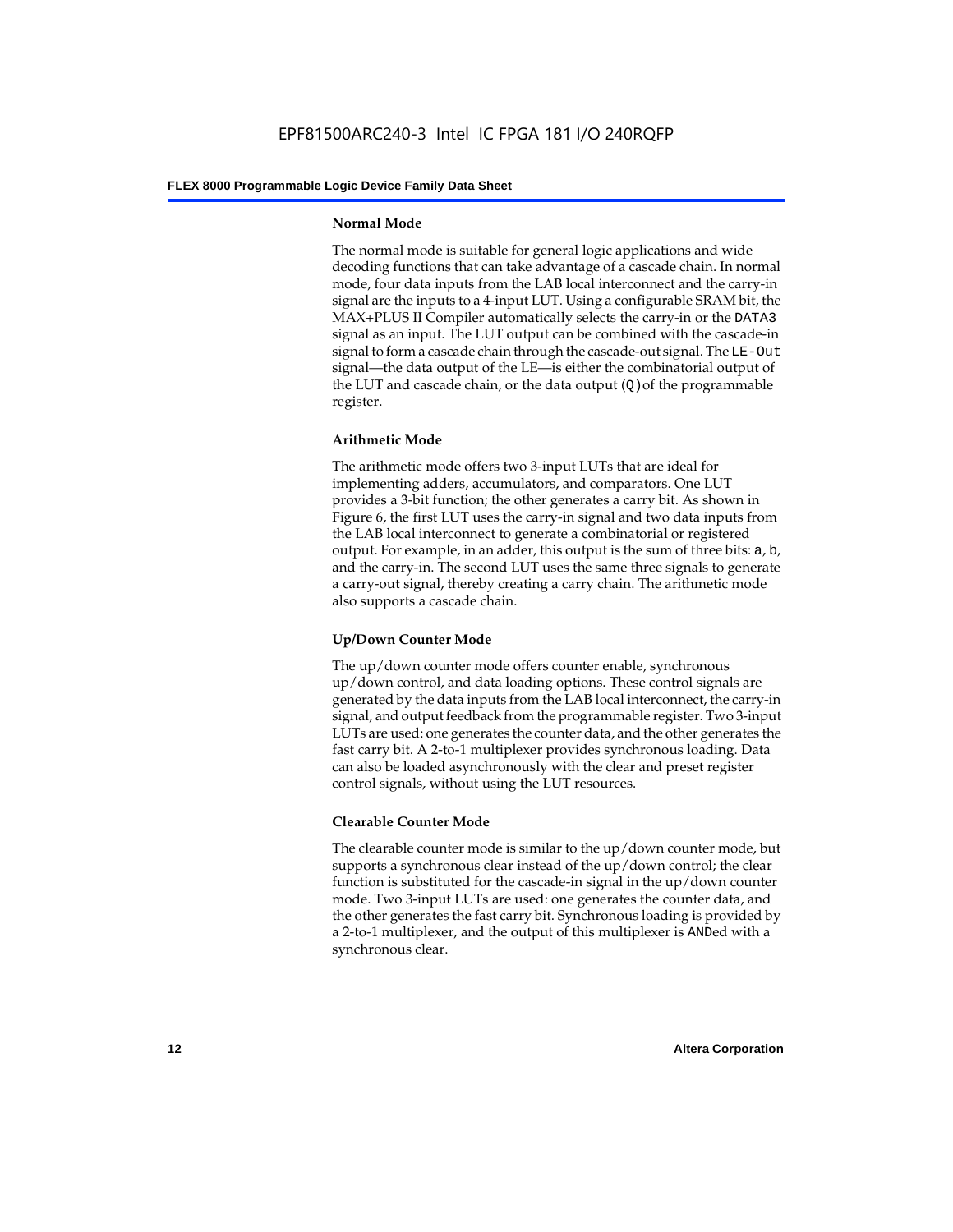# *Internal Tri-State Emulation*

Internal tri-state emulation provides internal tri-stating without the limitations of a physical tri-state bus. In a physical tri-state bus, the tri-state buffers' output enable signals select the signal that drives the bus. However, if multiple output enable signals are active, contending signals can be driven onto the bus. Conversely, if no output enable signals are active, the bus will float. Internal tri-state emulation resolves contending tri-state buffers to a low value and floating buses to a high value, thereby eliminating these problems. The MAX+PLUS II software automatically implements tri-state bus functionality with a multiplexer.

# *Clear & Preset Logic Control*

Logic for the programmable register's clear and preset functions is controlled by the DATA3, LABCTRL1, and LABCTRL2 inputs to the LE. The clear and preset control structure of the LE is used to asynchronously load signals into a register. The register can be set up so that LABCTRL1 implements an asynchronous load. The data to be loaded is driven to DATA3; when LABCTRL1 is asserted, DATA3 is loaded into the register.

During compilation, the MAX+PLUS II Compiler automatically selects the best control signal implementation. Because the clear and preset functions are active-low, the Compiler automatically assigns a logic high to an unused clear or preset.

The clear and preset logic is implemented in one of the following six asynchronous modes, which are chosen during design entry. LPM functions that use registers will automatically use the correct asynchronous mode. See Figure 7.

- Clear only
- Preset only
- Clear and preset
- Load with clear
- Load with preset
- Load without clear or preset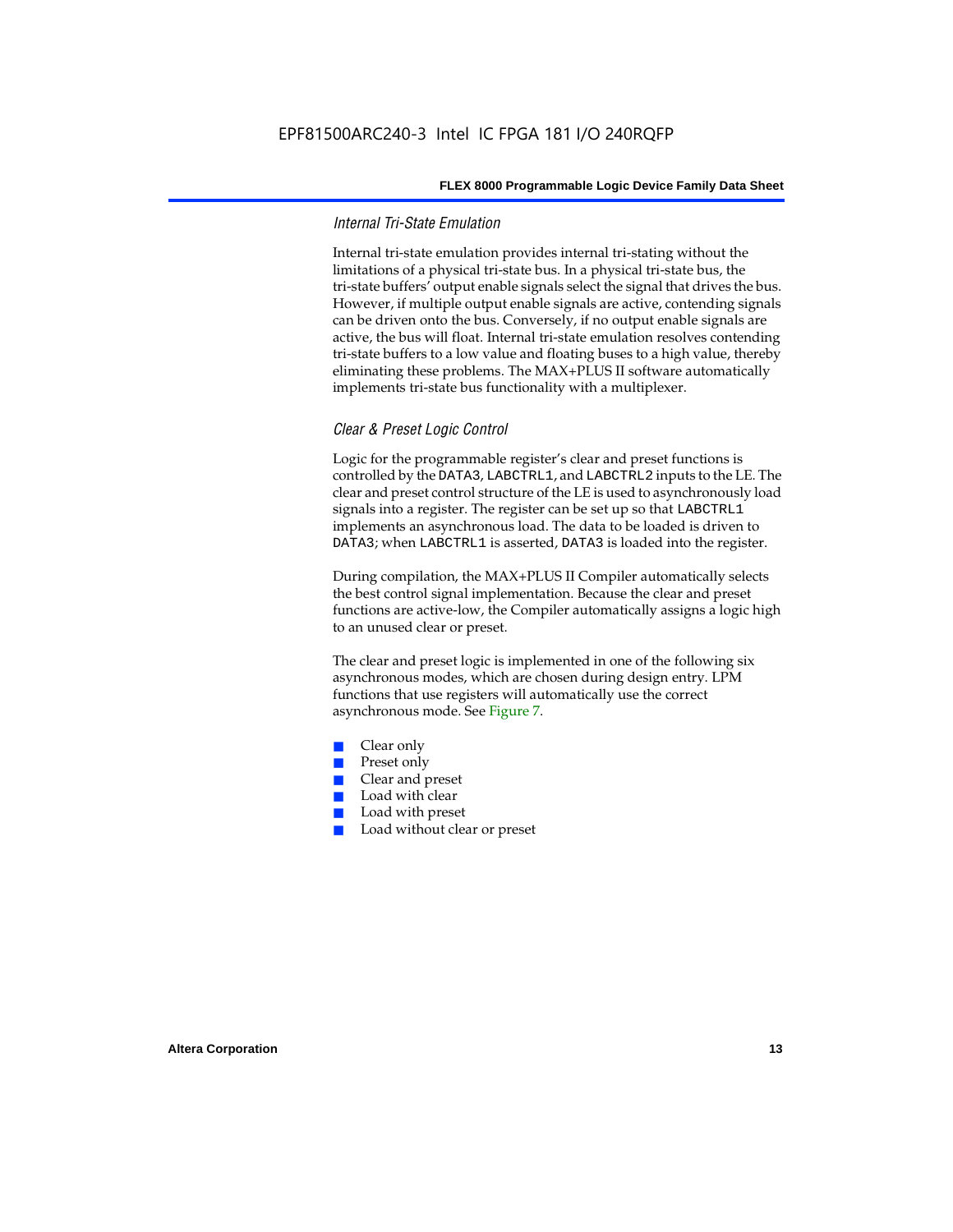# *Figure 7. FLEX 8000 LE Asynchronous Clear & Preset Modes*



# **Asynchronous Load with Clear**



# **Asynchronous Load with Preset**



# **Asynchronous Load without Clear or Preset**

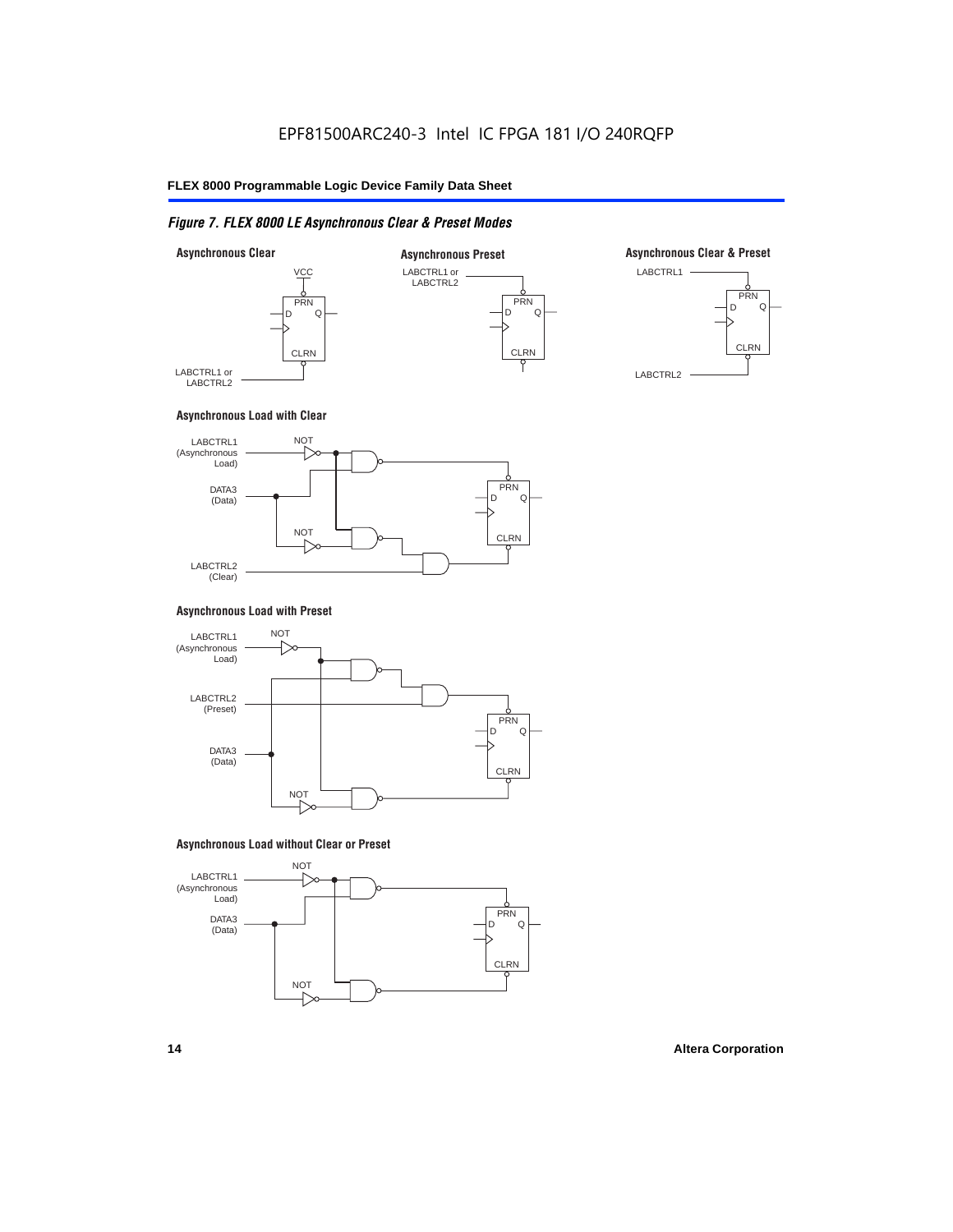## **Asynchronous Clear**

A register is cleared by one of the two LABCTRL signals. When the CLRn port receives a low signal, the register is set to zero.

# **Asynchronous Preset**

An asynchronous preset is implemented as either an asynchronous load or an asynchronous clear. If DATA3 is tied to VCC, asserting LABCTRLl asynchronously loads a 1 into the register. Alternatively, the MAX+PLUS II software can provide preset control by using the clear and inverting the input and output of the register. Inversion control is available for the inputs to both LEs and IOEs. Therefore, if a register is preset by only one of the two LABCTRL signals, the DATA3 input is not needed and can be used for one of the LE operating modes.

# **Asynchronous Clear & Preset**

When implementing asynchronous clear and preset, LABCTRL1 controls the preset and LABCTRL2 controls the clear. The DATA3 input is tied to VCC; therefore, asserting LABCTRL1 asynchronously loads a 1 into the register, effectively presetting the register. Asserting LABCTRL2 clears the register.

### **Asynchronous Load with Clear**

When implementing an asynchronous load with the clear, LABCTRL1 implements the asynchronous load of DATA3 by controlling the register preset and clear. LABCTRL2 implements the clear by controlling the register clear.

# **Asynchronous Load with Preset**

When implementing an asynchronous load in conjunction with a preset, the MAX+PLUS II software provides preset control by using the clear and inverting the input and output of the register. Asserting LABCTRL2 clears the register, while asserting LABCTRL1 loads the register. The MAX+PLUS II software inverts the signal that drives the DATA3 signal to account for the inversion of the register's output.

# **Asynchronous Load without Clear or Preset**

When implementing an asynchronous load without the clear or preset, LABCTRL1 implements the asynchronous load of DATA3 by controlling the register preset and clear.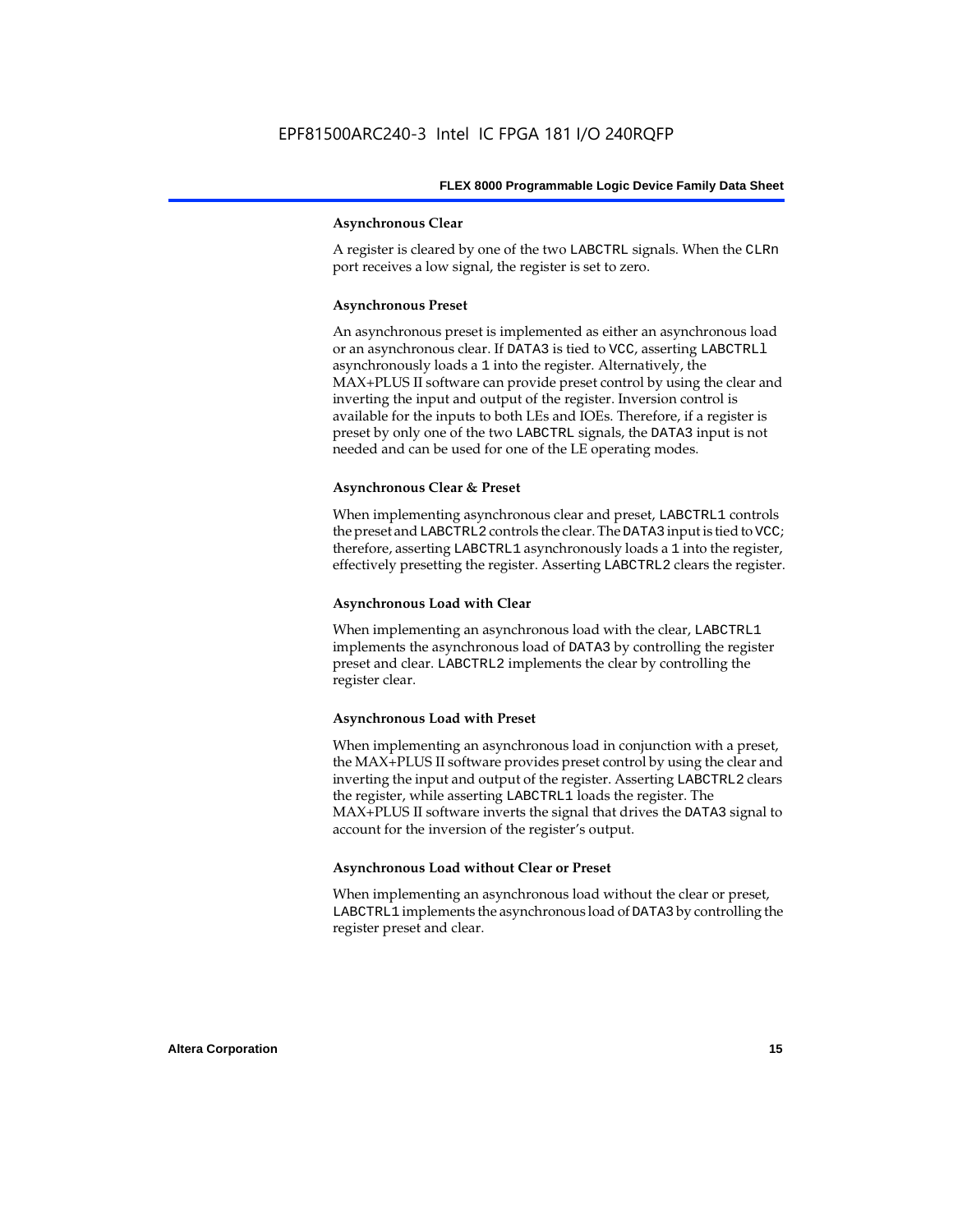# **FastTrack Interconnect**

In the FLEX 8000 architecture, connections between LEs and device I/O pins are provided by the FastTrack Interconnect, a series of continuous horizontal (row) and vertical (column) routing channels that traverse the entire FLEX 8000 device. This device-wide routing structure provides predictable performance even in complex designs. In contrast, the segmented routing structure in FPGAs requires switch matrices to connect a variable number of routing paths, which increases the delays between logic resources and reduces performance.

The LABs within FLEX 8000 devices are arranged into a matrix of columns and rows. Each row of LABs has a dedicated row interconnect that routes signals both into and out of the LABs in the row. The row interconnect can then drive I/O pins or feed other LABs in the device. Figure 8 shows how an LE drives the row and column interconnect.

*Figure 8. FLEX 8000 LAB Connections to Row & Column Interconnect*





(1) See Table 4 for the number of row channels.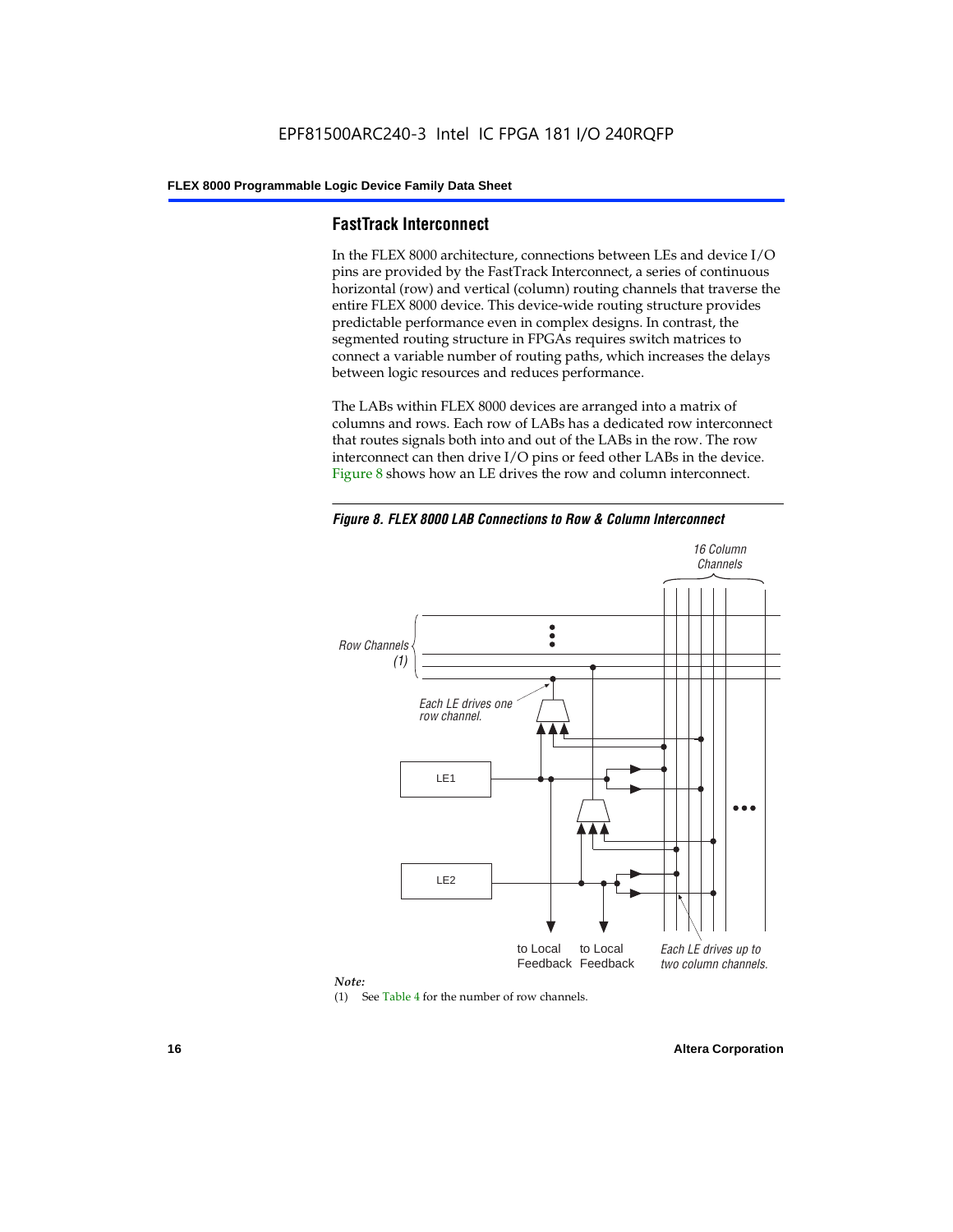Each LE in an LAB can drive up to two separate column interconnect channels. Therefore, all 16 available column channels can be driven by the LAB. The column channels run vertically across the entire device, and share access to LABs in the same column but in different rows. The MAX+PLUS II Compiler chooses which LEs must be connected to a column channel. A row interconnect channel can be fed by the output of the LE or by two column channels. These three signals feed a multiplexer that connects to a specific row channel. Each LE is connected to one 3-to-1 multiplexer. In an LAB, the multiplexers provide all 16 column channels with access to 8 row channels.

Each column of LABs has a dedicated column interconnect that routes signals out of the LABs into the column. The column interconnect can then drive I/O pins or feed into the row interconnect to route the signals to other LABs in the device. A signal from the column interconnect, which can be either the output of an LE or an input from an I/O pin, must transfer to the row interconnect before it can enter an LAB. Table 4 summarizes the FastTrack Interconnect resources available in each FLEX 8000 device.

| Table 4. FLEX 8000 FastTrack Interconnect Resources |             |                         |                |                            |  |  |  |  |  |  |
|-----------------------------------------------------|-------------|-------------------------|----------------|----------------------------|--|--|--|--|--|--|
| Device                                              | <b>Rows</b> | <b>Channels per Row</b> | <b>Columns</b> | <b>Channels per Column</b> |  |  |  |  |  |  |
| EPF8282A<br><b>EPF8282AV</b>                        | 2           | 168                     | 13             | 16                         |  |  |  |  |  |  |
| EPF8452A                                            | 2           | 168                     | 21             | 16                         |  |  |  |  |  |  |
| EPF8636A                                            | 3           | 168                     | 21             | 16                         |  |  |  |  |  |  |
| EPF8820A                                            | 4           | 168                     | 21             | 16                         |  |  |  |  |  |  |
| EPF81188A                                           | 6           | 168                     | 21             | 16                         |  |  |  |  |  |  |
| EPF81500A                                           | 6           | 216                     | 27             | 16                         |  |  |  |  |  |  |

Figure 9 shows the interconnection of four adjacent LABs, with row, column, and local interconnects, as well as the associated cascade and carry chains.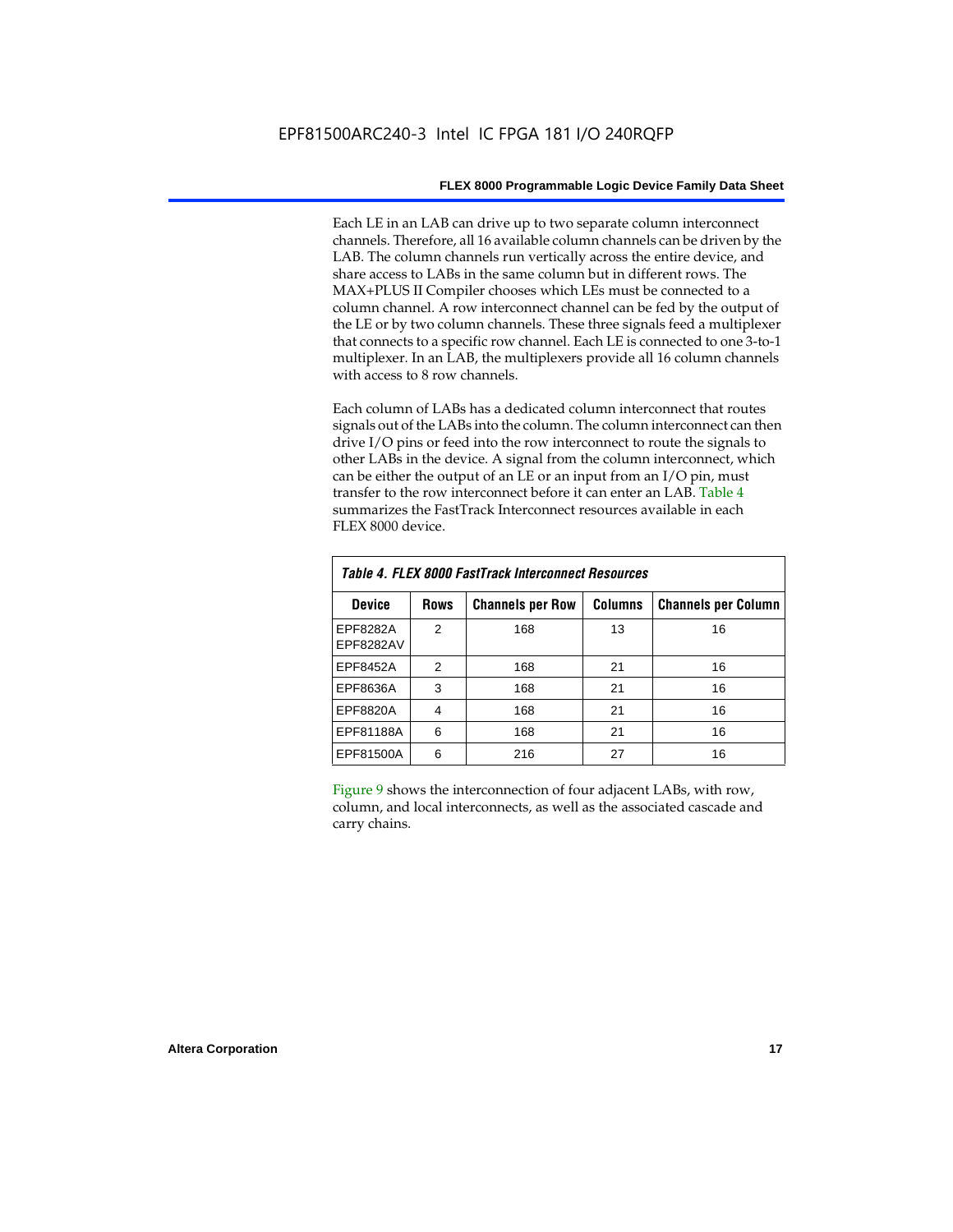# *Figure 9. FLEX 8000 Device Interconnect Resources*

*Each LAB is named according to its physical row (A, B, C, etc.) and column (1, 2, 3, etc.) position within the device.*



# **I/O Element**

An IOE contains a bidirectional I/O buffer and a register that can be used either as an input register for external data that requires a fast setup time, or as an output register for data that requires fast clock-to-output performance. IOEs can be used as input, output, or bidirectional pins. The MAX+PLUS II Compiler uses the programmable inversion option to automatically invert signals from the row and column interconnect where appropriate. Figure 10 shows the IOE block diagram.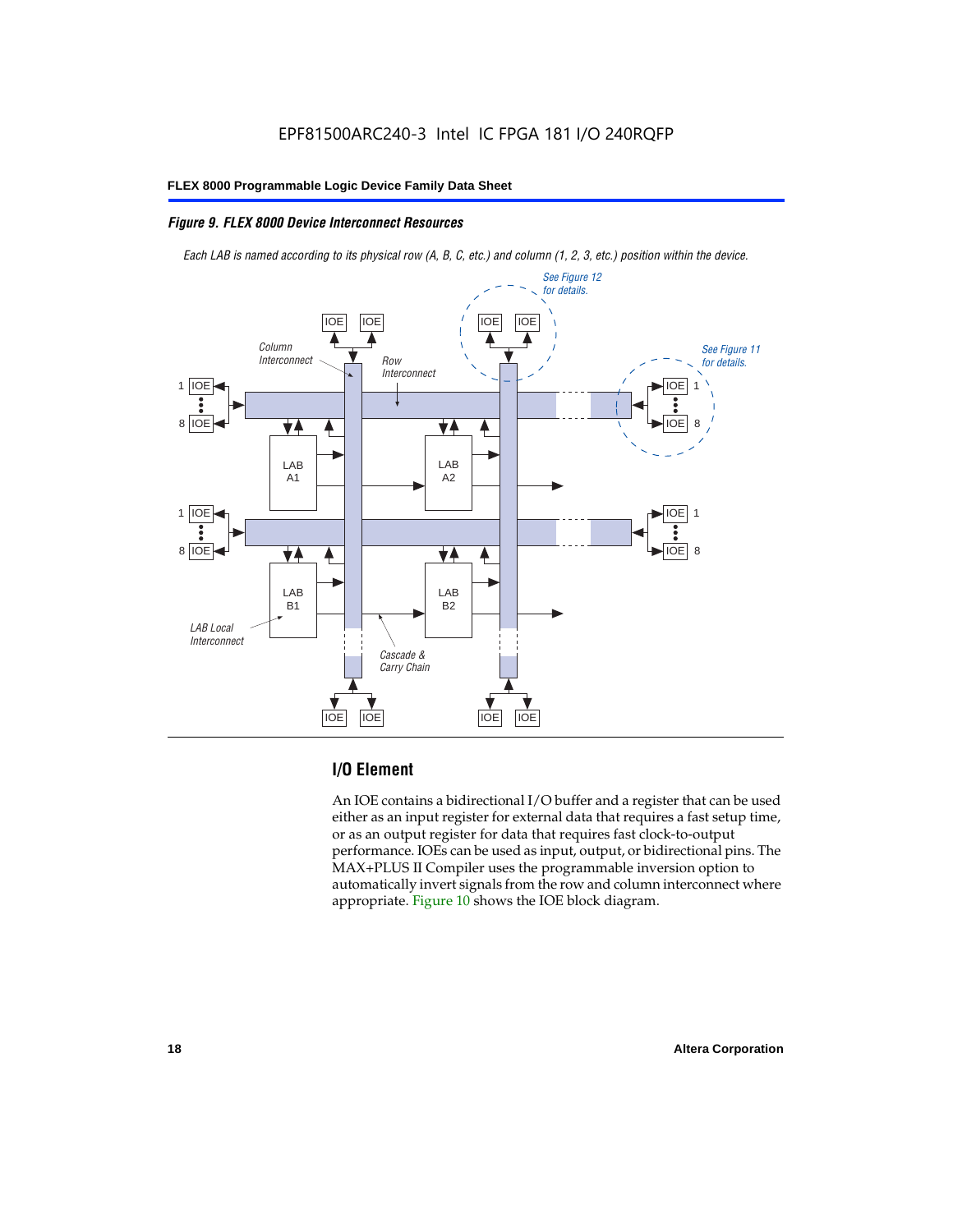# *Figure 10. FLEX 8000 IOE*



*Numbers in parentheses are for EPF81500A devices only.*

# *Row-to-IOE Connections*

Figure 11 illustrates the connection between row interconnect channels and IOEs. An input signal from an IOE can drive two separate row channels. When an IOE is used as an output, the signal is driven by an *n*-to-1 multiplexer that selects the row channels. The size of the multiplexer varies with the number of columns in a device. EPF81500A devices use a 27-to-1 multiplexer; EPF81188A, EPF8820A, EPF8636A, and EPF8452A devices use a 21-to-1 multiplexer; and EPF8282A and EPF8282AV devices use a 13-to-1 multiplexer. Eight IOEs are connected to each side of the row channels.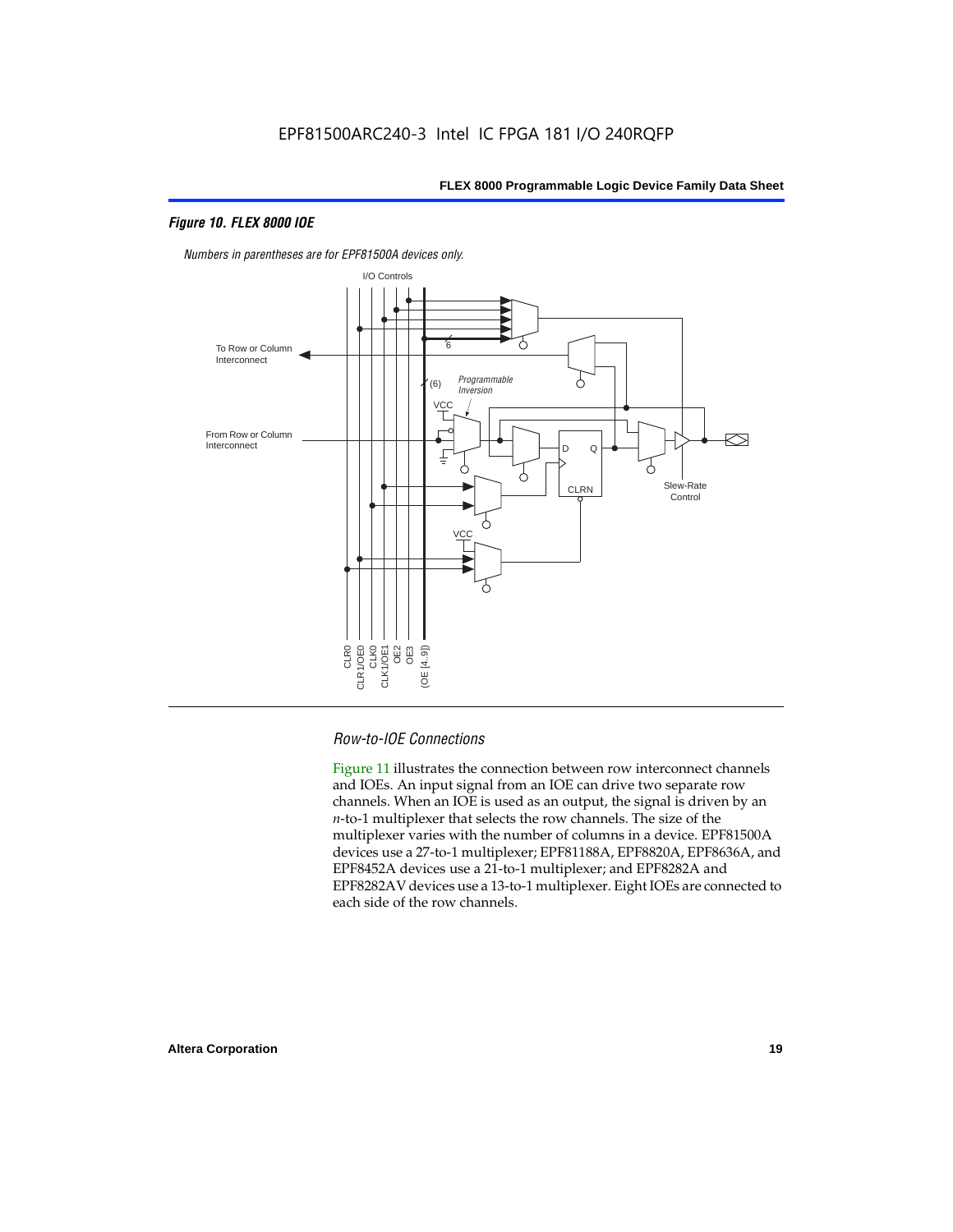# *Figure 11. FLEX 8000 Row-to-IOE Connections*

*Numbers in parentheses are for EPF81500A devices. See Note (1).*



# *Note:*<br>(1) *n*

- $n = 13$  for EPF8282A and EPF8282AV devices.
	- *n* = 21 for EPF8452A, EPF8636A, EPF8820A, and EPF81188A devices.
	- *n* = 27 for EPF81500A devices.

*Column-to-IOE Connections*

Two IOEs are located at the top and bottom of the column channels (see Figure 12). When an IOE is used as an input, it can drive up to two separate column channels. The output signal to an IOE can choose from 8 of the 16 column channels through an 8-to-1 multiplexer.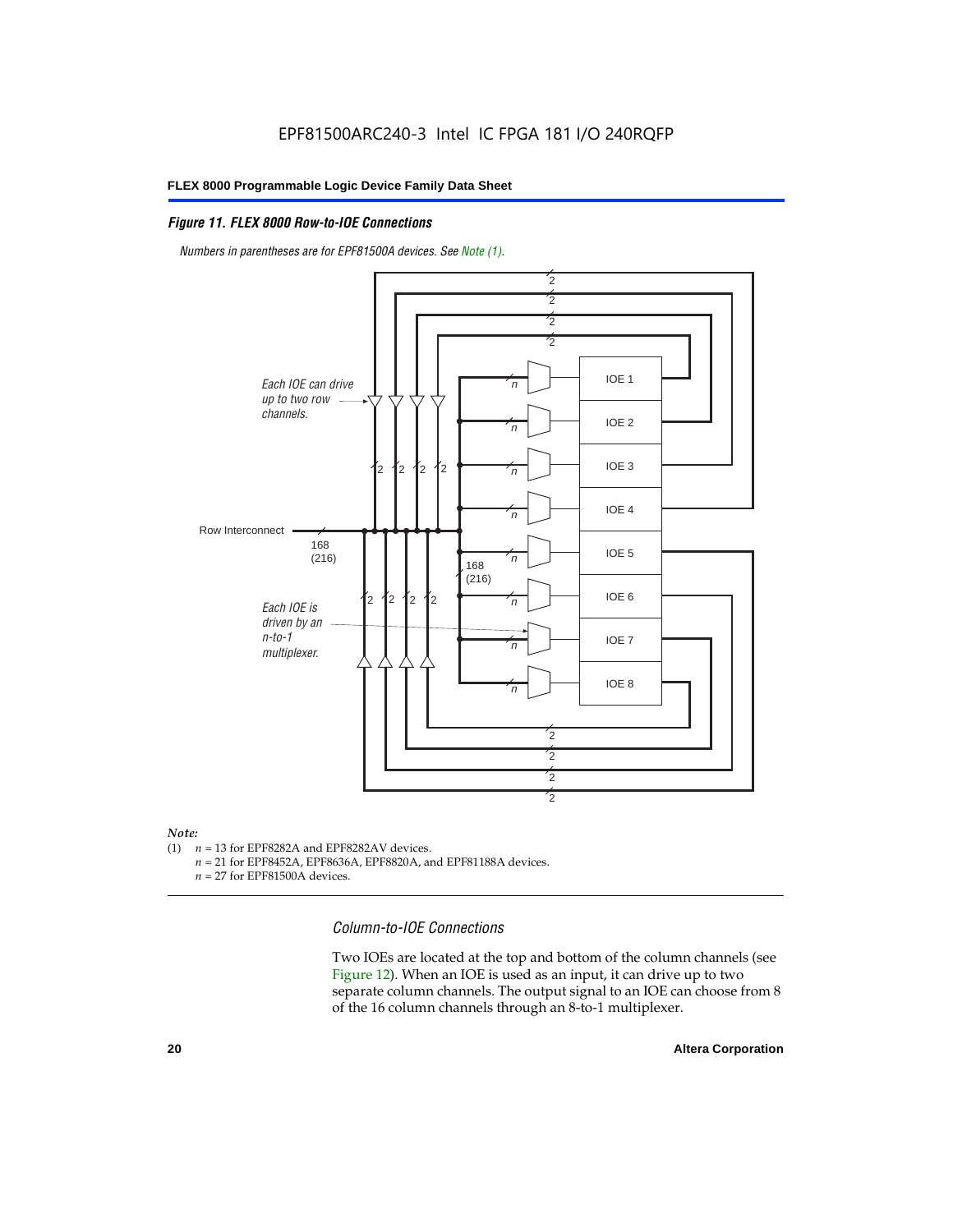

*Figure 12. FLEX 8000 Column-to-IOE Connections*

In addition to general-purpose I/O pins, FLEX 8000 devices have four dedicated input pins. These dedicated inputs provide low-skew, devicewide signal distribution, and are typically used for global clock, clear, and preset control signals. The signals from the dedicated inputs are available as control signals for all LABs and I/O elements in the device. The dedicated inputs can also be used as general-purpose data inputs because they can feed the local interconnect of each LAB in the device.

Signals enter the FLEX 8000 device either from the I/O pins that provide general-purpose input capability or from the four dedicated inputs. The IOEs are located at the ends of the row and column interconnect channels.

I/O pins can be used as input, output, or bidirectional pins. Each I/O pin has a register that can be used either as an input register for external data that requires fast setup times, or as an output register for data that requires fast clock-to-output performance. The MAX+PLUS II Compiler uses the programmable inversion option to invert signals automatically from the row and column interconnect when appropriate.

The clock, clear, and output enable controls for the IOEs are provided by a network of I/O control signals. These signals can be supplied by either the dedicated input pins or by internal logic. The IOE control-signal paths are designed to minimize the skew across the device. All control-signal sources are buffered onto high-speed drivers that drive the signals around the periphery of the device. This "peripheral bus" can be configured to provide up to four output enable signals (10 in EPF81500A devices), and up to two clock or clear signals. Figure 13 on page 22 shows how two output enable signals are shared with one clock and one clear signal.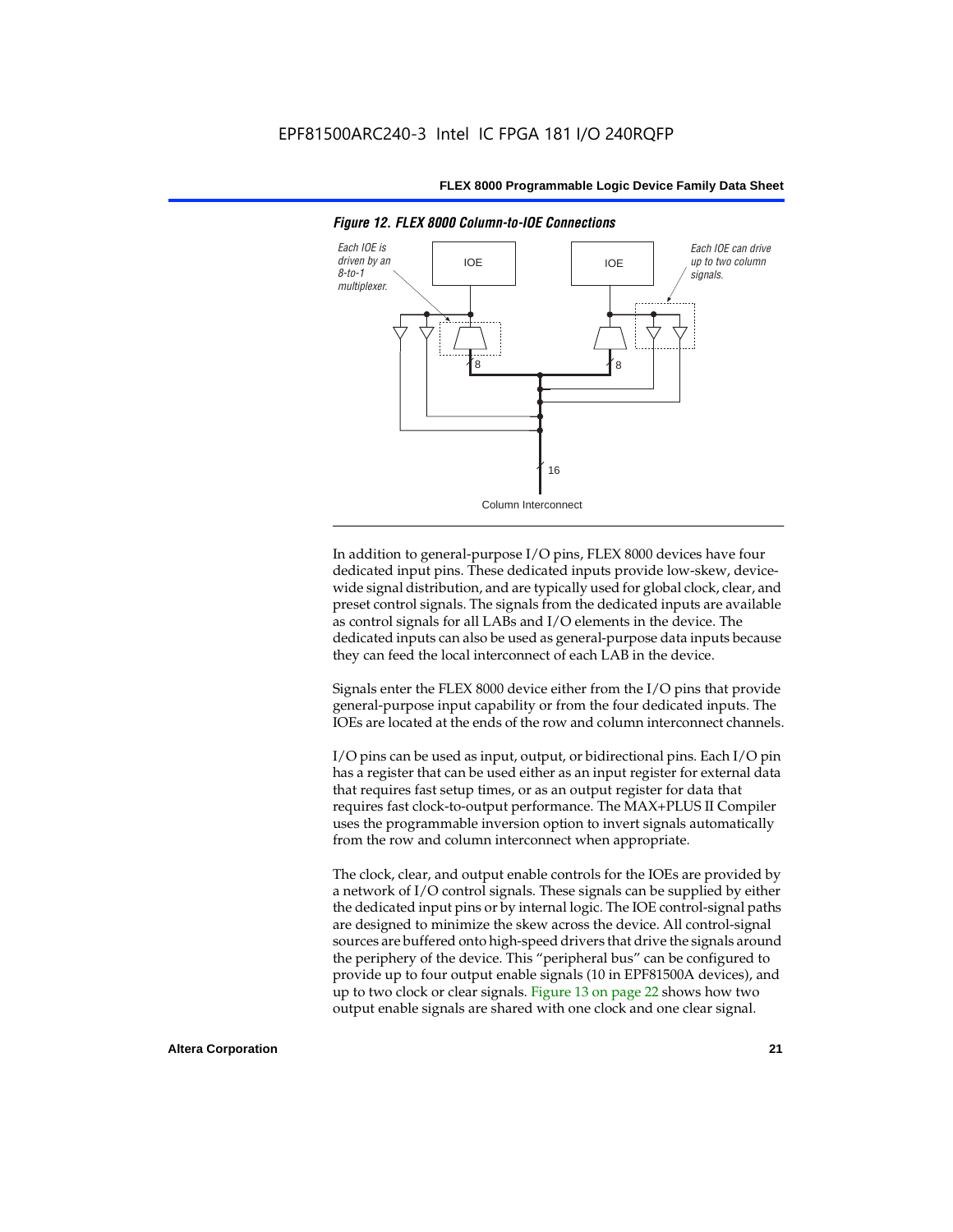The signals for the peripheral bus can be generated by any of the four dedicated inputs or signals on the row interconnect channels, as shown in Figure 13. The number of row channels in a row that can drive the peripheral bus correlates to the number of columns in the FLEX 8000 device. EPF8282A and EPF8282AV devices use 13 channels; EPF8452A, EPF8636A, EPF8820A, and EPF81188A devices use 21 channels; and EPF81500A devices use 27 channels. The first LE in each LAB is the source of the row channel signal. The six peripheral control signals (12 in EPF81500A devices) can be accessed by each IOE.

# *Figure 13. FLEX 8000 Peripheral Bus*

*Numbers in parentheses are for EPF81500A devices.*



### *Note:*

- (1)  $n = 13$  for EPF8282A and EPF8282AV devices.
	- *n* = 21 for EPF8452A, EPF8636A, EPF8820A, and EPF81188A devices.
	- *n* = 27 for EPF81500A devices.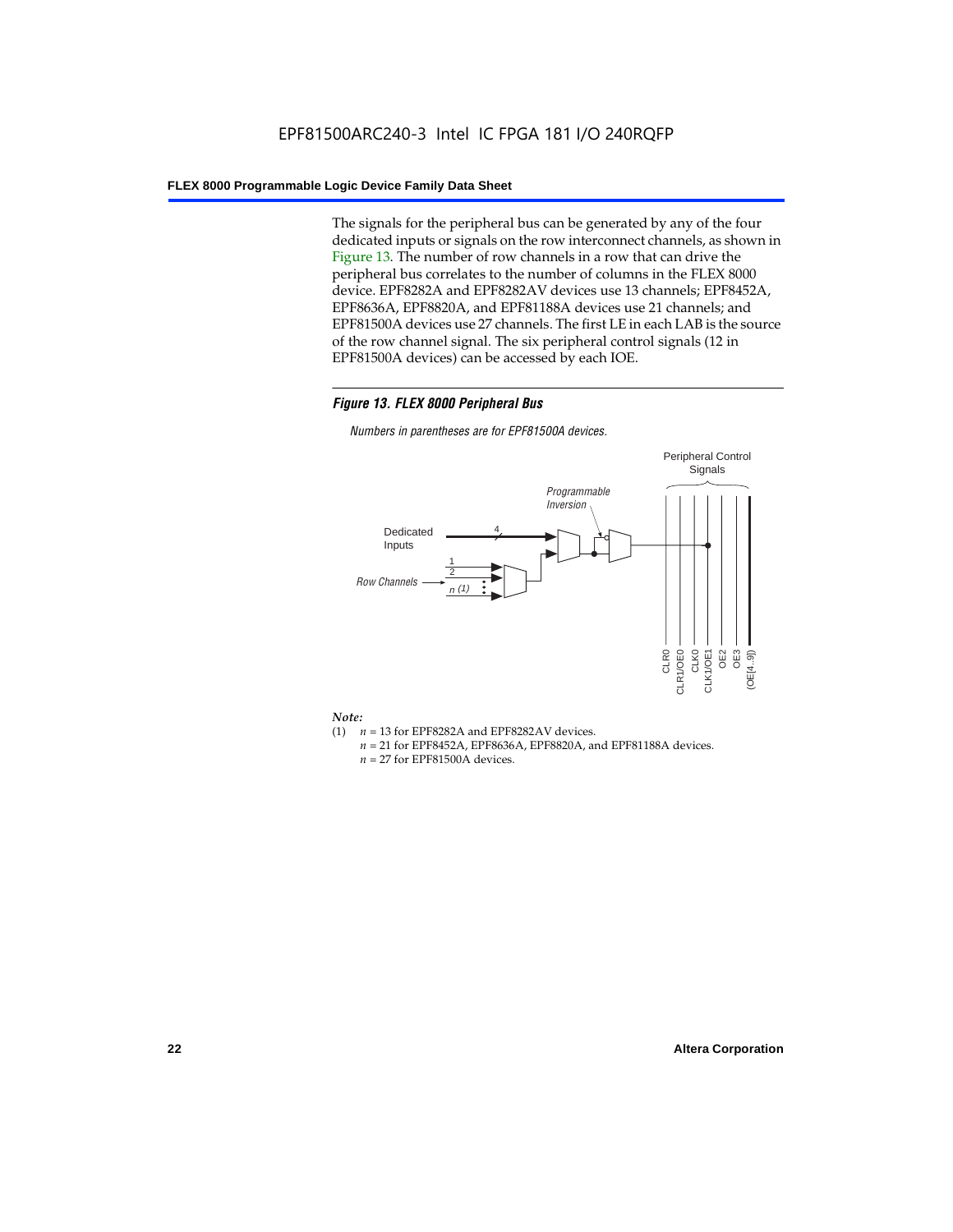Table 5 lists the source of the peripheral control signal for each FLEX 8000 device by row.

| <b>Table 5. Row Sources of FLEX 8000 Peripheral Control Signals</b> |                                     |                 |                 |                 |                  |                  |  |  |  |  |  |
|---------------------------------------------------------------------|-------------------------------------|-----------------|-----------------|-----------------|------------------|------------------|--|--|--|--|--|
| Peripheral<br><b>Control Signal</b>                                 | <b>EPF8282A</b><br><b>EPF8282AV</b> | <b>EPF8452A</b> | <b>EPF8636A</b> | <b>EPF8820A</b> | <b>EPF81188A</b> | <b>EPF81500A</b> |  |  |  |  |  |
| CLK0                                                                | Row A                               | Row A           | Row A           | Row A           | Row E            | Row E            |  |  |  |  |  |
| CLK1/OE1                                                            | Row B                               | Row B           | Row C           | Row C           | Row B            | Row B            |  |  |  |  |  |
| CLR0                                                                | Row A                               | Row A           | Row B           | Row B           | Row F            | Row F            |  |  |  |  |  |
| CLR1/OE0                                                            | Row B                               | Row B           | Row C           | Row D           | Row C            | Row C            |  |  |  |  |  |
| OE <sub>2</sub>                                                     | Row A                               | Row A           | Row A           | Row A           | Row D            | Row A            |  |  |  |  |  |
| OE3                                                                 | Row B                               | Row B           | Row B           | Row B           | Row A            | Row A            |  |  |  |  |  |
| OE4                                                                 |                                     |                 |                 |                 |                  | Row B            |  |  |  |  |  |
| OE5                                                                 |                                     |                 |                 |                 |                  | Row C            |  |  |  |  |  |
| OE6                                                                 |                                     |                 |                 |                 |                  | Row D            |  |  |  |  |  |
| OE7                                                                 |                                     |                 |                 |                 |                  | Row D            |  |  |  |  |  |
| OE8                                                                 |                                     |                 |                 |                 |                  | Row E            |  |  |  |  |  |
| OE9                                                                 |                                     |                 |                 |                 |                  | Row F            |  |  |  |  |  |

# **Output Configuration**

This section discusses slew-rate control and MultiVolt I/O interface operation for FLEX 8000 devices.

# **Slew-Rate Control**

The output buffer in each IOE has an adjustable output slew rate that can be configured for low-noise or high-speed performance. A slow slew rate reduces system noise by slowing signal transitions, adding a maximum delay of 3.5 ns. The slow slew-rate setting affects only the falling edge of a signal. The fast slew rate should be used for speed-critical outputs in systems that are adequately protected against noise. Designers can specify the slew rate on a pin-by-pin basis during design entry or assign a default slew rate to all pins on a global basis.



For more information on high-speed system design, go to *Application Note 75 (High-Speed Board Designs)*.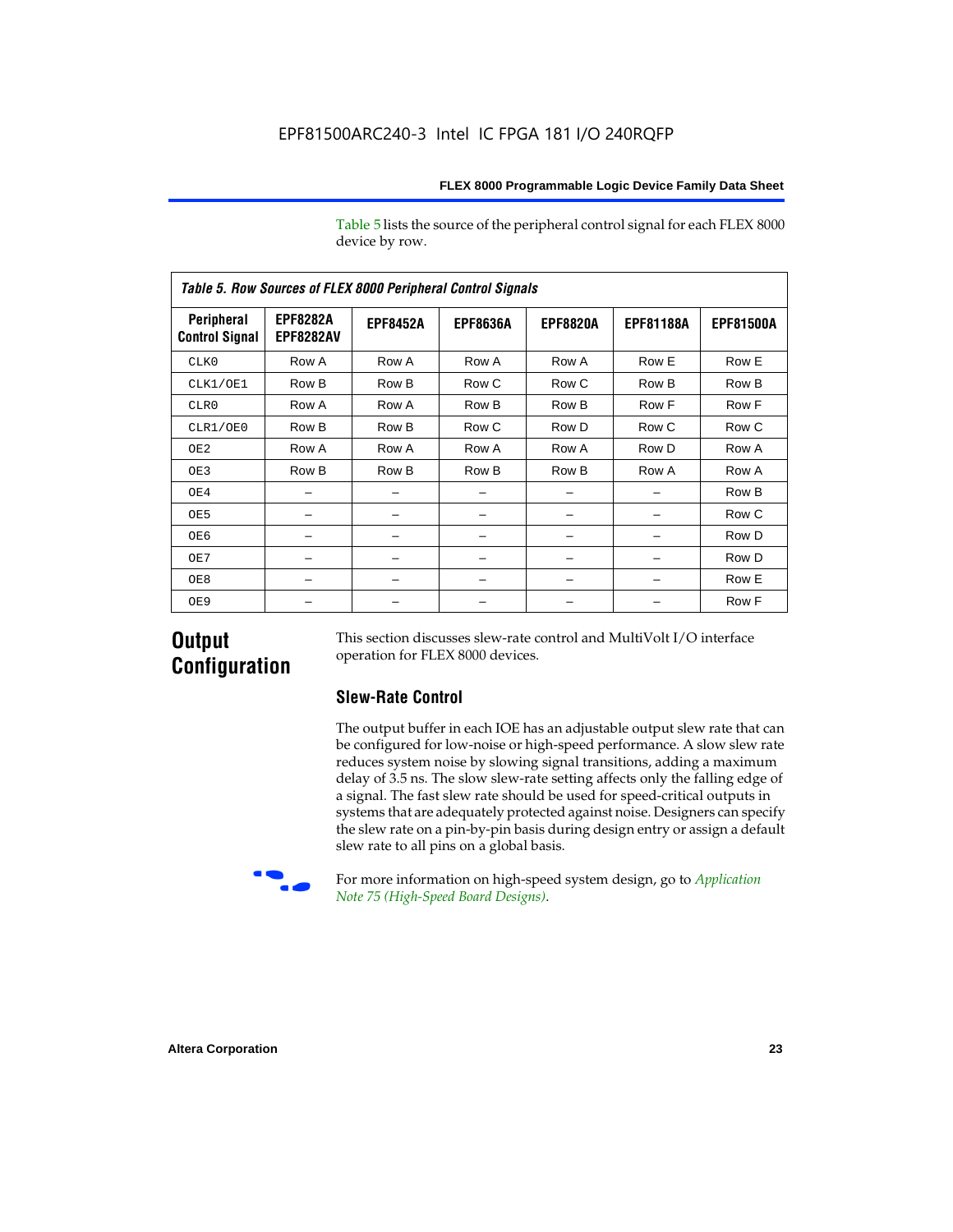# **MultiVolt I/O Interface**

The FLEX 8000 device architecture supports the MultiVolt I/O interface feature, which allows EPF81500A, EPF81188A, EPF8820A, and EPF8636A devices to interface with systems with differing supply voltages. These devices in all packages—except for EPF8636A devices in 84-pin PLCC packages—can be set for 3.3-V or 5.0-V I/O pin operation. These devices have one set of  $V_{CC}$  pins for internal operation and input buffers (VCCINT), and another set for I/O output drivers (VCCIO).

The VCCINT pins must always be connected to a 5.0-V power supply. With a 5.0-V  $V_{\text{CCINT}}$  level, input voltages are at TTL levels and are therefore compatible with 3.3-V and 5.0-V inputs.

The VCCIO pins can be connected to either a 3.3-V or 5.0-V power supply, depending on the output requirements. When the VCCIO pins are connected to a 5.0-V power supply, the output levels are compatible with 5.0-V systems. When the VCCIO pins are connected to a 3.3-V power supply, the output high is at 3.3 V and is therefore compatible with 3.3-V or 5.0-V systems. Devices operating with  $V_{\text{C}CD}$  levels lower than 4.75 V incur a nominally greater timing delay of  $t_{OD2}$  instead of  $t_{OD1}$ . See Table 8 on page 26.

# **IEEE Std. 1149.1 (JTAG) Boundary-Scan Support**

The EPF8282A, EPF8282AV, EPF8636A, EPF8820A, and EPF81500A devices provide JTAG BST circuitry. FLEX 8000 devices with JTAG circuitry support the JTAG instructions shown in Table 6.

| Table 6. EPF8282A, EPF8282AV, EPF8636A, EPF8820A & EPF81500A JTAG Instructions |                                                                                                                                                                                                      |  |  |  |  |  |
|--------------------------------------------------------------------------------|------------------------------------------------------------------------------------------------------------------------------------------------------------------------------------------------------|--|--|--|--|--|
| <b>JTAG Instruction</b>                                                        | <b>Description</b>                                                                                                                                                                                   |  |  |  |  |  |
| SAMPLE/PRELOAD                                                                 | Allows a snapshot of the signals at the device pins to be captured and examined during<br>normal device operation, and permits an initial data pattern to be output at the device pins.              |  |  |  |  |  |
| <b>EXTEST</b>                                                                  | Allows the external circuitry and board-level interconnections to be tested by forcing a test<br>pattern at the output pins and capturing test results at the input pins.                            |  |  |  |  |  |
| <b>BYPASS</b>                                                                  | Places the 1-bit bypass register between the TDI and TDO pins, which allows the BST<br>data to pass synchronously through the selected device to adjacent devices during<br>normal device operation. |  |  |  |  |  |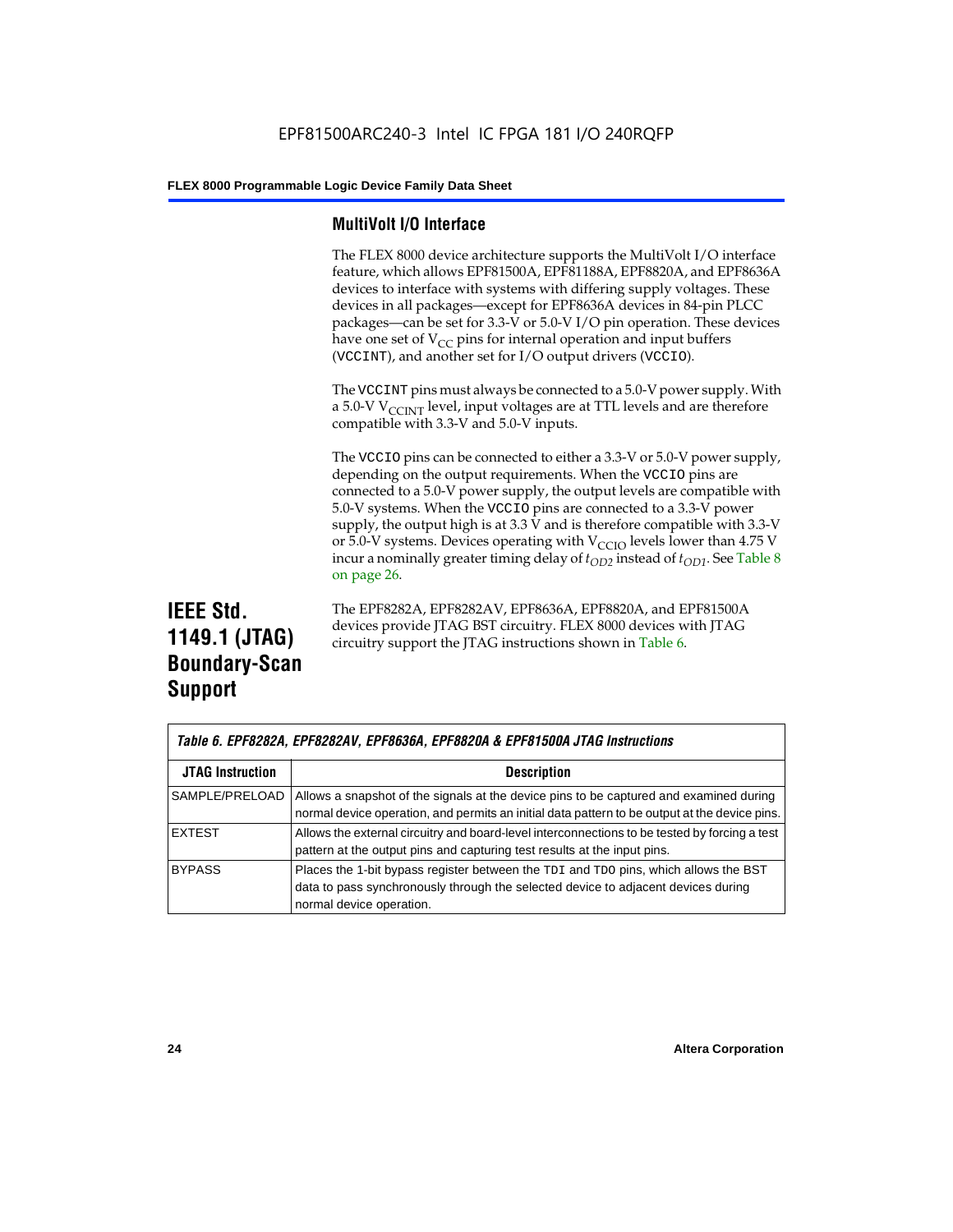The instruction register length for FLEX 8000 devices is three bits. Table 7 shows the boundary-scan register length for FLEX 8000 devices.

| Table 7. FLEX 8000 Boundary-Scan Register Length |                                      |  |  |  |  |  |  |
|--------------------------------------------------|--------------------------------------|--|--|--|--|--|--|
| <b>Device</b>                                    | <b>Boundary-Scan Register Length</b> |  |  |  |  |  |  |
| EPF8282A, EPF8282AV                              | 273                                  |  |  |  |  |  |  |
| EPF8636A                                         | 417                                  |  |  |  |  |  |  |
| EPF8820A                                         | 465                                  |  |  |  |  |  |  |
| EPF81500A                                        | 645                                  |  |  |  |  |  |  |

FLEX 8000 devices that support JTAG include weak pull-ups on the JTAG pins. Figure 14 shows the timing requirements for the JTAG signals.





Table 8 shows the timing parameters and values for EPF8282A, EPF8282AV, EPF8636A, EPF8820A, and EPF81500A devices.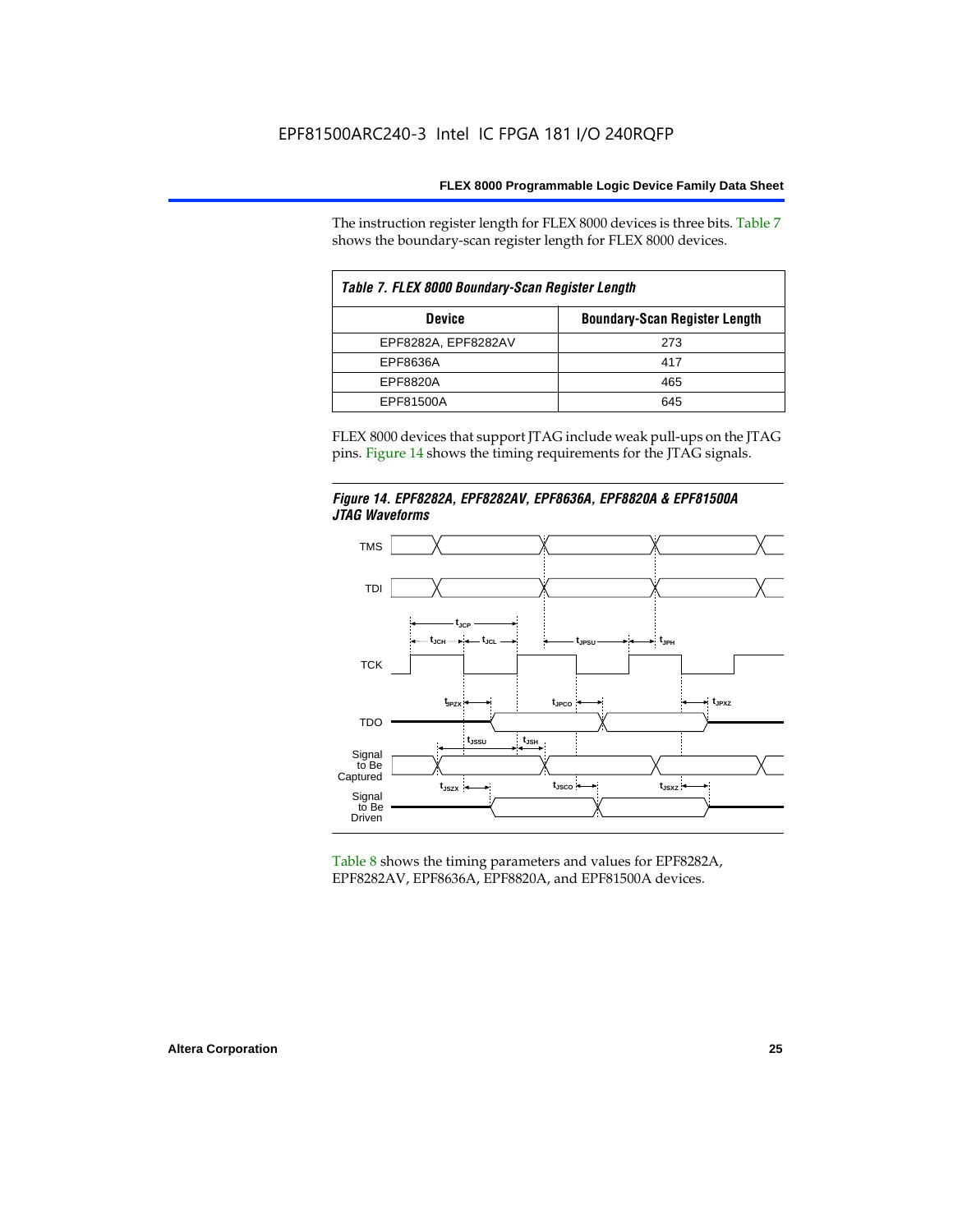| Table 8. JTAG Timing Parameters & Values |                                                                                                            |     |             |    |  |  |  |  |  |  |
|------------------------------------------|------------------------------------------------------------------------------------------------------------|-----|-------------|----|--|--|--|--|--|--|
| Symbol                                   | Parameter<br><b>EPF8282A</b><br><b>EPF8282AV</b><br><b>EPF8636A</b><br><b>EPF8820A</b><br><b>EPF81500A</b> |     | <b>Unit</b> |    |  |  |  |  |  |  |
|                                          |                                                                                                            | Min | Max         |    |  |  |  |  |  |  |
| $t_{JCP}$                                | TCK clock period                                                                                           | 100 |             | ns |  |  |  |  |  |  |
| $t_{JCH}$                                | TCK clock high time                                                                                        | 50  |             | ns |  |  |  |  |  |  |
| $t_{JCL}$                                | <b>TCK clock low time</b>                                                                                  | 50  |             | ns |  |  |  |  |  |  |
| t <sub>JPSU</sub>                        | JTAG port setup time                                                                                       | 20  |             | ns |  |  |  |  |  |  |
| t <sub>JPH</sub>                         | JTAG port hold time                                                                                        | 45  |             | ns |  |  |  |  |  |  |
| t <sub>JPCO</sub>                        | JTAG port clock to output                                                                                  |     | 25          | ns |  |  |  |  |  |  |
| t <sub>JPZX</sub>                        | JTAG port high-impedance to valid output                                                                   |     | 25          | ns |  |  |  |  |  |  |
| t <sub>JPXZ</sub>                        | JTAG port valid output to high-impedance                                                                   |     | 25          | ns |  |  |  |  |  |  |
| tjssu                                    | Capture register setup time                                                                                | 20  |             | ns |  |  |  |  |  |  |
| t <sub>JSH</sub>                         | Capture register hold time                                                                                 | 45  |             | ns |  |  |  |  |  |  |
| t <sub>JSCO</sub>                        | Update register clock to output                                                                            |     | 35          | ns |  |  |  |  |  |  |
| t <sub>JSZX</sub>                        | Update register high-impedance to valid output                                                             |     | 35          | ns |  |  |  |  |  |  |
| t <sub>JSXZ</sub>                        | Update register valid output to high-impedance                                                             |     | 35          | ns |  |  |  |  |  |  |

For detailed information on JTAG operation in FLEX 8000 devices, refer to *Application Note 39 (IEEE 1149.1 (JTAG) Boundary-Scan Testing in Altera Devices)*.

**Generic Testing** Each FLEX 8000 device is functionally tested and specified by Altera. Complete testing of each configurable SRAM bit and all logic functionality ensures 100% configuration yield. AC test measurements for FLEX 8000 devices are made under conditions equivalent to those shown in Figure 15. Designers can use multiple test patterns to configure devices during all stages of the production flow.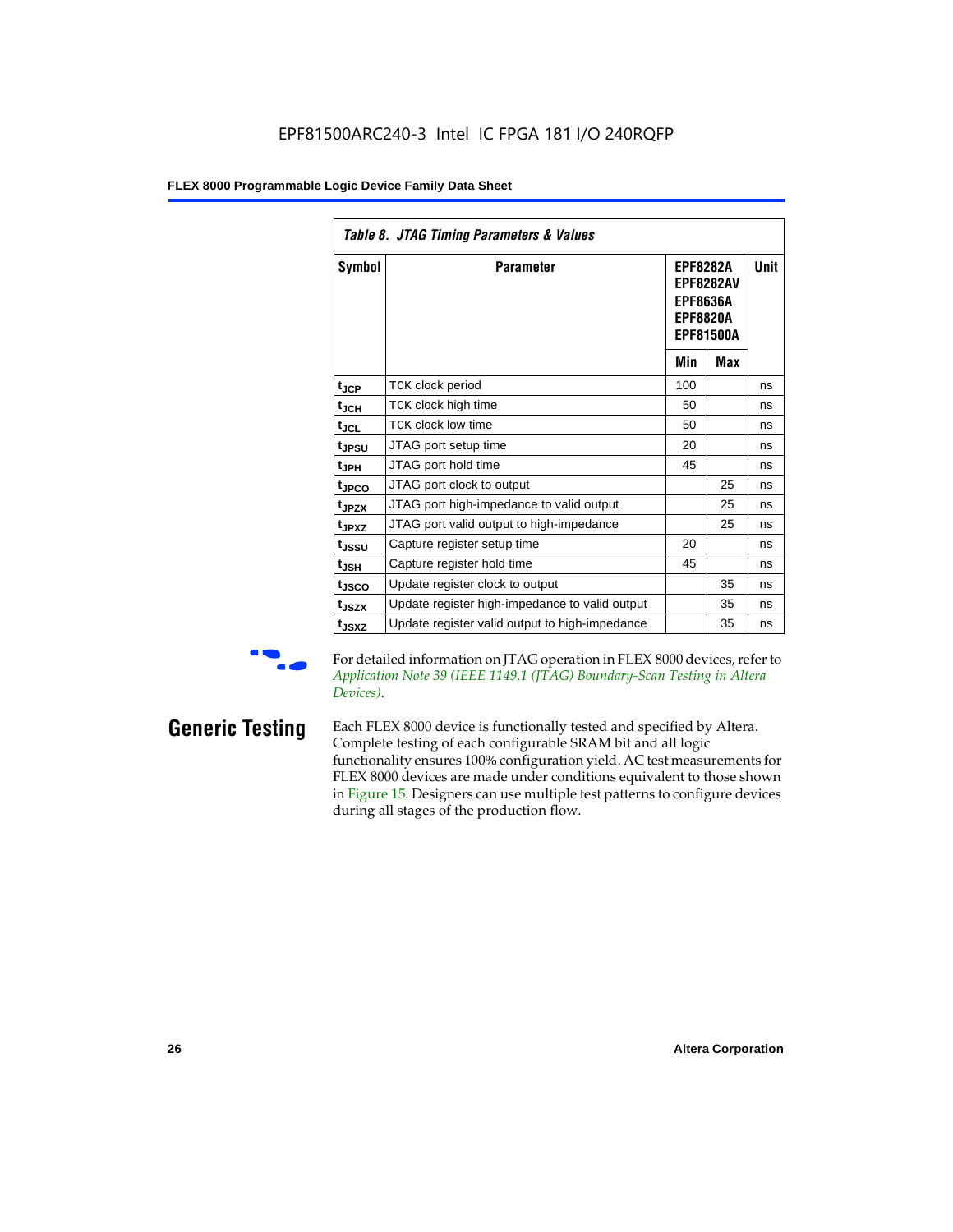# *Figure 15. FLEX 8000 AC Test Conditions*

*Power supply transients can affect AC measurements. Simultaneous transitions*  **VCC** *of multiple outputs should be avoided for accurate measurement. Threshold tests*  464 Ω *must not be performed under AC*   $(703 \Omega)$ *conditions. Large-amplitude, fast-ground-*Device To Test *current transients normally occur as the*  **Output** System *device outputs discharge the load*   $\Box$ ⌒ *capacitances. When these transients flow through the parasitic inductance between*  250 Ω *the device ground pin and the test system*   $(8.06 \text{ K}\Omega)$ C1 (includes *ground, significant reductions in*  JIG capacitance) *observable noise immunity can result.*  Device input *Numbers in parentheses are for 3.3-V*  rise and fall *devices or outputs. Numbers without*  times  $<$  3 ns ╧ *parentheses are for 5.0-V devices or outputs.*

# **Operating Conditions**

Tables 9 through 12 provide information on absolute maximum ratings, recommended operating conditions, operating conditions, and capacitance for 5.0-V FLEX 8000 devices.

|                             | Table 9. FLEX 8000 5.0-V Device Absolute Maximum Ratings<br>Note (1) |                              |        |     |              |  |  |  |  |  |  |
|-----------------------------|----------------------------------------------------------------------|------------------------------|--------|-----|--------------|--|--|--|--|--|--|
| Symbol                      | <b>Parameter</b>                                                     | <b>Conditions</b>            | Min    | Max | <b>Unit</b>  |  |  |  |  |  |  |
| $V_{\rm CC}$                | Supply voltage                                                       | With respect to ground $(2)$ | $-2.0$ | 7.0 | V            |  |  |  |  |  |  |
| $V_{1}$                     | DC input voltage                                                     |                              | $-2.0$ | 7.0 | V            |  |  |  |  |  |  |
| $I_{\text{OUT}}$            | DC output current, per pin                                           |                              | $-25$  | 25  | mA           |  |  |  |  |  |  |
| T <sub>STG</sub>            | Storage temperature                                                  | No bias                      | $-65$  | 150 | ° C          |  |  |  |  |  |  |
| $\mathsf{T}_{\mathsf{AMB}}$ | Ambient temperature                                                  | Under bias                   | $-65$  | 135 | $^{\circ}$ C |  |  |  |  |  |  |
| $T_{\rm J}$                 | Junction temperature                                                 | Ceramic packages, under bias |        | 150 | $^{\circ}$ C |  |  |  |  |  |  |
|                             |                                                                      | PQFP and RQFP, under bias    |        | 135 | $^{\circ}$ C |  |  |  |  |  |  |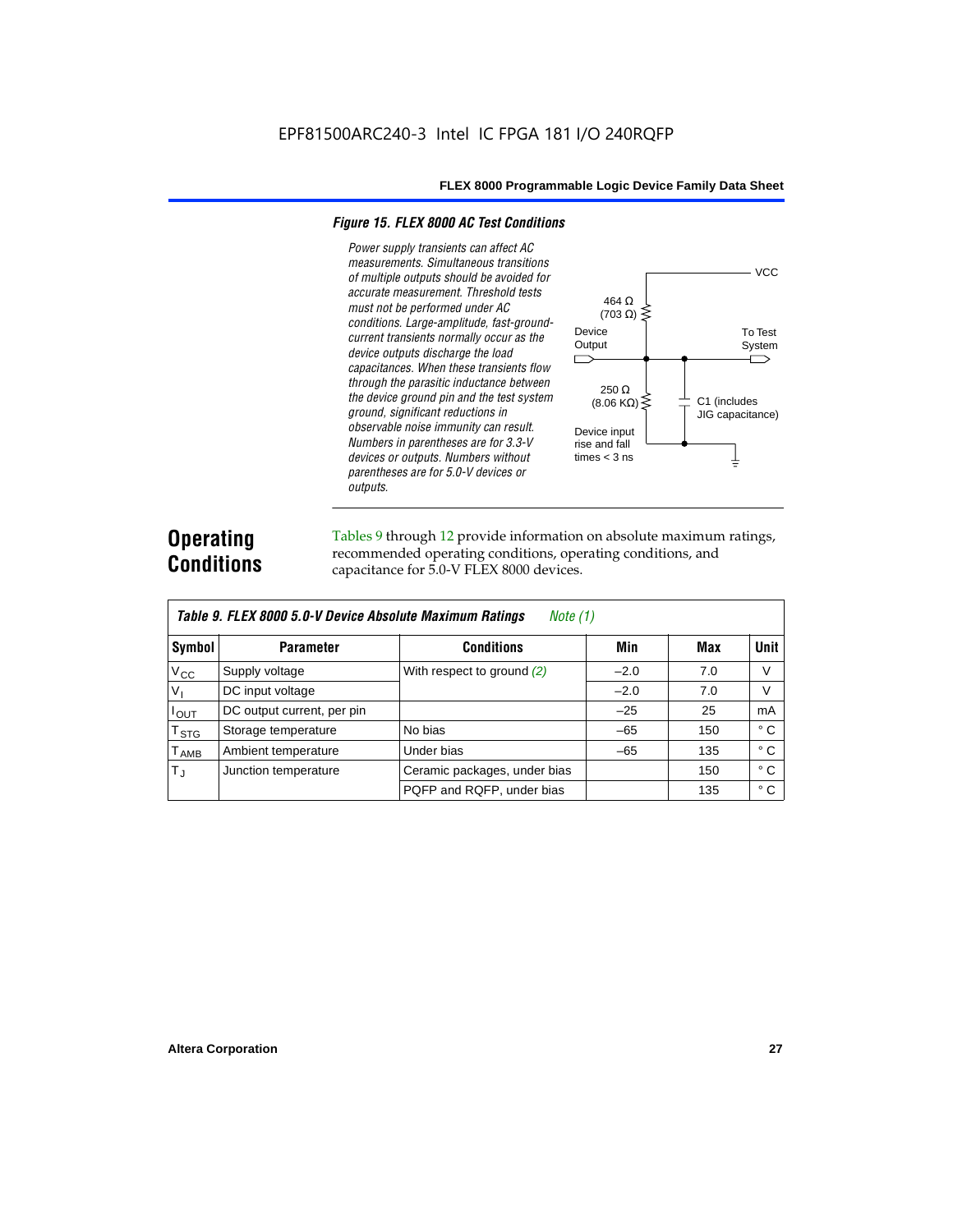|                          | Table 10. FLEX 8000 5.0-V Device Recommended Operating Conditions |                    |             |                          |              |  |  |  |  |  |
|--------------------------|-------------------------------------------------------------------|--------------------|-------------|--------------------------|--------------|--|--|--|--|--|
| Symbol                   | <b>Parameter</b>                                                  | <b>Conditions</b>  | Min         | Max                      | Unit         |  |  |  |  |  |
| <b>V<sub>CCINT</sub></b> | Supply voltage for internal logic<br>and input buffers            | (3), (4)           | 4.75 (4.50) | 5.25(5.50)               | $\vee$       |  |  |  |  |  |
| V <sub>CCIO</sub>        | Supply voltage for output<br>buffers, 5.0-V operation             | (3), (4)           | 4.75 (4.50) | 5.25(5.50)               | $\vee$       |  |  |  |  |  |
|                          | Supply voltage for output<br>buffers, 3.3-V operation             | (3), (4)           | 3.00(3.00)  | 3.60(3.60)               | V            |  |  |  |  |  |
| $V_{I}$                  | Input voltage                                                     |                    | $-0.5$      | $V_{\text{CCINT}} + 0.5$ | $\vee$       |  |  |  |  |  |
| $V_{\rm O}$              | Output voltage                                                    |                    | 0           | V <sub>CCIO</sub>        | $\vee$       |  |  |  |  |  |
| $T_A$                    | Operating temperature                                             | For commercial use | $\Omega$    | 70                       | $^{\circ}$ C |  |  |  |  |  |
|                          |                                                                   | For industrial use | $-40$       | 85                       | $^{\circ}$ C |  |  |  |  |  |
| $t_{R}$                  | Input rise time                                                   |                    |             | 40                       | ns           |  |  |  |  |  |
| $t_F$                    | Input fall time                                                   |                    |             | 40                       | ns           |  |  |  |  |  |

| Table 11. FLEX 8000 5.0-V Device DC Operating Conditions<br>Notes (5), (6) |                                         |                                                                               |                         |            |                       |        |  |  |  |  |
|----------------------------------------------------------------------------|-----------------------------------------|-------------------------------------------------------------------------------|-------------------------|------------|-----------------------|--------|--|--|--|--|
| Symbol                                                                     | <b>Parameter</b>                        | <b>Conditions</b>                                                             | Min                     | <b>Typ</b> | Max                   | Unit   |  |  |  |  |
| $V_{\text{IH}}$                                                            | High-level input voltage                |                                                                               | 2.0                     |            | $V_{\rm CCINT}$ + 0.5 | V      |  |  |  |  |
| $V_{IL}$                                                                   | Low-level input voltage                 |                                                                               | $-0.5$                  |            | 0.8                   | V      |  |  |  |  |
| V <sub>OH</sub>                                                            | 5.0-V high-level TTL output<br>voltage  | $I_{OH} = -4$ mA DC (7)<br>$V_{\text{CCIO}} = 4.75 V$                         | 2.4                     |            |                       | $\vee$ |  |  |  |  |
|                                                                            | 3.3-V high-level TTL output<br>voltage  | $I_{OH} = -4$ mA DC (7)<br>$V_{\text{CCIO}} = 3.00 \text{ V}$                 | 2.4                     |            |                       | $\vee$ |  |  |  |  |
|                                                                            | 3.3-V high-level CMOS output<br>voltage | $I_{OH} = -0.1$ mA DC (7)<br>$V_{\text{CCIO}} = 3.00 \text{ V}$               | $V_{\text{CCIO}} - 0.2$ |            |                       | V      |  |  |  |  |
| $V_{OL}$                                                                   | 5.0-V low-level TTL output<br>voltage   | $I_{\Omega}$ = 12 mA DC (7)<br>$V_{\text{CCIO}} = 4.75 V$                     |                         |            | 0.45                  | V      |  |  |  |  |
|                                                                            | 3.3-V low-level TTL output<br>voltage   | $I_{\text{OI}} = 12 \text{ mA DC } (7)$<br>$V_{\text{CCIO}} = 3.00 \text{ V}$ |                         |            | 0.45                  | $\vee$ |  |  |  |  |
|                                                                            | 3.3-V low-level CMOS output<br>voltage  | $I_{\Omega I} = 0.1$ mA DC (7)<br>$V_{\text{CCIO}} = 3.00 \text{ V}$          |                         |            | 0.2                   | V      |  |  |  |  |
| $I_1$                                                                      | Input leakage current                   | $V_1 = V_{CC}$ or ground                                                      | $-10$                   |            | 10                    | μA     |  |  |  |  |
| $I_{OZ}$                                                                   | Tri-state output off-state<br>current   | $V_{\Omega}$ = $V_{\Omega}$ or ground                                         | $-40$                   |            | 40                    | μA     |  |  |  |  |
| ICCO                                                                       | $V_{CC}$ supply current (standby)       | $V_1$ = ground, no load                                                       |                         | 0.5        | 10                    | mA     |  |  |  |  |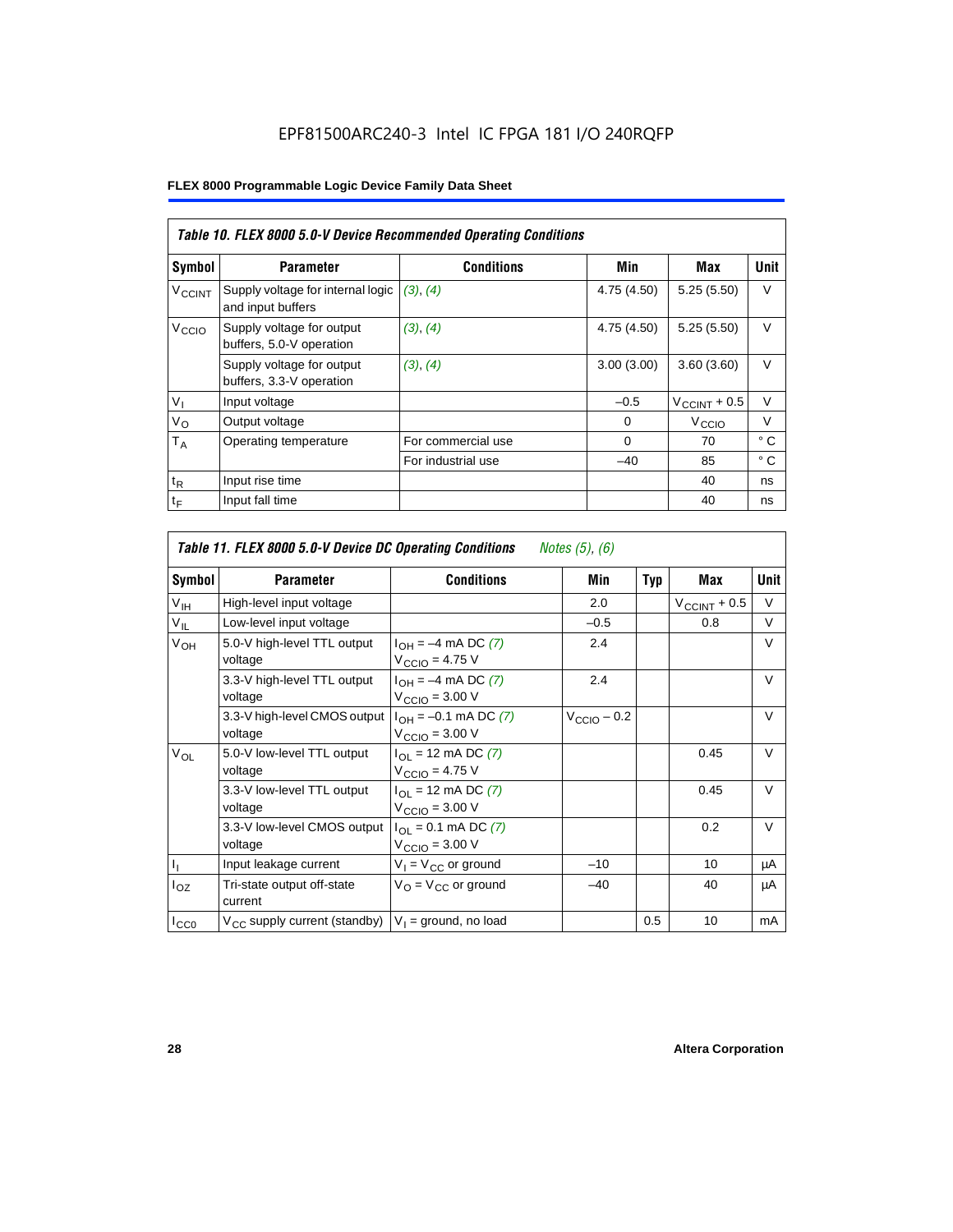| Table 12. FLEX 8000 5.0-V Device Capacitance<br>Note (8) |                    |                               |     |     |             |
|----------------------------------------------------------|--------------------|-------------------------------|-----|-----|-------------|
| Symbol                                                   | <b>Parameter</b>   | <b>Conditions</b>             | Min | Max | <b>Unit</b> |
| $C_{IN}$                                                 | Input capacitance  | $V_{IN} = 0 V, f = 1.0 MHz$   |     | 10  | рF          |
| $C_{\text{OUT}}$                                         | Output capacitance | $V_{OIII}$ = 0 V, f = 1.0 MHz |     | 10  | рF          |

# *Notes to tables:*

(1) See the *Operating Requirements for Altera Devices Data Sheet*.

- (2) Minimum DC input is –0.5 V. During transitions, the inputs may undershoot to –2.0 V or overshoot to 7.0 V for input currents less than 100 mA and periods shorter than 20 ns.
- (3) The maximum  $V_{CC}$  rise time is 100 ms.
- (4) Numbers in parentheses are for industrial-temperature-range devices.
- (5) Typical values are for  $T_A = 25^\circ$  C and  $V_{CC} = 5.0$  V.
- (6) These values are specified in Table 10 on page 28.
- (7) The  $I_{OH}$  parameter refers to high-level TTL or CMOS output current; the  $I_{OL}$  parameter refers to low-level TTL or CMOS output current.
- (8) Capacitance is sample-tested only.

Tables 13 through 16 provide information on absolute maximum ratings, recommended operating conditions, operating conditions, and capacitance for 3.3-V FLEX 8000 devices.

| Table 13. FLEX 8000 3.3-V Device Absolute Maximum Ratings<br><i>Note</i> $(1)$ |                            |                              |        |     |              |  |  |
|--------------------------------------------------------------------------------|----------------------------|------------------------------|--------|-----|--------------|--|--|
| Symbol                                                                         | <b>Parameter</b>           | <b>Conditions</b>            | Min    | Max | <b>Unit</b>  |  |  |
| $V_{\text{CC}}$                                                                | Supply voltage             | With respect to ground (2)   | $-2.0$ | 5.3 | V            |  |  |
| V <sub>1</sub>                                                                 | DC input voltage           |                              | $-2.0$ | 5.3 | V            |  |  |
| $I_{\mathsf{OUT}}$                                                             | DC output current, per pin |                              | $-25$  | 25  | mA           |  |  |
| T <sub>STG</sub>                                                               | Storage temperature        | No bias                      | $-65$  | 150 | ۰c           |  |  |
| <b>TAMB</b>                                                                    | Ambient temperature        | Under bias                   | $-65$  | 135 | $^{\circ}$ C |  |  |
| $T_J$                                                                          | Junction temperature       | Plastic packages, under bias |        | 135 | ° C          |  |  |

| Table 14. FLEX 8000 3.3-V Device Recommended Operating Conditions |                       |                    |          |                    |        |  |  |  |
|-------------------------------------------------------------------|-----------------------|--------------------|----------|--------------------|--------|--|--|--|
| Symbol                                                            | <b>Parameter</b>      | <b>Conditions</b>  | Min      | Max                | Unit   |  |  |  |
| $V_{\rm CC}$                                                      | Supply voltage        | (3)                | 3.0      | 3.6                | V      |  |  |  |
| $V_{\parallel}$                                                   | Input voltage         |                    | $-0.3$   | $V_{\rm CC}$ + 0.3 | $\vee$ |  |  |  |
| $V_{\rm O}$                                                       | Output voltage        |                    | 0        | $V_{\rm CC}$       | V      |  |  |  |
| $T_A$                                                             | Operating temperature | For commercial use | $\Omega$ | 70                 | ۰c     |  |  |  |
| $t_{R}$                                                           | Input rise time       |                    |          | 40                 | ns     |  |  |  |
| $t_F$                                                             | Input fall time       |                    |          | 40                 | ns     |  |  |  |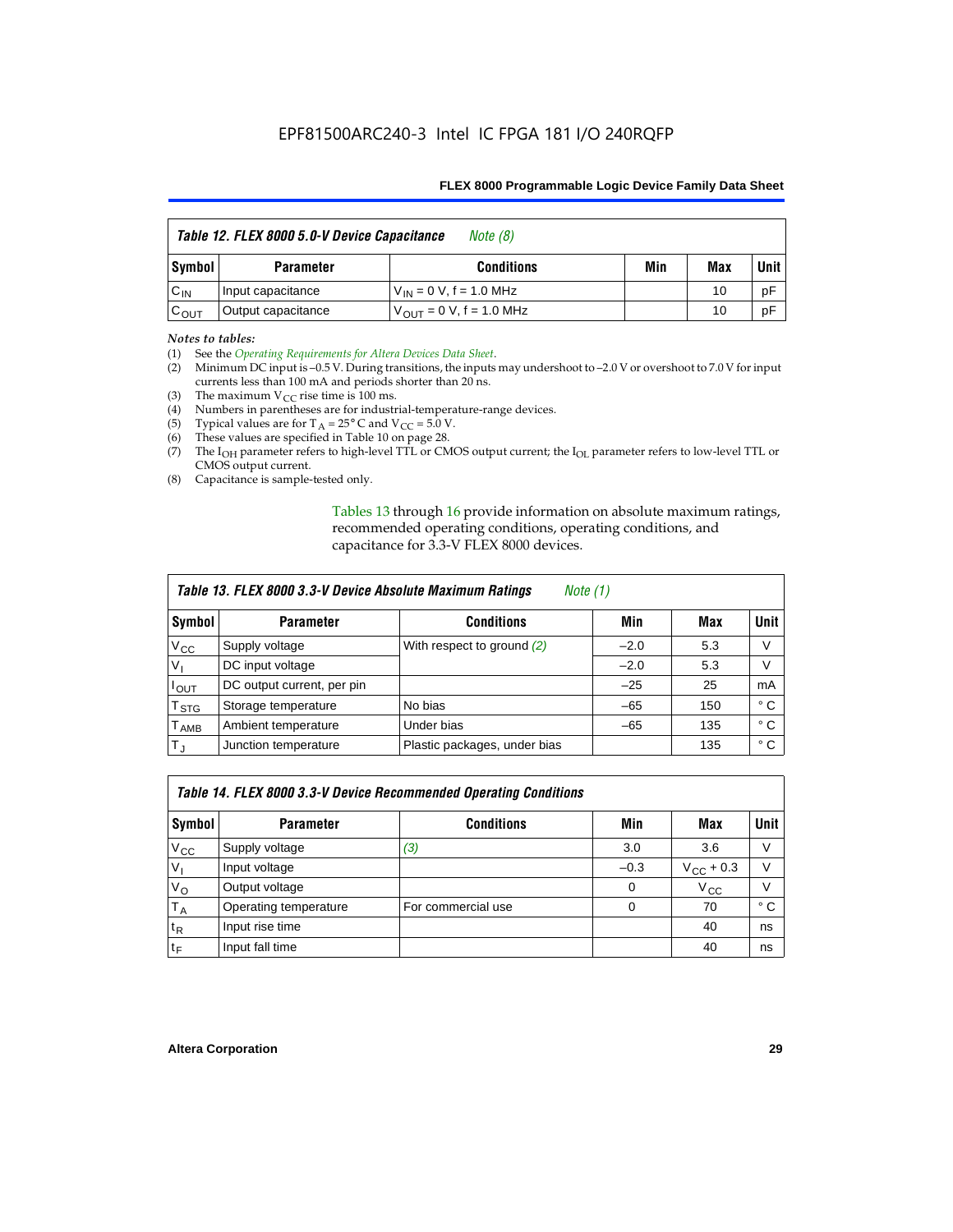| Table 15. FLEX 8000 3.3-V Device DC Operating Conditions<br>Note $(4)$ |                                          |                                          |                    |     |                    |             |  |
|------------------------------------------------------------------------|------------------------------------------|------------------------------------------|--------------------|-----|--------------------|-------------|--|
| Symbol                                                                 | <b>Parameter</b>                         | <b>Conditions</b>                        | Min                | Typ | Max                | <b>Unit</b> |  |
| V <sub>IH</sub>                                                        | High-level input voltage                 |                                          | 2.0                |     | $V_{\rm CC}$ + 0.3 | $\vee$      |  |
| $V_{IL}$                                                               | Low-level input voltage                  |                                          | $-0.3$             |     | 0.8                | V           |  |
| $V_{OH}$                                                               | High-level output voltage                | $I_{OH} = -0.1$ mA DC (5)                | $V_{\rm CC}$ – 0.2 |     |                    | V           |  |
| $V_{OL}$                                                               | Low-level output voltage                 | $I_{OL}$ = 4 mA DC (5)                   |                    |     | 0.45               | $\vee$      |  |
| Пı                                                                     | Input leakage current                    | $V_1 = V_{CC}$ or ground                 | $-10$              |     | 10                 | μA          |  |
| $I_{OZ}$                                                               | Tri-state output off-state current       | $V_{\text{O}} = V_{\text{CC}}$ or ground | $-40$              |     | 40                 | μA          |  |
| ICCO                                                                   | $V_{\text{CC}}$ supply current (standby) | $V_1$ = ground, no load (6)              |                    | 0.3 | 10                 | mA          |  |

| Table 16. FLEX 8000 3.3-V Device Capacitance | Note $(7)$ |
|----------------------------------------------|------------|
|----------------------------------------------|------------|

| Symbol           | <b>Parameter</b>   | <b>Conditions</b>                   | Min | Max | Unit |
|------------------|--------------------|-------------------------------------|-----|-----|------|
| $C_{IN}$         | Input capacitance  | $V_{IN} = 0 V$ , f = 1.0 MHz        |     | 10  | рF   |
| $c_{\text{OUT}}$ | Output capacitance | $V_{\text{OUT}} = 0 V, f = 1.0 MHz$ |     | 10  | pF   |

*Notes to tables:*

(1) See the *Operating Requirements for Altera Devices Data Sheet*.

(2) Minimum DC input voltage is –0.3 V. During transitions, the inputs may undershoot to –2.0 V or overshoot to 5.3 V for input currents less than 100 mA and periods shorter than 20 ns.

(3) The maximum  $V_{CC}$  rise time is 100 ms.  $V_{CC}$  must rise monotonically.<br>(4) These values are specified in Table 14 on page 29.

These values are specified in Table 14 on page 29.

(5) The I<sub>OH</sub> parameter refers to high-level TTL output current; the I<sub>OL</sub> parameter refers to low-level TTL output current.<br>(6) Typical values are for T<sub>A</sub> = 25° C and V<sub>CC</sub> = 3.3 V.

(6) Typical values are for  $T_A = 25^\circ$  C and  $V_{CC} = 3.3$  V.<br>(7) Capacitance is sample-tested only.

Capacitance is sample-tested only.

Figure 16 shows the typical output drive characteristics of 5.0-V FLEX 8000 devices. The output driver is compliant with *PCI Local Bus Specification, Revision 2.2*.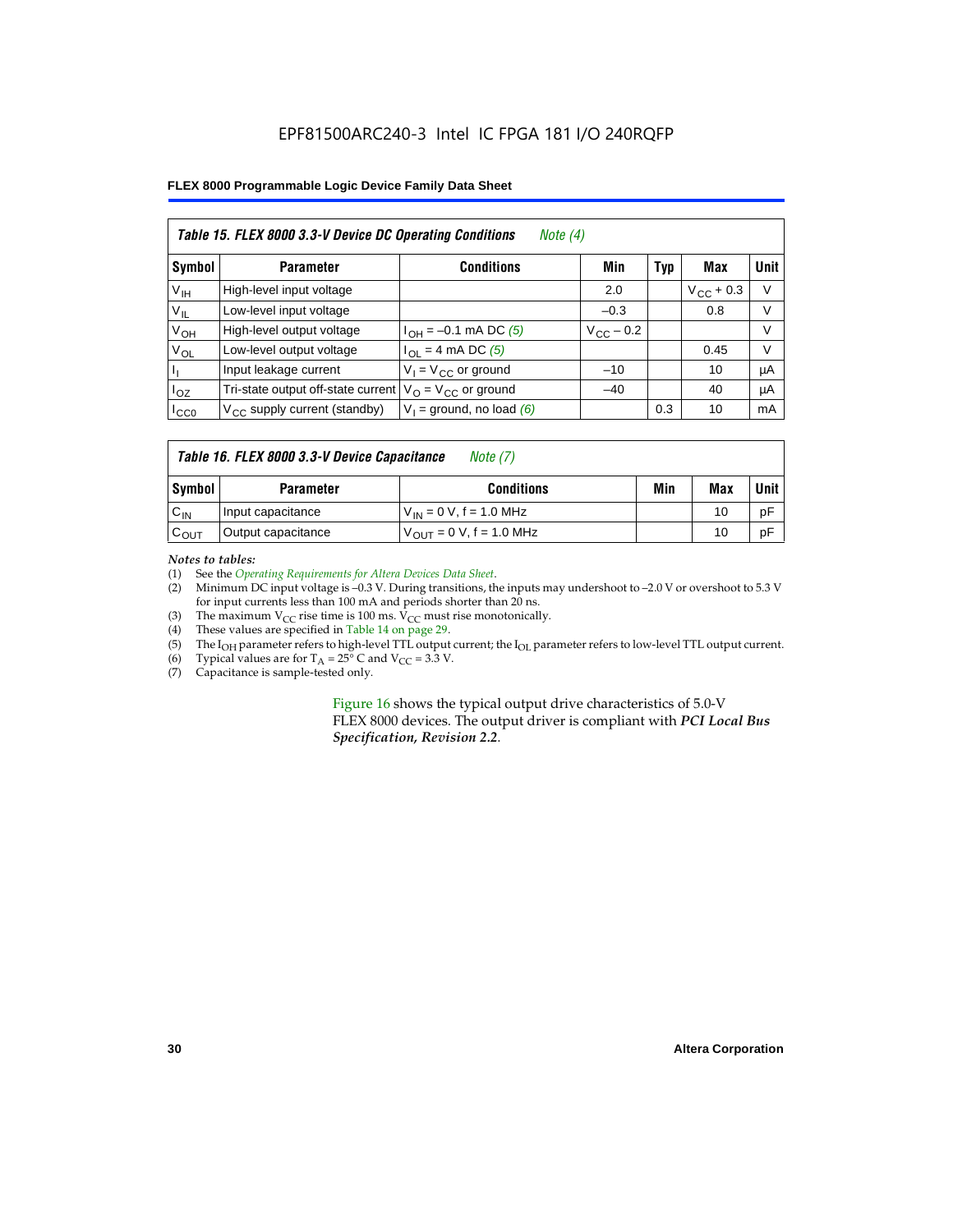



Figure 17 shows the typical output drive characteristics of 5.0-V EPF8282A devices. The output driver is compliant with *PCI Local Bus Specification, Revision 2.2*.





Figure 18 shows the typical output drive characteristics of EPF8282AV devices.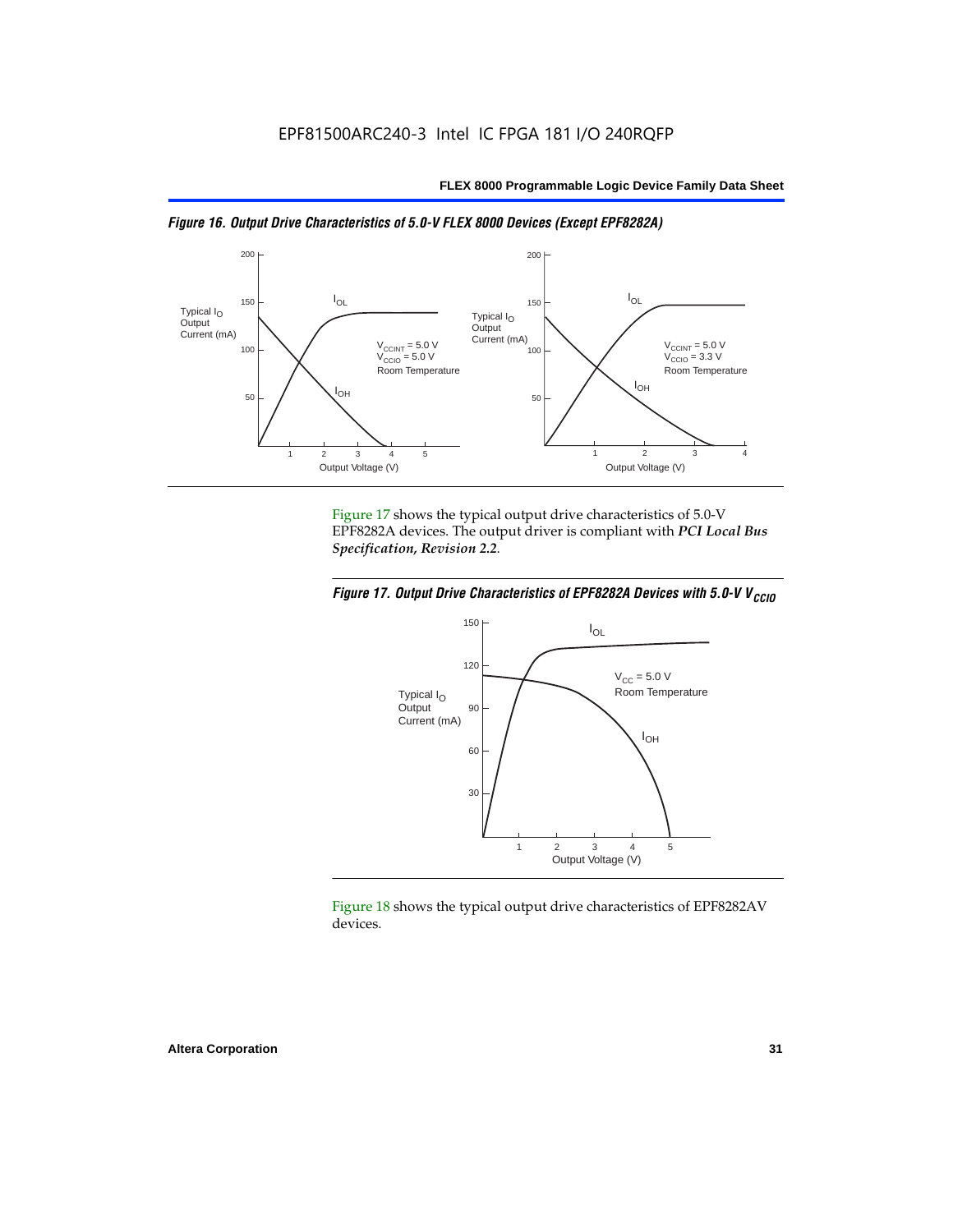

# *Figure 18. Output Drive Characteristics of EPF8282AV Devices*

**Timing Model** The continuous, high-performance FastTrack Interconnect routing structure ensures predictable performance and accurate simulation and timing analysis. This predictable performance contrasts with that of FPGAs, which use a segmented connection scheme and hence have unpredictable performance. Timing simulation and delay prediction are available with the MAX+PLUS II Simulator and Timing Analyzer, or with industry-standard EDA tools. The Simulator offers both pre-synthesis functional simulation to evaluate logic design accuracy and postsynthesis timing simulation with 0.1-ns resolution. The Timing Analyzer provides point-to-point timing delay information, setup and hold time prediction, and device-wide performance analysis.

> Tables 17 through 20 describe the FLEX 8000 timing parameters and their symbols.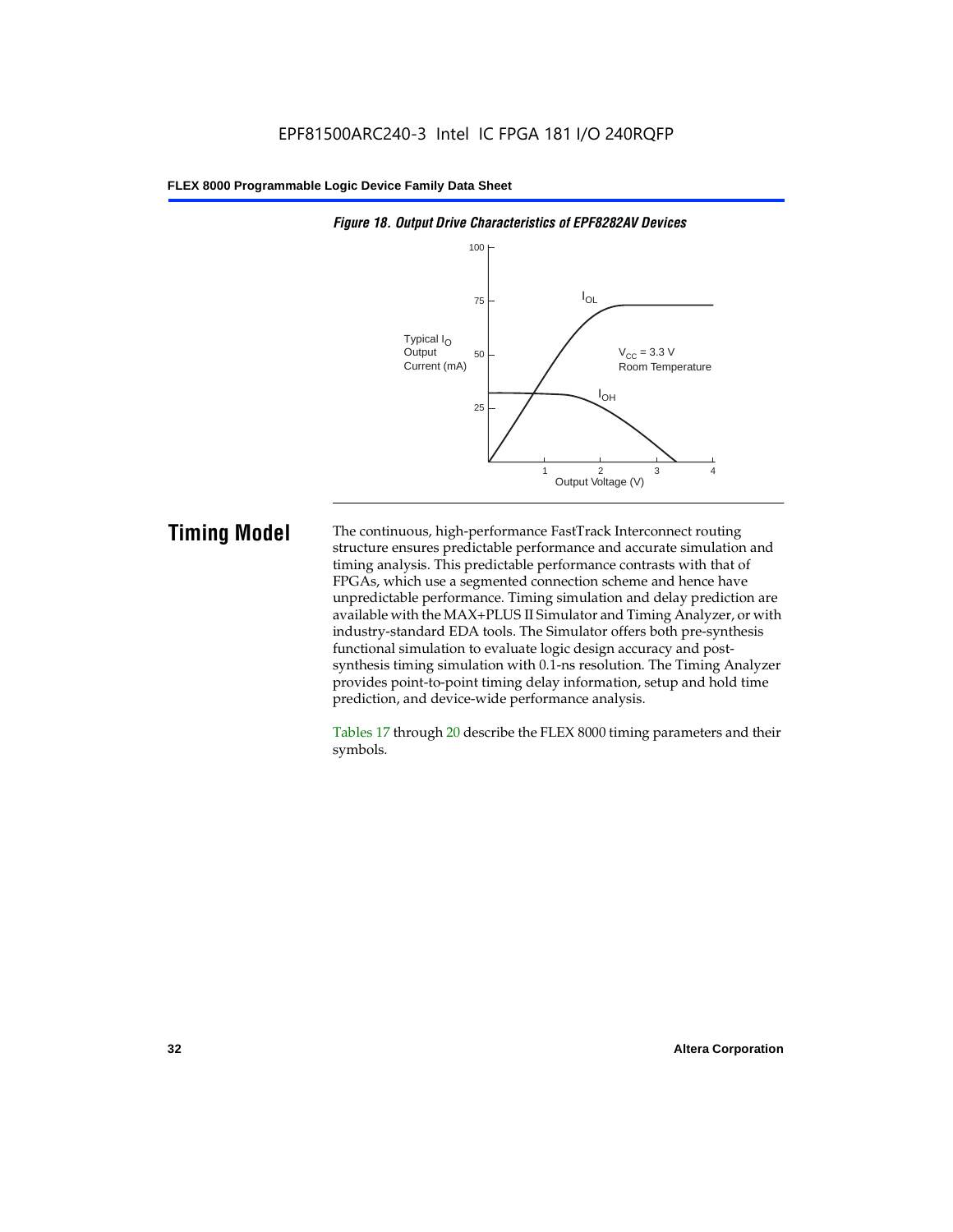| Table 17. FLEX 8000 Internal Timing Parameters<br>Note $(1)$ |                                                                                                              |  |  |  |  |
|--------------------------------------------------------------|--------------------------------------------------------------------------------------------------------------|--|--|--|--|
| Symbol                                                       | <b>Parameter</b>                                                                                             |  |  |  |  |
| $t_{\text{IOD}}$                                             | IOE register data delay                                                                                      |  |  |  |  |
| $t_{\text{IOC}}$                                             | IOE register control signal delay                                                                            |  |  |  |  |
| $t_{IOE}$                                                    | Output enable delay                                                                                          |  |  |  |  |
| $t_{IOCO}$                                                   | IOE register clock-to-output delay                                                                           |  |  |  |  |
| $t_{IOCOMB}$                                                 | IOE combinatorial delay                                                                                      |  |  |  |  |
| $t_{IOSU}$                                                   | IOE register setup time before clock; IOE register recovery time after asynchronous clear                    |  |  |  |  |
| $t_{IOH}$                                                    | IOE register hold time after clock                                                                           |  |  |  |  |
| $t_{IOCLR}$                                                  | IOE register clear delay                                                                                     |  |  |  |  |
| $t_{IN}$                                                     | Input pad and buffer delay                                                                                   |  |  |  |  |
| $t_{OD1}$                                                    | Output buffer and pad delay, slow slew rate = off, $V_{\text{CCIO}} = 5.0 \text{ V C1} = 35 \text{ pF } (2)$ |  |  |  |  |
| $t_{OD2}$                                                    | Output buffer and pad delay, slow slew rate = off, $V_{\text{CCIO}} = 3.3 \text{ V C1} = 35 \text{ pF}$ (2)  |  |  |  |  |
| $t_{OD3}$                                                    | Output buffer and pad delay, slow slew rate = on, $C1 = 35$ pF (3)                                           |  |  |  |  |
| $t_{XZ}$                                                     | Output buffer disable delay, $C1 = 5$ pF                                                                     |  |  |  |  |
| $t_{ZX1}$                                                    | Output buffer enable delay, slow slew rate = off, $V_{\text{CCIO}} = 5.0$ V, C1 = 35 pF (2)                  |  |  |  |  |
| $t_{ZX2}$                                                    | Output buffer enable delay, slow slew rate = off, $V_{\text{CCIO}} = 3.3$ V, C1 = 35 pF (2)                  |  |  |  |  |
| $t_{ZX3}$                                                    | Output buffer enable delay, slow slew rate = on, $C1 = 35$ pF (3)                                            |  |  |  |  |

| Table 18. FLEX 8000 LE Timing Parameters<br>Note (1) |                                                                                                             |  |  |  |  |
|------------------------------------------------------|-------------------------------------------------------------------------------------------------------------|--|--|--|--|
| Symbol                                               | <b>Parameter</b>                                                                                            |  |  |  |  |
| $t_{LUT}$                                            | LUT delay for data-in                                                                                       |  |  |  |  |
| $t_{CLUT}$                                           | LUT delay for carry-in                                                                                      |  |  |  |  |
| $t_{RLUT}$                                           | LUT delay for LE register feedback                                                                          |  |  |  |  |
| $t$ GATE                                             | Cascade gate delay                                                                                          |  |  |  |  |
| $t_{CASC}$                                           | Cascade chain routing delay                                                                                 |  |  |  |  |
| $t_{CICO}$                                           | Carry-in to carry-out delay                                                                                 |  |  |  |  |
| $t_{CGEN}$                                           | Data-in to carry-out delay                                                                                  |  |  |  |  |
| ${}^{t}$ CGENR                                       | LE register feedback to carry-out delay                                                                     |  |  |  |  |
| $t_C$                                                | LE register control signal delay                                                                            |  |  |  |  |
| $t_{CH}$                                             | LE register clock high time                                                                                 |  |  |  |  |
| $t_{CL}$                                             | LE register clock low time                                                                                  |  |  |  |  |
| $t_{CO}$                                             | LE register clock-to-output delay                                                                           |  |  |  |  |
| $t_{COMB}$                                           | Combinatorial delay                                                                                         |  |  |  |  |
| t <sub>SU</sub>                                      | LE register setup time before clock; LE register recovery time after asynchronous preset, clear, or<br>load |  |  |  |  |
| $t_H$                                                | LE register hold time after clock                                                                           |  |  |  |  |
| $t_{PRE}$                                            | LE register preset delay                                                                                    |  |  |  |  |
| $t_{CLR}$                                            | LE register clear delay                                                                                     |  |  |  |  |

**Altera Corporation 33**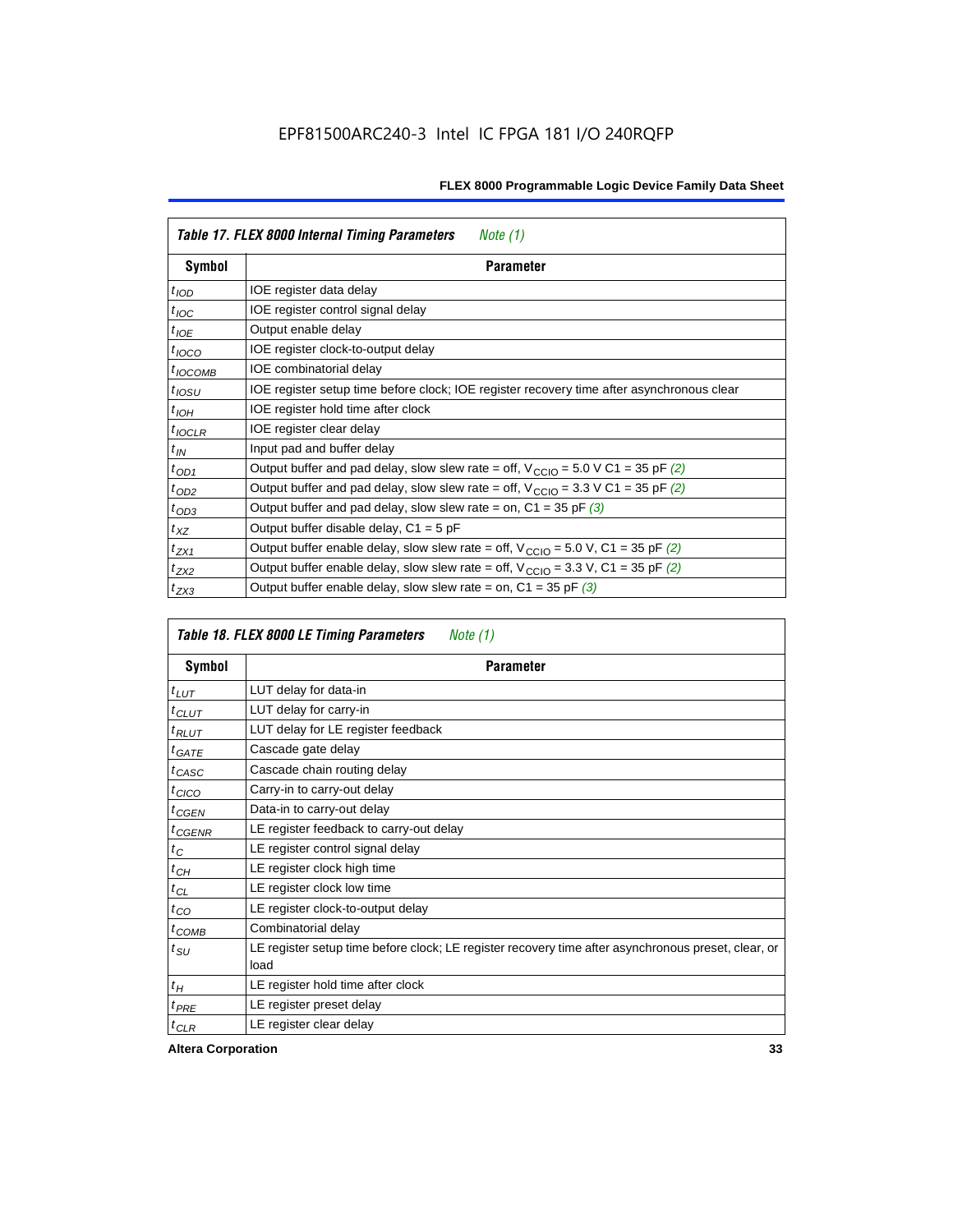| Table 19. FLEX 8000 Interconnect Timing Parameters<br>Note (1) |                                             |  |  |  |  |
|----------------------------------------------------------------|---------------------------------------------|--|--|--|--|
| Symbol                                                         | <b>Parameter</b>                            |  |  |  |  |
| <sup>t</sup> LABCASC                                           | Cascade delay between LEs in different LABs |  |  |  |  |
| $t_{LABCARRY}$                                                 | Carry delay between LEs in different LABs   |  |  |  |  |
| $t_{\text{LOCAL}}$                                             | LAB local interconnect delay                |  |  |  |  |
| $t_{ROW}$                                                      | Row interconnect routing delay (4)          |  |  |  |  |
| $t_{COL}$                                                      | Column interconnect routing delay           |  |  |  |  |
| $t_{DIN}$ $C$                                                  | Dedicated input to LE control delay         |  |  |  |  |
| $t_{DIN}$ D                                                    | Dedicated input to LE data delay (4)        |  |  |  |  |
| $t_{DIN}$ 10                                                   | Dedicated input to IOE control delay        |  |  |  |  |

# *Table 20. FLEX 8000 External Reference Timing Characteristics Note (5)*

| Symbol           | Parameter                                                                                  |
|------------------|--------------------------------------------------------------------------------------------|
| <sup>T</sup> DRR | Register-to-register delay via 4 LEs, 3 row interconnects, and 4 local interconnects $(6)$ |
| <sup>L</sup> ODH | Output data hold time after clock (7)                                                      |

*Notes to tables:*

- (1) Internal timing parameters cannot be measured explicitly. They are worst-case delays based on testable and external parameters specified by Altera. Internal timing parameters should be used for estimating device performance. Post-compilation timing simulation or timing analysis is required to determine actual worst-case performance.
- (2) These values are specified in Table 10 on page 28 or Table 14 on page 29.<br>(3) For the  $t_{OD3}$  and  $t_{ZX3}$  parameters,  $V_{CCIO} = 3.3$  V or 5.0 V.
- (3) For the  $t_{OD3}$  and  $t_{ZX3}$  parameters,  $V_{CCIO} = 3.3$  V or 5.0 V.<br>(4) The  $t_{ROM}$  and  $t_{DIN}$   $_D$  delays are worst-case values for type
- The *t<sub>ROW</sub>* and *t<sub>DIN\_D</sub>* delays are worst-case values for typical applications. Post-compilation timing simulation or timing analysis is required to determine actual worst-case performance.
- (5) External reference timing characteristics are factory-tested, worst-case values specified by Altera. A representative subset of signal paths is tested to approximate typical device applications.
- (6) For more information on test conditions, see *Application Note 76* (*Understanding FLEX 8000 Timing*).
- (7) This parameter is a guideline that is sample-tested only and is based on extensive device characterization. This parameter applies to global and non-global clocking, and for LE and I/O element registers.

The FLEX 8000 timing model shows the delays for various paths and functions in the circuit. See Figure 19. This model contains three distinct parts: the LE; the IOE; and the interconnect, including the row and column FastTrack Interconnect, LAB local interconnect, and carry and cascade interconnect paths. Each parameter shown in Figure 19 is expressed as a worst-case value in Tables 22 through 49. Hand-calculations that use the FLEX 8000 timing model and these timing parameters can be used to estimate FLEX 8000 device performance. Timing simulation or timing analysis after compilation is required to determine the final worst-case performance. Table 21 summarizes the interconnect paths shown in Figure 19.



f For more information on timing parameters, go to *Application Note 76 (Understanding FLEX 8000 Timing)*.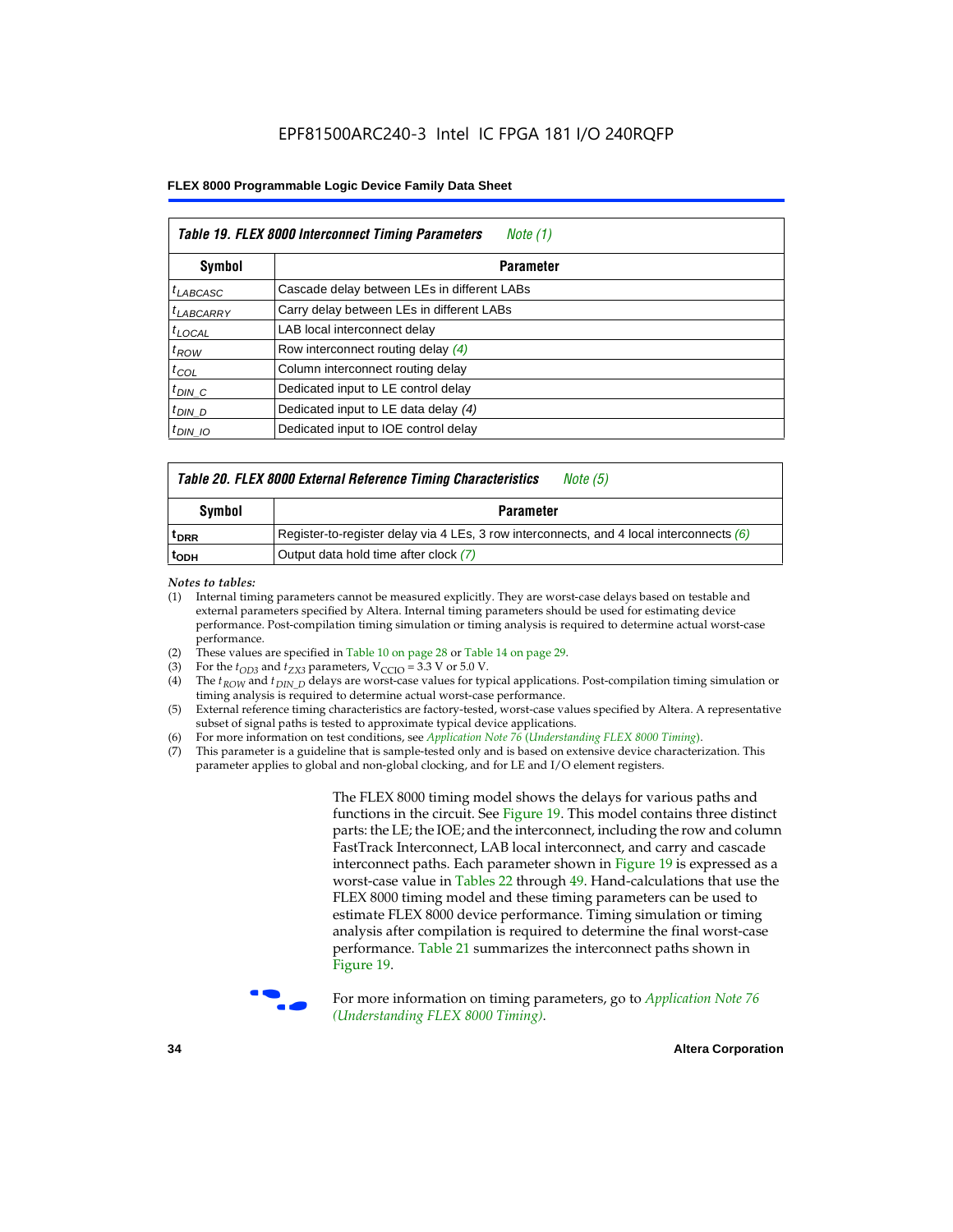EPF81500ARC240-3 Intel IC FPGA 181 I/O 240RQFP





# FLEX 8000 Programmable Logic Device Family Data Sheet **FLEX 8000 Programmable Logic Device Family Data Sheet**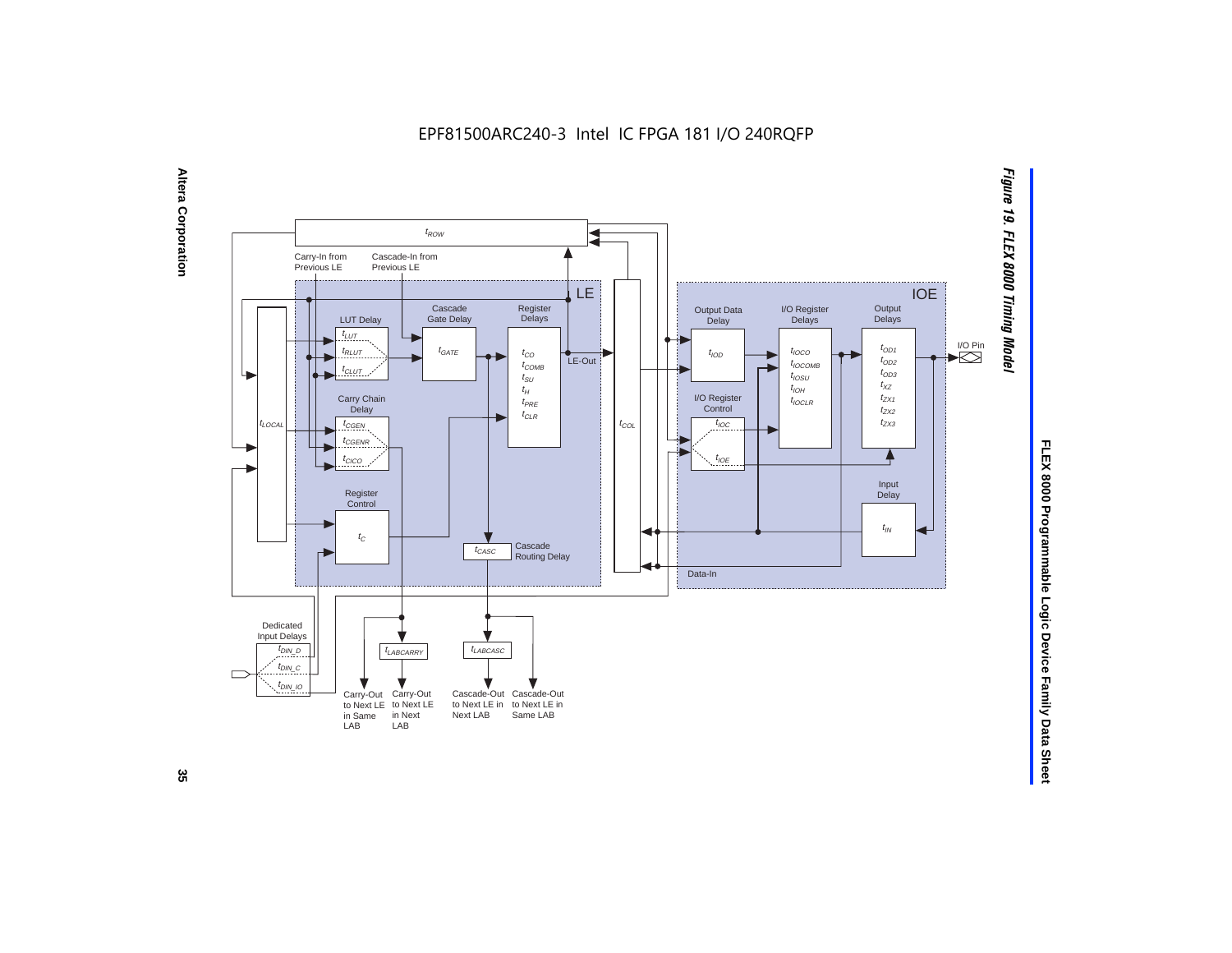| <b>Table 21. FLEX 8000 Timing Model Interconnect Paths</b> |                               |                                 |  |  |  |  |
|------------------------------------------------------------|-------------------------------|---------------------------------|--|--|--|--|
| <b>Source</b>                                              | <b>Destination</b>            | <b>Total Delay</b>              |  |  |  |  |
| LE-Out                                                     | LE in same LAB                | $t_{LOCAL}$                     |  |  |  |  |
| LE-Out                                                     | LE in same row, different LAB | $t_{ROW} + t_{LOCAL}$           |  |  |  |  |
| LE-Out                                                     | LE in different row           | $t_{COL} + t_{ROW} + t_{LOCAL}$ |  |  |  |  |
| LE-Out                                                     | IOE on column                 | $t_{COL}$                       |  |  |  |  |
| LE-Out                                                     | IOE on row                    | $t_{ROW}$                       |  |  |  |  |
| IOE on row                                                 | LE in same row                | $t_{ROW} + t_{LOCAL}$           |  |  |  |  |
| IOE on column                                              | Any LE                        | $t_{COL} + t_{ROW} + t_{LOCAL}$ |  |  |  |  |

Tables 22 through 49 show the FLEX 8000 internal and external timing parameters.

| Table 22. EPF8282A Internal I/O Element Timing Parameters |                    |       |     |                          |       |     |    |  |
|-----------------------------------------------------------|--------------------|-------|-----|--------------------------|-------|-----|----|--|
| <b>Symbol</b>                                             | <b>Speed Grade</b> |       |     |                          |       |     |    |  |
|                                                           |                    | $A-2$ |     | $A-3$                    | $A-4$ |     |    |  |
|                                                           | Min                | Max   | Min | Max                      | Min   | Max |    |  |
| $t_{\rm 1OD}$                                             |                    | 0.7   |     | 0.8                      |       | 0.9 | ns |  |
| $t_{\textit{IOC}}$                                        |                    | 1.7   |     | 1.8                      |       | 1.9 | ns |  |
| $t_{IOE}$                                                 |                    | 1.7   |     | 1.8                      |       | 1.9 | ns |  |
| $t_{IOCO}$                                                |                    | 1.0   |     | 1.0                      |       | 1.0 | ns |  |
| $t_{IOCOMB}$                                              |                    | 0.3   |     | 0.2                      |       | 0.1 | ns |  |
| $t_{\rm \textit{IOSU}}$                                   | 1.4                |       | 1.6 |                          | 1.8   |     | ns |  |
| $t_{IOH}$                                                 | 0.0                |       | 0.0 |                          | 0.0   |     | ns |  |
| $t_{IOCLR}$                                               |                    | 1.2   |     | 1.2                      |       | 1.2 | ns |  |
| $t_{I\!N}$                                                |                    | 1.5   |     | 1.6                      |       | 1.7 | ns |  |
| $t_{OD1}$                                                 |                    | 1.1   |     | 1.4                      |       | 1.7 | ns |  |
| $t_{\mathrm{OD2}}$                                        |                    | -     |     | $\overline{\phantom{0}}$ |       |     | ns |  |
| $t_{OD3}$                                                 |                    | 4.6   |     | 4.9                      |       | 5.2 | ns |  |
| $t_{XZ}$                                                  |                    | 1.4   |     | 1.6                      |       | 1.8 | ns |  |
| $t_{ZX1}$                                                 |                    | 1.4   |     | 1.6                      |       | 1.8 | ns |  |
| $t_{ZX2}$                                                 |                    | -     |     | $\overline{\phantom{0}}$ |       |     | ns |  |
| $t_{ZX3}$                                                 |                    | 4.9   |     | 5.1                      |       | 5.3 | ns |  |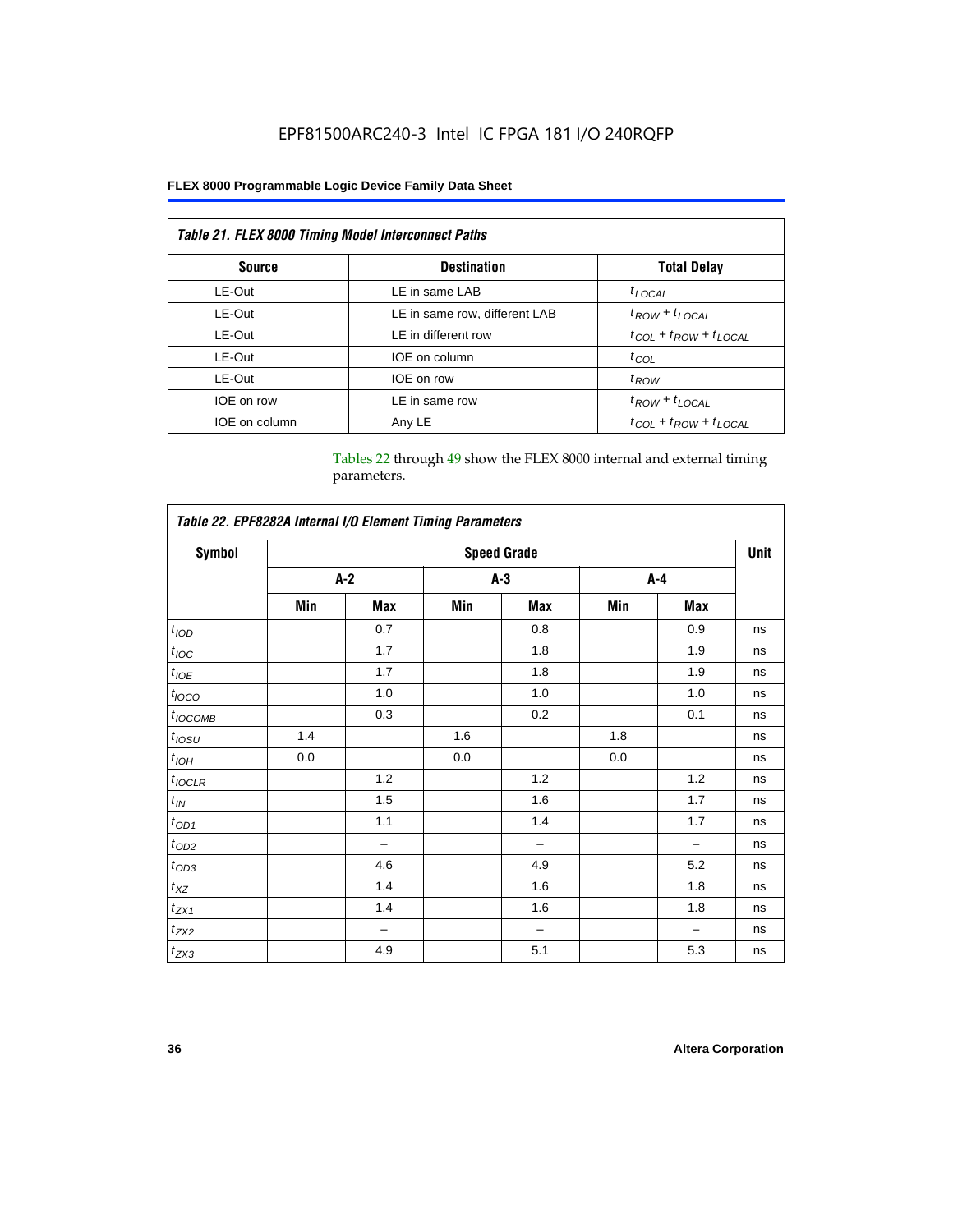| <b>Symbol</b>         | <b>Speed Grade</b> |            |     |            |     |       |    |  |  |
|-----------------------|--------------------|------------|-----|------------|-----|-------|----|--|--|
|                       | $A-2$              |            |     | $A-3$      |     | $A-4$ |    |  |  |
|                       | Min                | <b>Max</b> | Min | <b>Max</b> | Min | Max   |    |  |  |
| $t_{LABCASC}$         |                    | 0.3        |     | 0.3        |     | 0.4   | ns |  |  |
| <sup>t</sup> LABCARRY |                    | 0.3        |     | 0.3        |     | 0.4   | ns |  |  |
| $t_{\text{LOCAL}}$    |                    | 0.5        |     | 0.6        |     | 0.8   | ns |  |  |
| $t_{ROW}$             |                    | 4.2        |     | 4.2        |     | 4.2   | ns |  |  |
| $t_{COL}$             |                    | 2.5        |     | 2.5        |     | 2.5   | ns |  |  |
| $t_{DIN\_C}$          |                    | 5.0        |     | 5.0        |     | 5.5   | ns |  |  |
| $t_{DIN\_D}$          |                    | 7.2        |     | 7.2        |     | 7.2   | ns |  |  |
| $t_{DIN\_IO}$         |                    | 5.0        |     | 5.0        |     | 5.5   | ns |  |  |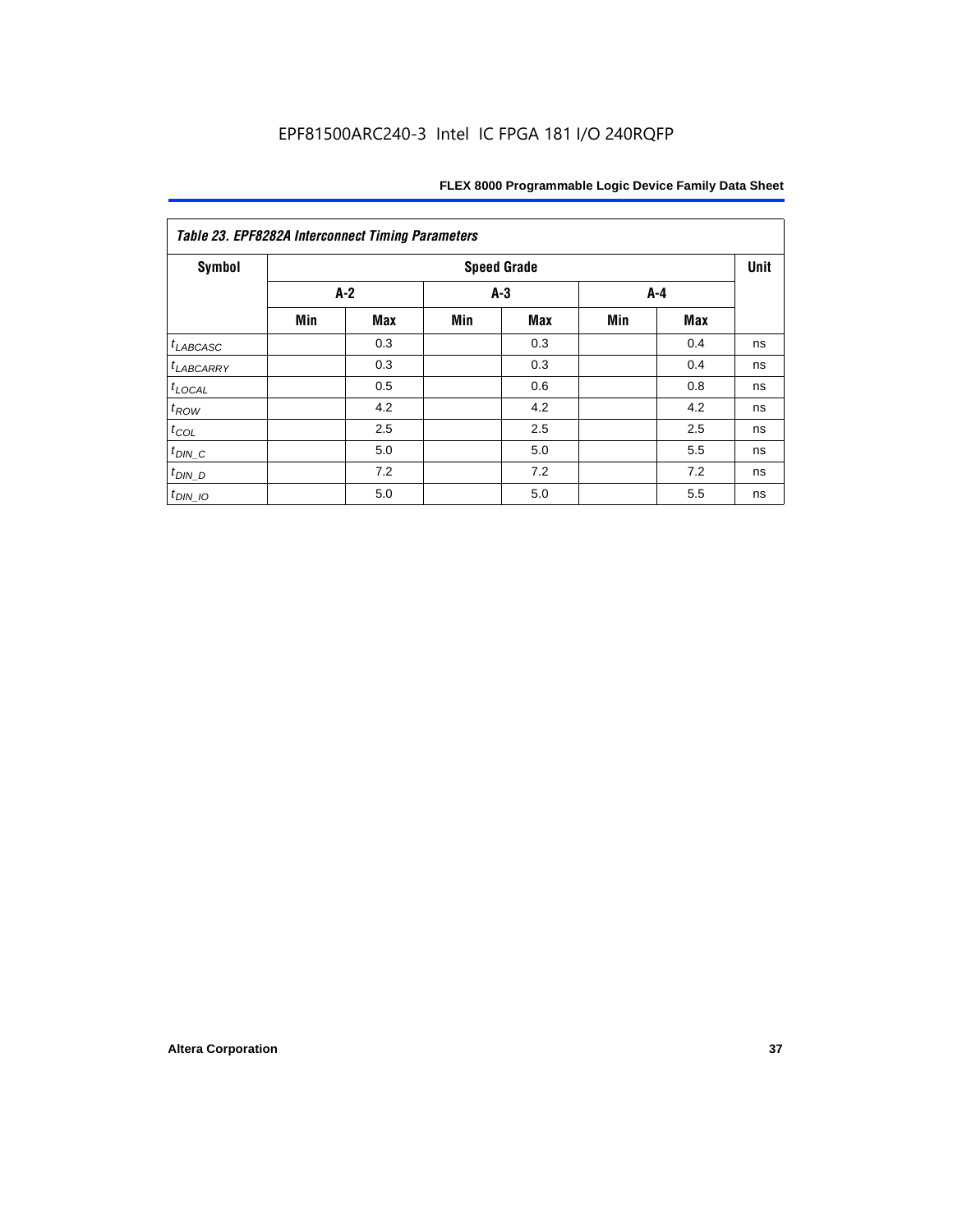| Table 24. EPF8282A LE Timing Parameters |     |       |       |                    |     |     |             |  |  |
|-----------------------------------------|-----|-------|-------|--------------------|-----|-----|-------------|--|--|
| Symbol                                  |     |       |       | <b>Speed Grade</b> |     |     | <b>Unit</b> |  |  |
|                                         |     | $A-2$ | $A-3$ |                    |     | A-4 |             |  |  |
|                                         | Min | Max   | Min   | Max                | Min | Max |             |  |  |
| $t_{LUT}$                               |     | 2.0   |       | 2.5                |     | 3.2 | ns          |  |  |
| $t$ CLUT                                |     | 0.0   |       | 0.0                |     | 0.0 | ns          |  |  |
| $t_{RLUT}$                              |     | 0.9   |       | 1.1                |     | 1.5 | ns          |  |  |
| $t_{GATE}$                              |     | 0.0   |       | 0.0                |     | 0.0 | ns          |  |  |
| $t_{CASC}$                              |     | 0.6   |       | 0.7                |     | 0.9 | ns          |  |  |
| $t_{CICO}$                              |     | 0.4   |       | 0.5                |     | 0.6 | ns          |  |  |
| $t_{CGEN}$                              |     | 0.4   |       | 0.5                |     | 0.7 | ns          |  |  |
| $t_{CGENR}$                             |     | 0.9   |       | 1.1                |     | 1.5 | ns          |  |  |
| $t_C$                                   |     | 1.6   |       | 2.0                |     | 2.5 | ns          |  |  |
| $t_{CH}$                                | 4.0 |       | 4.0   |                    | 4.0 |     | ns          |  |  |
| $t_{CL}$                                | 4.0 |       | 4.0   |                    | 4.0 |     | ns          |  |  |
| $t_{\text{CO}}$                         |     | 0.4   |       | 0.5                |     | 0.6 | ns          |  |  |
| $t_{\text{COMB}}$                       |     | 0.4   |       | 0.5                |     | 0.6 | ns          |  |  |
| $t_{\text{SU}}$                         | 0.8 |       | 1.1   |                    | 1.2 |     | ns          |  |  |
| $t_H\,$                                 | 0.9 |       | 1.1   |                    | 1.5 |     | ns          |  |  |
| $t_{PRE}$                               |     | 0.6   |       | 0.7                |     | 0.8 | ns          |  |  |
| $t_{CLR}$                               |     | 0.6   |       | 0.7                |     | 0.8 | ns          |  |  |

|  |  | <b>Table 25. EPF8282A External Timing Parameters</b> |
|--|--|------------------------------------------------------|
|  |  |                                                      |

| Symbol           |            | <b>Speed Grade</b> |     |      |     |            |    |  |  |  |
|------------------|------------|--------------------|-----|------|-----|------------|----|--|--|--|
|                  | A-2<br>A-3 |                    |     | A-4  |     |            |    |  |  |  |
|                  | Min        | Max                | Min | Max  | Min | <b>Max</b> |    |  |  |  |
| t <sub>DRR</sub> |            | 15.8               |     | 19.8 |     | 24.8       | ns |  |  |  |
| t <sub>ODH</sub> | 1.0        |                    | 1.0 |      | 1.0 |            | ns |  |  |  |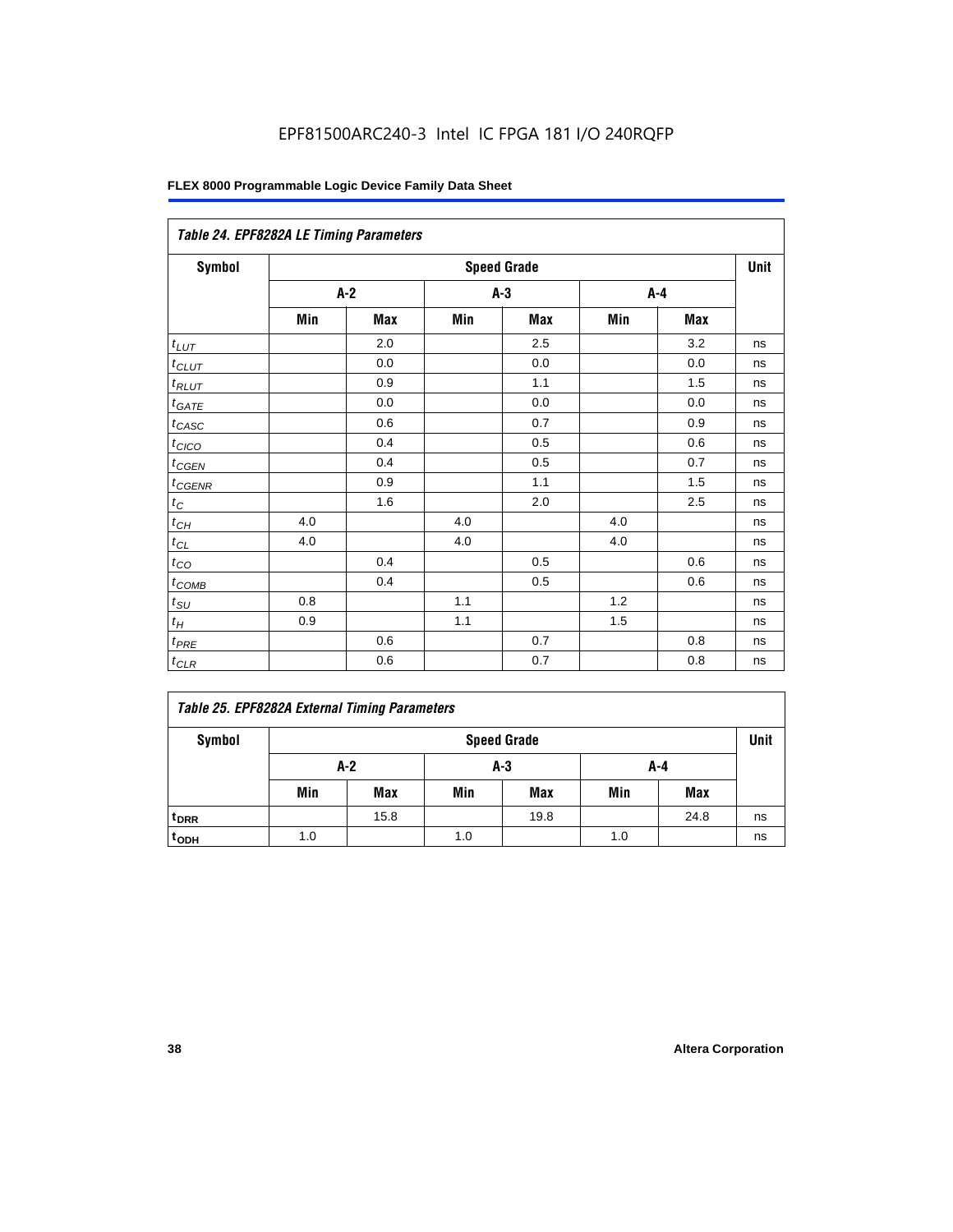| Table 26. EPF8282AV I/O Element Timing Parameters |     |       |                    |     |      |  |  |  |
|---------------------------------------------------|-----|-------|--------------------|-----|------|--|--|--|
| <b>Symbol</b>                                     |     |       | <b>Speed Grade</b> |     | Unit |  |  |  |
|                                                   |     | $A-3$ | A-4                |     |      |  |  |  |
|                                                   | Min | Max   | Min                | Max |      |  |  |  |
| t <sub>IOD</sub>                                  |     | 0.9   |                    | 2.2 | ns   |  |  |  |
| $t_{\text{loc}}$                                  |     | 1.9   |                    | 2.0 | ns   |  |  |  |
| $t_{\text{ODE}}$                                  |     | 1.9   |                    | 2.0 | ns   |  |  |  |
| $t_{IOCO}$                                        |     | 1.0   |                    | 2.0 | ns   |  |  |  |
| $t_{IOCOMB}$                                      |     | 0.1   |                    | 0.0 | ns   |  |  |  |
| $t_{IOSU}$                                        | 1.8 |       | 2.8                |     | ns   |  |  |  |
| $t_{IOH}$                                         | 0.0 |       | 0.2                |     | ns   |  |  |  |
| $t_{IOCLR}$                                       |     | 1.2   |                    | 2.3 | ns   |  |  |  |
| $t_{\mathit{IN}}$                                 |     | 1.7   |                    | 3.4 | ns   |  |  |  |
| $t_{OD1}$                                         |     | 1.7   |                    | 4.1 | ns   |  |  |  |
| $t_{OD2}$                                         |     |       |                    |     | ns   |  |  |  |
| $t_{OD3}$                                         |     | 5.2   |                    | 7.1 | ns   |  |  |  |
| $t_{XZ}$                                          |     | 1.8   |                    | 4.3 | ns   |  |  |  |
| $t_{ZX1}$                                         |     | 1.8   |                    | 4.3 | ns   |  |  |  |
| $t_{ZX2}$                                         |     |       |                    |     | ns   |  |  |  |
| $t_{ZX3}$                                         |     | 5.3   |                    | 8.3 | ns   |  |  |  |

| <b>Symbol</b>          |     | Unit  |     |      |    |
|------------------------|-----|-------|-----|------|----|
|                        |     | $A-3$ | A-4 |      |    |
|                        | Min | Max   | Min | Max  |    |
| $t_{LABCASC}$          |     | 0.4   |     | 1.3  | ns |
| <b><i>LABCARRY</i></b> |     | 0.4   |     | 0.8  | ns |
| $t_{\text{LOCAL}}$     |     | 0.8   |     | 1.5  | ns |
| $t_{ROW}$              |     | 4.2   |     | 6.3  | ns |
| $t_{COL}$              |     | 2.5   |     | 3.8  | ns |
| $t_{DI\underline{N}C}$ |     | 5.5   |     | 8.0  | ns |
| $t_{DIN\_D}$           |     | 7.2   |     | 10.8 | ns |
| $t_{DIN\_IO}$          |     | 5.5   |     | 9.0  | ns |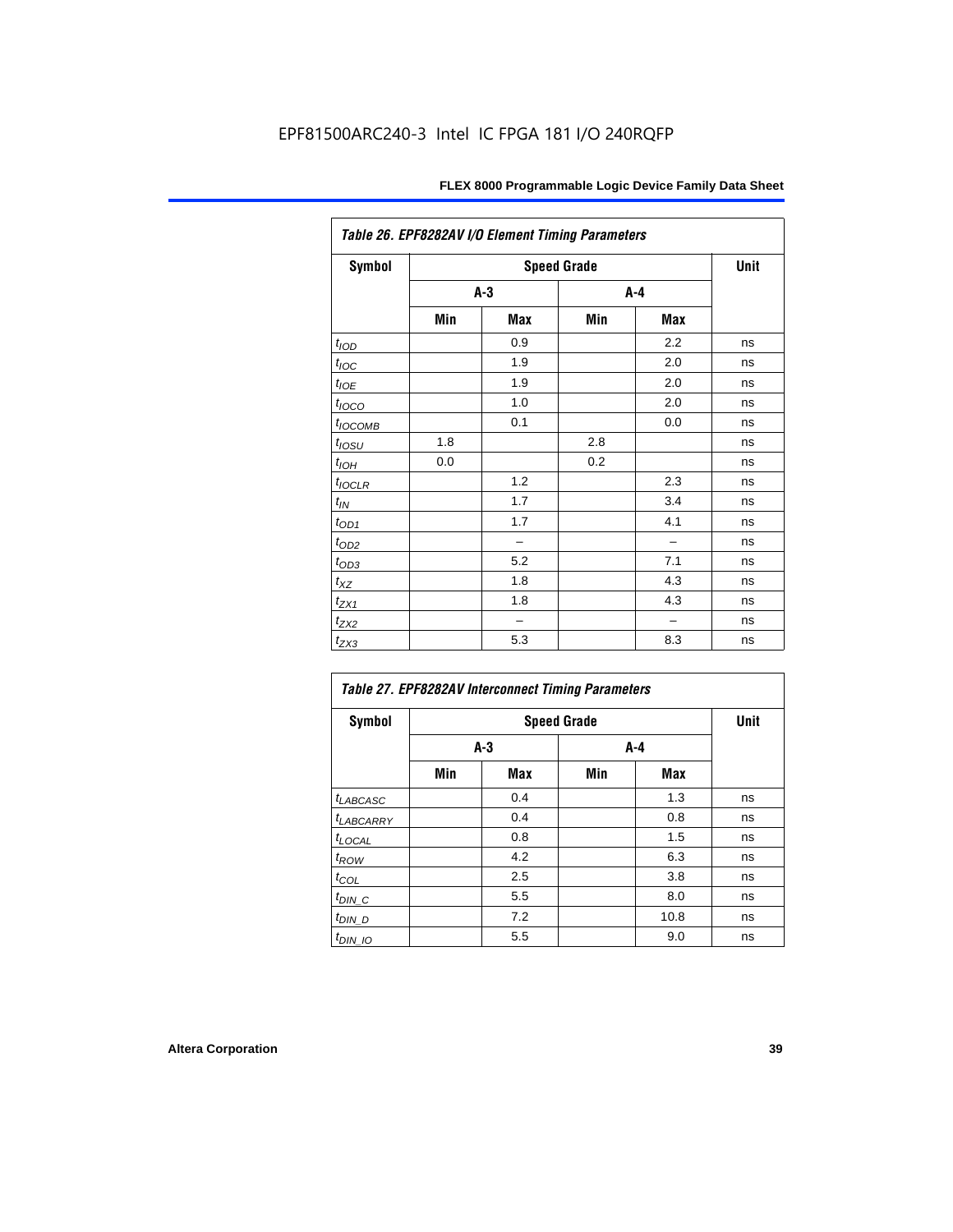|                      | Table 28. EPF8282AV Logic Element Timing Parameters |                    |         |     |    |  |  |  |  |
|----------------------|-----------------------------------------------------|--------------------|---------|-----|----|--|--|--|--|
| Symbol               |                                                     | <b>Speed Grade</b> |         |     |    |  |  |  |  |
|                      |                                                     | $A-3$              | $A - 4$ |     |    |  |  |  |  |
|                      | Min                                                 | Max                | Min     | Max |    |  |  |  |  |
| $t_{LUT}$            |                                                     | 3.2                |         | 7.3 | ns |  |  |  |  |
| $t_{CLUT}$           |                                                     | 0.0                |         | 1.4 | ns |  |  |  |  |
| $t_{RLUT}$           |                                                     | 1.5                |         | 5.1 | ns |  |  |  |  |
| $t_{GATE}$           |                                                     | 0.0                |         | 0.0 | ns |  |  |  |  |
| $t_{CASC}$           |                                                     | 0.9                |         | 2.8 | ns |  |  |  |  |
| $t_{CICO}$           |                                                     | 0.6                |         | 1.5 | ns |  |  |  |  |
| $t_{GEN}$            |                                                     | 0.7                |         | 2.2 | ns |  |  |  |  |
| $t_{\text{GENR}}$    |                                                     | 1.5                |         | 3.7 | ns |  |  |  |  |
| $t_C$                |                                                     | 2.5                |         | 4.7 | ns |  |  |  |  |
| $t_{\underline{CH}}$ | 4.0                                                 |                    | 6.0     |     | ns |  |  |  |  |
| $t_{CL}$             | 4.0                                                 |                    | 6.0     |     | ns |  |  |  |  |
| $t_{CO}$             |                                                     | 0.6                |         | 0.9 | ns |  |  |  |  |
| $t_{COMB}$           |                                                     | 0.6                |         | 0.9 | ns |  |  |  |  |
| $t_{\text{SU}}$      | 1.2                                                 |                    | 2.4     |     | ns |  |  |  |  |
| $t_H$                | 1.5                                                 |                    | 4.6     |     | ns |  |  |  |  |
| $t_{PRE}$            |                                                     | 0.8                |         | 1.3 | ns |  |  |  |  |
| $t_{CLR}$            |                                                     | 0.8                |         | 1.3 | ns |  |  |  |  |

| Table 29. EPF8282AV External Timing Parameters |     |                    |     |      |    |  |  |  |
|------------------------------------------------|-----|--------------------|-----|------|----|--|--|--|
| Symbol                                         |     | <b>Speed Grade</b> |     |      |    |  |  |  |
|                                                |     | A-3                | A-4 |      |    |  |  |  |
|                                                | Min | Max                | Min | Max  |    |  |  |  |
| <sup>t</sup> DRR                               |     | 24.8               |     | 50.1 | ns |  |  |  |
| toph                                           | 1.0 |                    | 1.0 |      | ns |  |  |  |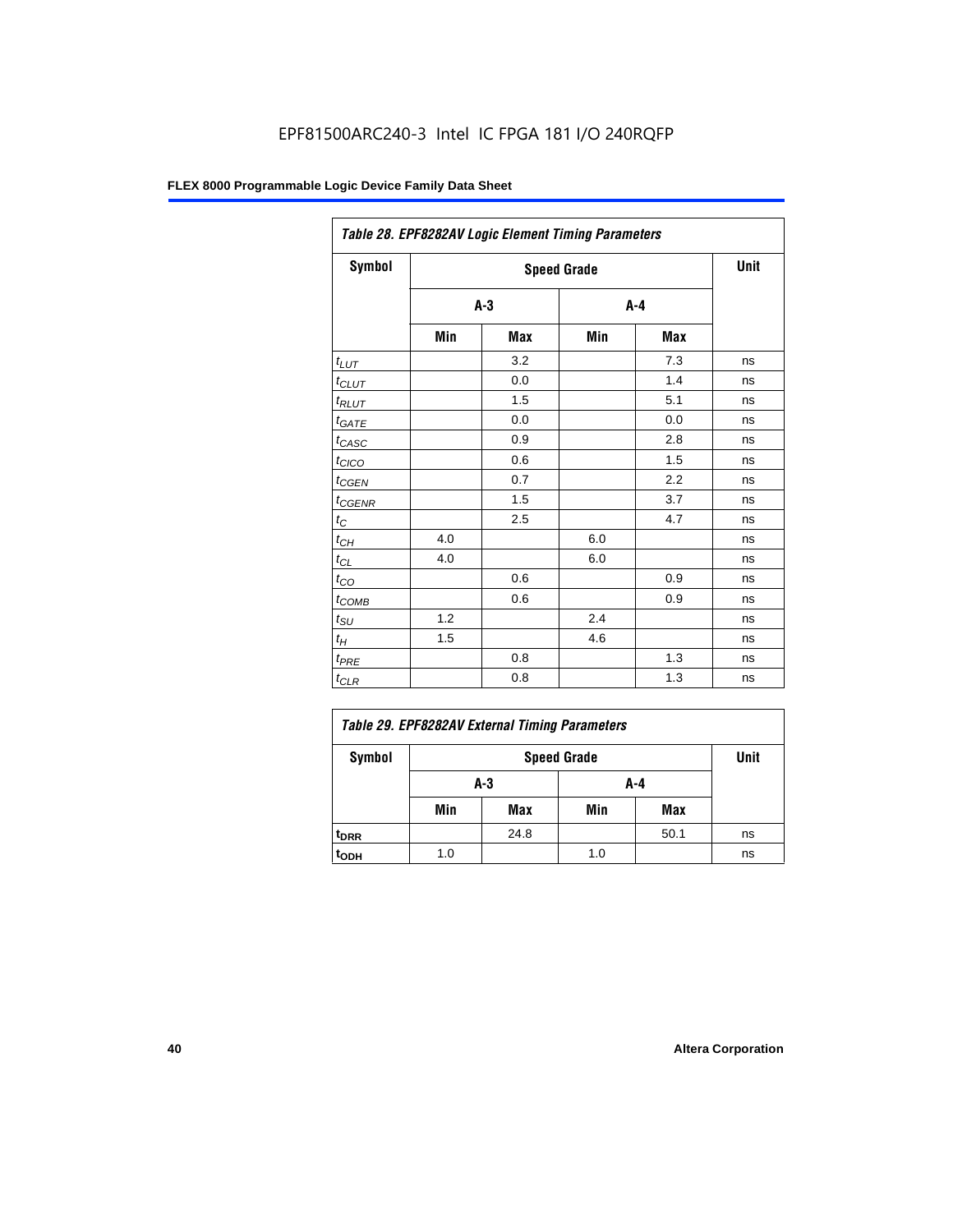| Table 30. EPF8452A I/O Element Timing Parameters |       |                          |       |                          |       |                          |      |  |  |  |
|--------------------------------------------------|-------|--------------------------|-------|--------------------------|-------|--------------------------|------|--|--|--|
| <b>Symbol</b>                                    |       |                          |       | <b>Speed Grade</b>       |       |                          | Unit |  |  |  |
|                                                  | $A-2$ |                          | $A-3$ |                          | $A-4$ |                          |      |  |  |  |
|                                                  | Min   | Max                      | Min   | Max                      | Min   | Max                      |      |  |  |  |
| t <sub>IOD</sub>                                 |       | 0.7                      |       | 0.8                      |       | 0.9                      | ns   |  |  |  |
| $t_{\text{IOC}}$                                 |       | 1.7                      |       | 1.8                      |       | 1.9                      | ns   |  |  |  |
| $t_{IOE}$                                        |       | 1.7                      |       | 1.8                      |       | 1.9                      | ns   |  |  |  |
| $t_{IOCO}$                                       |       | 1.0                      |       | 1.0                      |       | 1.0                      | ns   |  |  |  |
| $t_{IOCOMB}$                                     |       | 0.3                      |       | 0.2                      |       | 0.1                      | ns   |  |  |  |
| $t_{IOSU}$                                       | 1.4   |                          | 1.6   |                          | 1.8   |                          | ns   |  |  |  |
| $t_{IOH}$                                        | 0.0   |                          | 0.0   |                          | 0.0   |                          | ns   |  |  |  |
| $t_{IOCLR}$                                      |       | 1.2                      |       | 1.2                      |       | 1.2                      | ns   |  |  |  |
| $t_{I\!N}$                                       |       | 1.5                      |       | 1.6                      |       | 1.7                      | ns   |  |  |  |
| $t_{OD1}$                                        |       | 1.1                      |       | 1.4                      |       | 1.7                      | ns   |  |  |  |
| $t_{OD2}$                                        |       | $\overline{\phantom{0}}$ |       | $\overline{\phantom{0}}$ |       | $\overline{\phantom{0}}$ | ns   |  |  |  |
| $t_{OD3}$                                        |       | 4.6                      |       | 4.9                      |       | 5.2                      | ns   |  |  |  |
| $t_{XZ}$                                         |       | 1.4                      |       | 1.6                      |       | 1.8                      | ns   |  |  |  |
| $t_{ZX1}$                                        |       | 1.4                      |       | 1.6                      |       | 1.8                      | ns   |  |  |  |
| $t_{ZX2}$                                        |       | $\qquad \qquad -$        |       | $\overline{\phantom{0}}$ |       | $\overline{\phantom{0}}$ | ns   |  |  |  |
| $t_{ZX3}$                                        |       | 4.9                      |       | 5.1                      |       | 5.3                      | ns   |  |  |  |

# *Table 31. EPF8452A Interconnect Timing Parameters*

| Symbol             |     | <b>Speed Grade</b> |       |            |     |       |    |  |  |  |
|--------------------|-----|--------------------|-------|------------|-----|-------|----|--|--|--|
|                    | A-2 |                    | $A-3$ |            |     | $A-4$ |    |  |  |  |
|                    | Min | Max                | Min   | <b>Max</b> | Min | Max   |    |  |  |  |
| $t_{LABCASC}$      |     | 0.3                |       | 0.4        |     | 0.4   | ns |  |  |  |
| $t_{LABCARRY}$     |     | 0.3                |       | 0.4        |     | 0.4   | ns |  |  |  |
| $t_{\text{LOCAL}}$ |     | 0.5                |       | 0.5        |     | 0.7   | ns |  |  |  |
| $t_{\mathit{ROW}}$ |     | 5.0                |       | 5.0        |     | 5.0   | ns |  |  |  |
| $t_{COL}$          |     | 3.0                |       | 3.0        |     | 3.0   | ns |  |  |  |
| $t_{DIN\_C}$       |     | 5.0                |       | 5.0        |     | 5.5   | ns |  |  |  |
| $t_{DI N_D}$       |     | 7.0                |       | 7.0        |     | 7.5   | ns |  |  |  |
| $t_{DIN\_IO}$      |     | 5.0                |       | 5.0        |     | 5.5   | ns |  |  |  |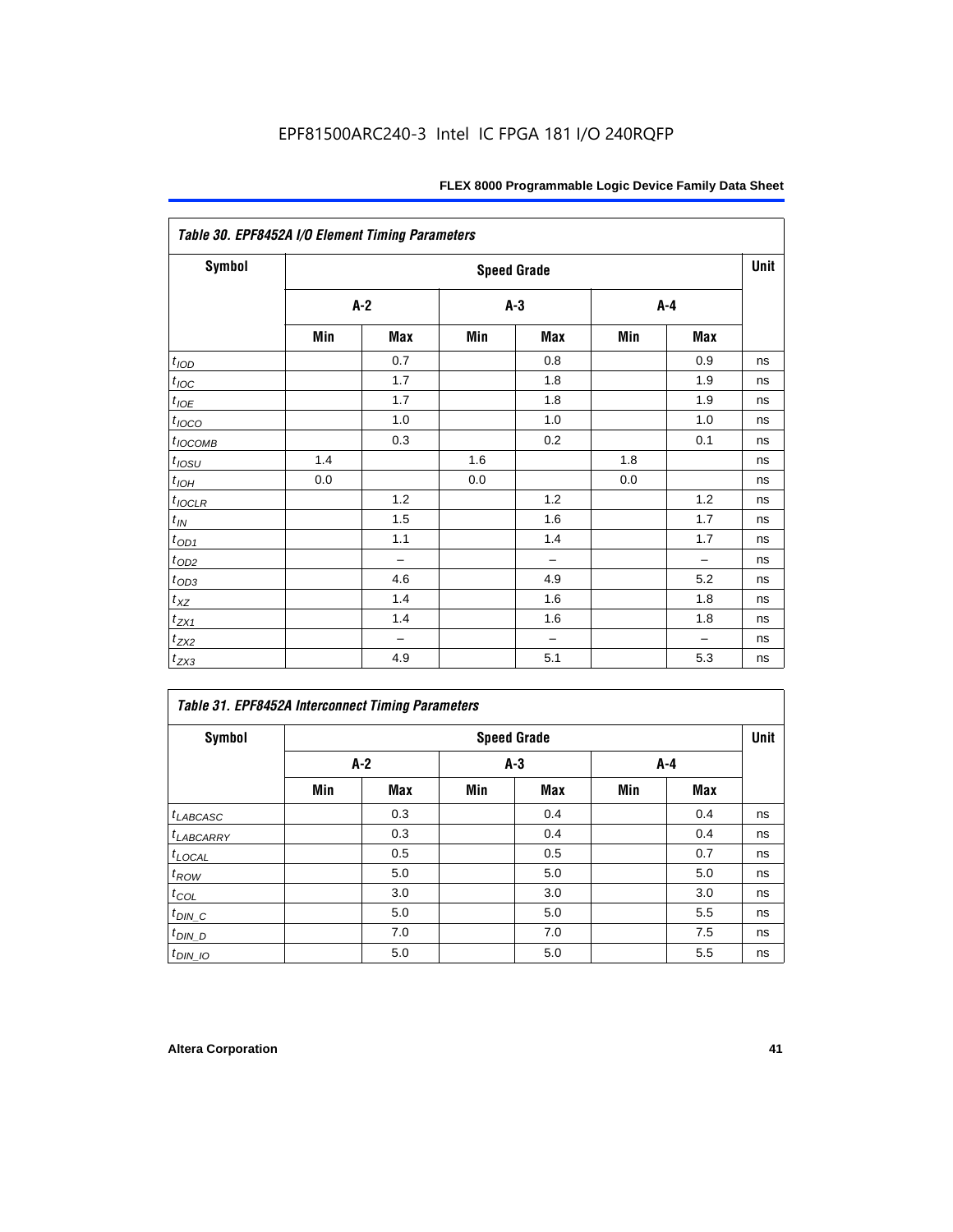| Table 32. EPF8452A LE Timing Parameters |       |     |       |                    |       |     |             |  |  |
|-----------------------------------------|-------|-----|-------|--------------------|-------|-----|-------------|--|--|
| Symbol                                  |       |     |       | <b>Speed Grade</b> |       |     | <b>Unit</b> |  |  |
|                                         | $A-2$ |     | $A-3$ |                    | $A-4$ |     |             |  |  |
|                                         | Min   | Max | Min   | <b>Max</b>         | Min   | Max |             |  |  |
| $t_{LUT}$                               |       | 2.0 |       | 2.3                |       | 3.0 | ns          |  |  |
| $t_{CLUT}$                              |       | 0.0 |       | 0.2                |       | 0.1 | ns          |  |  |
| $t_{RLUT}$                              |       | 0.9 |       | 1.6                |       | 1.6 | ns          |  |  |
| $t_{GATE}$                              |       | 0.0 |       | 0.0                |       | 0.0 | ns          |  |  |
| $t_{CASC}$                              |       | 0.6 |       | 0.7                |       | 0.9 | ns          |  |  |
| $t_{CICO}$                              |       | 0.4 |       | 0.5                |       | 0.6 | ns          |  |  |
| $t_{CGEN}$                              |       | 0.4 |       | 0.9                |       | 0.8 | ns          |  |  |
| $t_{CGENR}$                             |       | 0.9 |       | 1.4                |       | 1.5 | ns          |  |  |
| $t_C$                                   |       | 1.6 |       | 1.8                |       | 2.4 | ns          |  |  |
| $t_{CH}$                                | 4.0   |     | 4.0   |                    | 4.0   |     | ns          |  |  |
| $t_{CL}$                                | 4.0   |     | 4.0   |                    | 4.0   |     | ns          |  |  |
| $t_{\rm CO}$                            |       | 0.4 |       | 0.5                |       | 0.6 | ns          |  |  |
| $t_{COMB}$                              |       | 0.4 |       | 0.5                |       | 0.6 | ns          |  |  |
| $t_{\rm SU}$                            | 0.8   |     | 1.0   |                    | 1.1   |     | ns          |  |  |
| $t_H$                                   | 0.9   |     | 1.1   |                    | 1.4   |     | ns          |  |  |
| $t_{PRE}$                               |       | 0.6 |       | 0.7                |       | 0.8 | ns          |  |  |
| $t_{CLR}$                               |       | 0.6 |       | 0.7                |       | 0.8 | ns          |  |  |

# *Table 33. EPF8452A External Timing Parameters*

| Symbol                      |              | <b>Speed Grade</b> |     |            |     |            |    |  |  |  |
|-----------------------------|--------------|--------------------|-----|------------|-----|------------|----|--|--|--|
|                             | A-2<br>$A-3$ |                    |     |            | A-4 |            |    |  |  |  |
|                             | Min          | Max                | Min | <b>Max</b> | Min | <b>Max</b> |    |  |  |  |
| <sup>t</sup> <sub>DRR</sub> |              | 16.0               |     | 20.0       |     | 25.0       | ns |  |  |  |
| t <sub>ODH</sub>            | 1.0          |                    | 1.0 |            | 1.0 |            | ns |  |  |  |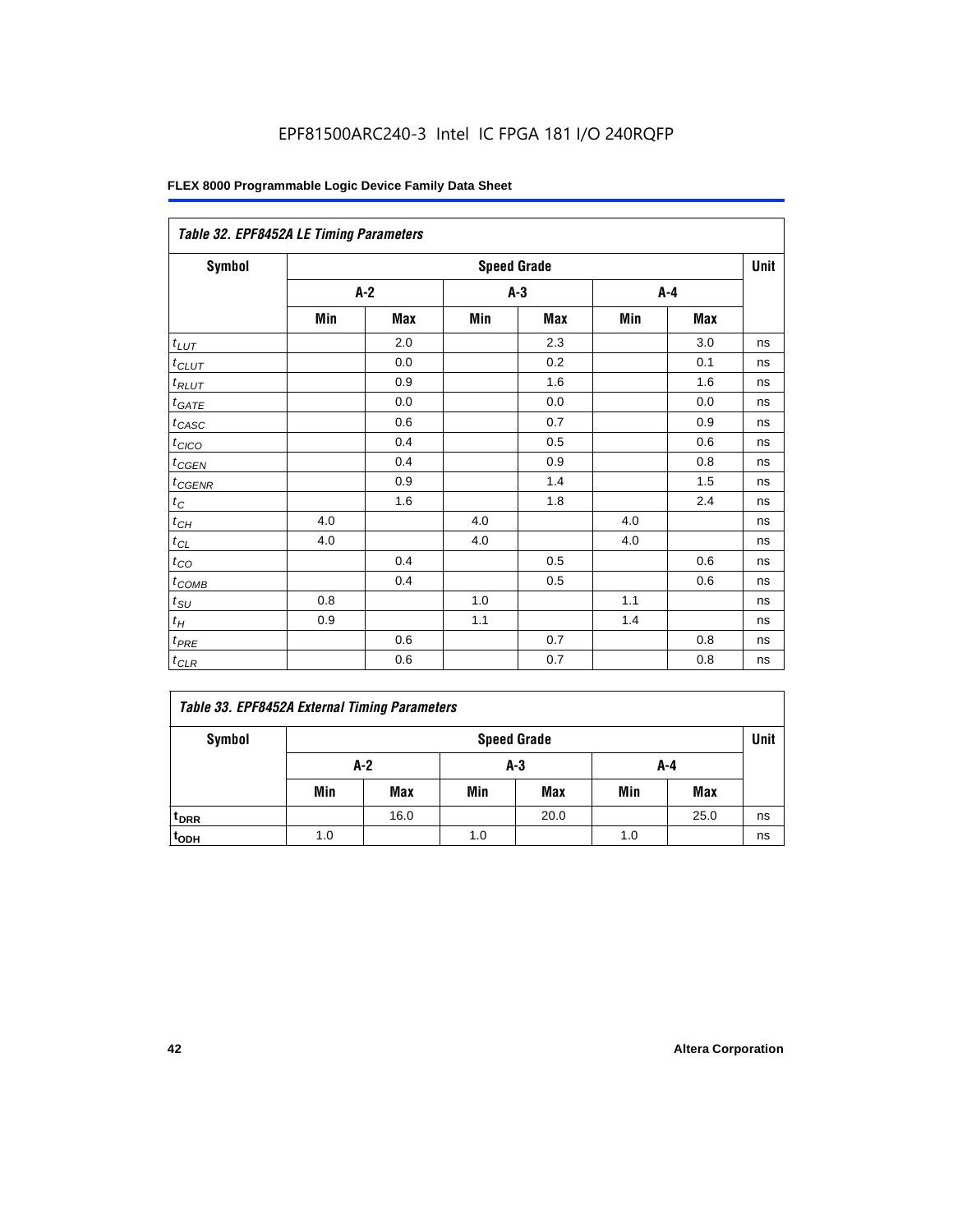| <b>Symbol</b>       | <b>Speed Grade</b> |     |       |       |     |     |    |  |  |
|---------------------|--------------------|-----|-------|-------|-----|-----|----|--|--|
|                     | A-2                |     | $A-3$ |       | A-4 |     |    |  |  |
|                     | Min                | Max | Min   | Max   | Min | Max |    |  |  |
| $t_{\textit{IOD}}$  |                    | 0.7 |       | 0.8   |     | 0.9 | ns |  |  |
| $t_{\textit{IOC}}$  |                    | 1.7 |       | 1.8   |     | 1.9 | ns |  |  |
| $t_{IOE}$           |                    | 1.7 |       | 1.8   |     | 1.9 | ns |  |  |
| t <sub>IOCO</sub>   |                    | 1.0 |       | 1.0   |     | 1.0 | ns |  |  |
| $t_{IOCOMB}$        |                    | 0.3 |       | 0.2   |     | 0.1 | ns |  |  |
| $t_{\mathit{IOSU}}$ | 1.4                |     | 1.6   |       | 1.8 |     | ns |  |  |
| $t_{IOH}$           | 0.0                |     | 0.0   |       | 0.0 |     | ns |  |  |
| $t_{IOCLR}$         |                    | 1.2 |       | $1.2$ |     | 1.2 | ns |  |  |
| $t_{I\!N}$          |                    | 1.5 |       | 1.6   |     | 1.7 | ns |  |  |
| $t_{OD1}$           |                    | 1.1 |       | 1.4   |     | 1.7 | ns |  |  |
| $t_{OD2}$           |                    | 1.6 |       | 1.9   |     | 2.2 | ns |  |  |
| $t_{OD3}$           |                    | 4.6 |       | 4.9   |     | 5.2 | ns |  |  |
| $t_{XZ}$            |                    | 1.4 |       | 1.6   |     | 1.8 | ns |  |  |
| $t_{ZX1}$           |                    | 1.4 |       | 1.6   |     | 1.8 | ns |  |  |
| $t_{ZX2}$           |                    | 1.9 |       | 2.1   |     | 2.3 | ns |  |  |

| <b>Symbol</b>         |     | <b>Speed Grade</b> |       |            |       |            |    |  |  |
|-----------------------|-----|--------------------|-------|------------|-------|------------|----|--|--|
|                       | A-2 |                    | $A-3$ |            | $A-4$ |            |    |  |  |
|                       | Min | Max                | Min   | <b>Max</b> | Min   | <b>Max</b> |    |  |  |
| $t_{LABCASC}$         |     | 0.3                |       | 0.4        |       | 0.4        | ns |  |  |
| <sup>t</sup> LABCARRY |     | 0.3                |       | 0.4        |       | 0.4        | ns |  |  |
| $t_{\text{LOCAL}}$    |     | 0.5                |       | 0.5        |       | 0.7        | ns |  |  |
| $t_{ROW}$             |     | 5.0                |       | 5.0        |       | 5.0        | ns |  |  |
| $t_{COL}$             |     | 3.0                |       | 3.0        |       | 3.0        | ns |  |  |
| $t_{DIN\_C}$          |     | 5.0                |       | 5.0        |       | 5.5        | ns |  |  |
| $t_{DIN\_D}$          |     | 7.0                |       | 7.0        |       | 7.5        | ns |  |  |
| $t_{DIN\_IO}$         |     | 5.0                |       | 5.0        |       | 5.5        | ns |  |  |

 $t_{\text{ZX3}}$  1.9  $\begin{array}{|c|c|c|c|c|} \hline 4.9 & 5.1 & 5.3 & \text{ns} \ \hline \end{array}$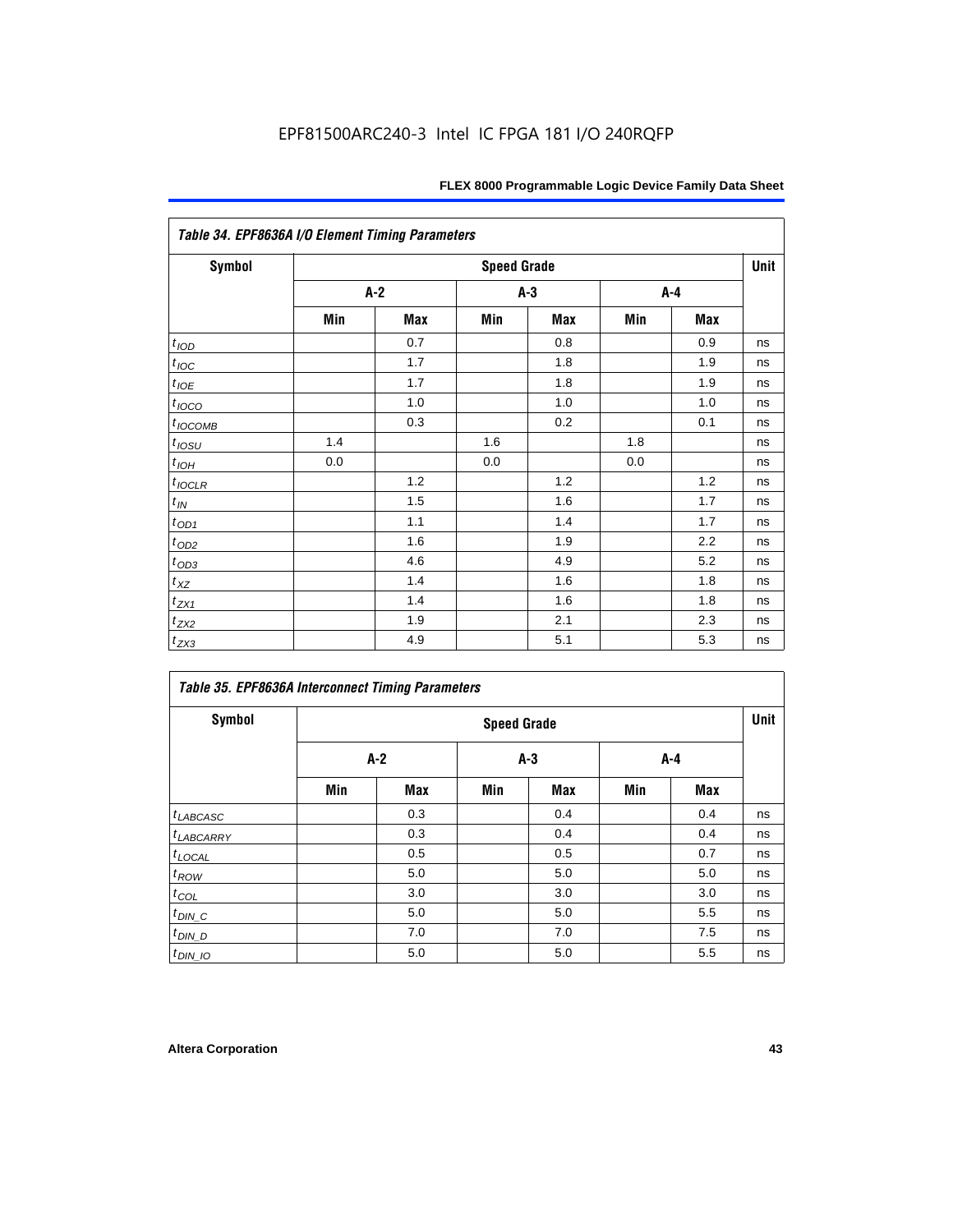|                   | Table 36. EPF8636A LE Timing Parameters |     |                    |     |         |     |      |  |  |  |
|-------------------|-----------------------------------------|-----|--------------------|-----|---------|-----|------|--|--|--|
| Symbol            |                                         |     | <b>Speed Grade</b> |     |         |     | Unit |  |  |  |
|                   | $A-2$                                   |     | $A-3$              |     | $A - 4$ |     |      |  |  |  |
|                   | Min                                     | Max | Min                | Max | Min     | Max |      |  |  |  |
| $t_{LUT}$         |                                         | 2.0 |                    | 2.3 |         | 3.0 | ns   |  |  |  |
| $t_{CLUT}$        |                                         | 0.0 |                    | 0.2 |         | 0.1 | ns   |  |  |  |
| $t_{RLUT}$        |                                         | 0.9 |                    | 1.6 |         | 1.6 | ns   |  |  |  |
| $t_{GATE}$        |                                         | 0.0 |                    | 0.0 |         | 0.0 | ns   |  |  |  |
| $t_{CASC}$        |                                         | 0.6 |                    | 0.7 |         | 0.9 | ns   |  |  |  |
| $t_{CICO}$        |                                         | 0.4 |                    | 0.5 |         | 0.6 | ns   |  |  |  |
| $t_{GEN}$         |                                         | 0.4 |                    | 0.9 |         | 0.8 | ns   |  |  |  |
| $t_{CGENR}$       |                                         | 0.9 |                    | 1.4 |         | 1.5 | ns   |  |  |  |
| $t_C$             |                                         | 1.6 |                    | 1.8 |         | 2.4 | ns   |  |  |  |
| $t_{CH}$          | 4.0                                     |     | 4.0                |     | 4.0     |     | ns   |  |  |  |
| $t_{CL}$          | 4.0                                     |     | 4.0                |     | 4.0     |     | ns   |  |  |  |
| $t_{CO}$          |                                         | 0.4 |                    | 0.5 |         | 0.6 | ns   |  |  |  |
| $t_{\text{COMB}}$ |                                         | 0.4 |                    | 0.5 |         | 0.6 | ns   |  |  |  |
| $t_{SU}$          | 0.8                                     |     | 1.0                |     | 1.1     |     | ns   |  |  |  |
| $t_H$             | 0.9                                     |     | $1.1$              |     | 1.4     |     | ns   |  |  |  |
| $t_{PRE}$         |                                         | 0.6 |                    | 0.7 |         | 0.8 | ns   |  |  |  |
| $t_{CLR}$         |                                         | 0.6 |                    | 0.7 |         | 0.8 | ns   |  |  |  |

# *Table 37. EPF8636A External Timing Parameters*

| Symbol           | <b>Speed Grade</b> |            |     |            |     |      |    |  |  |
|------------------|--------------------|------------|-----|------------|-----|------|----|--|--|
|                  | $A-2$              |            | A-3 |            | A-4 |      |    |  |  |
|                  | Min                | <b>Max</b> | Min | <b>Max</b> | Min | Max  |    |  |  |
| t <sub>DRR</sub> |                    | 16.0       |     | 20.0       |     | 25.0 | ns |  |  |
| t <sub>ODH</sub> | 1.0                |            | 1.0 |            | 1.0 |      | ns |  |  |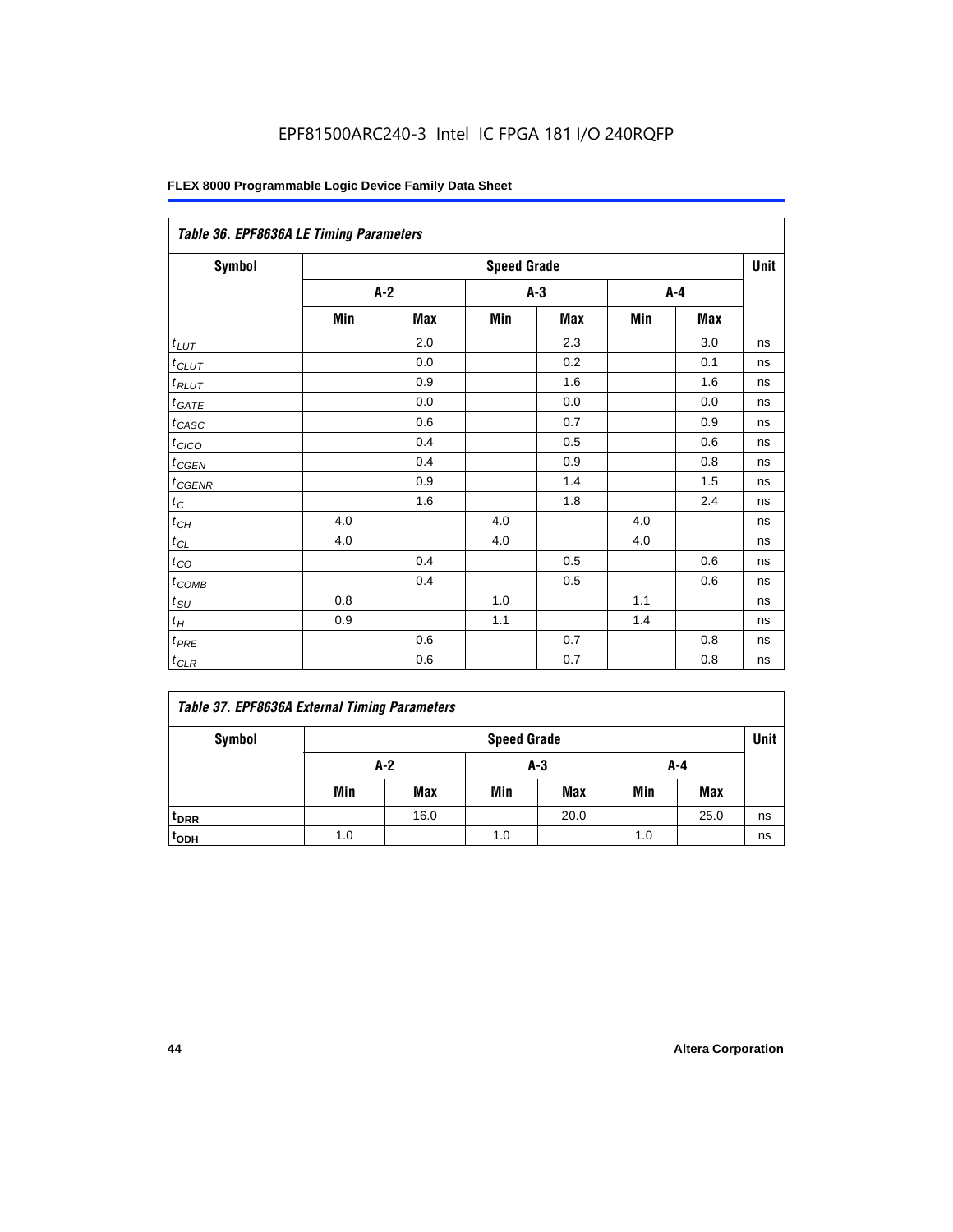|                  | Table 38. EPF8820A I/O Element Timing Parameters |     |     |                    |     |     |      |  |  |  |  |
|------------------|--------------------------------------------------|-----|-----|--------------------|-----|-----|------|--|--|--|--|
| <b>Symbol</b>    |                                                  |     |     | <b>Speed Grade</b> |     |     | Unit |  |  |  |  |
|                  |                                                  | A-2 | A-3 |                    | A-4 |     |      |  |  |  |  |
|                  | Min                                              | Max | Min | <b>Max</b>         | Min | Max |      |  |  |  |  |
| t <sub>IOD</sub> |                                                  | 0.7 |     | 0.8                |     | 0.9 | ns   |  |  |  |  |
| $t_{\text{IOC}}$ |                                                  | 1.7 |     | 1.8                |     | 1.9 | ns   |  |  |  |  |
| $t_{IOE}$        |                                                  | 1.7 |     | 1.8                |     | 1.9 | ns   |  |  |  |  |
| $t_{IOCO}$       |                                                  | 1.0 |     | 1.0                |     | 1.0 | ns   |  |  |  |  |
| $t_{IOCOMB}$     |                                                  | 0.3 |     | 0.2                |     | 0.1 | ns   |  |  |  |  |
| $t_{IOSU}$       | 1.4                                              |     | 1.6 |                    | 1.8 |     | ns   |  |  |  |  |
| $t_{IOH}$        | 0.0                                              |     | 0.0 |                    | 0.0 |     | ns   |  |  |  |  |
| $t_{IOCLR}$      |                                                  | 1.2 |     | 1.2                |     | 1.2 | ns   |  |  |  |  |
| $t_{I\!N}$       |                                                  | 1.5 |     | 1.6                |     | 1.7 | ns   |  |  |  |  |
| $t_{OD1}$        |                                                  | 1.1 |     | 1.4                |     | 1.7 | ns   |  |  |  |  |
| $t_{\text{OD2}}$ |                                                  | 1.6 |     | 1.9                |     | 2.2 | ns   |  |  |  |  |
| $t_{OD3}$        |                                                  | 4.6 |     | 4.9                |     | 5.2 | ns   |  |  |  |  |
| $t_{\text{XZ}}$  |                                                  | 1.4 |     | 1.6                |     | 1.8 | ns   |  |  |  |  |
| $t_{ZX1}$        |                                                  | 1.4 |     | 1.6                |     | 1.8 | ns   |  |  |  |  |
| $t_{ZX2}$        |                                                  | 1.9 |     | 2.1                |     | 2.3 | ns   |  |  |  |  |
| $t_{ZX3}$        |                                                  | 4.9 |     | 5.1                |     | 5.3 | ns   |  |  |  |  |

| Symbol               |       | <b>Table 39. EPF8820A Interconnect Timing Parameters</b><br><b>Speed Grade</b> |     |       |     |            |      |  |  |  |
|----------------------|-------|--------------------------------------------------------------------------------|-----|-------|-----|------------|------|--|--|--|
|                      | $A-2$ |                                                                                |     | $A-3$ |     | A-4        | Unit |  |  |  |
|                      | Min   | <b>Max</b>                                                                     | Min | Max   | Min | <b>Max</b> |      |  |  |  |
| $t_{LABCASC}$        |       | 0.3                                                                            |     | 0.3   |     | 0.4        | ns   |  |  |  |
| $t_{LABCARY}$        |       | 0.3                                                                            |     | 0.3   |     | 0.4        | ns   |  |  |  |
| $t_{\text{LOCAL}}$   |       | 0.5                                                                            |     | 0.6   |     | 0.8        | ns   |  |  |  |
| $t_{ROW}$            |       | 5.0                                                                            |     | 5.0   |     | 5.0        | ns   |  |  |  |
| $t_{COL}$            |       | 3.0                                                                            |     | 3.0   |     | 3.0        | ns   |  |  |  |
| $t_{DIN\_C}$         |       | 5.0                                                                            |     | 5.0   |     | 5.5        | ns   |  |  |  |
| $t$ <sub>DIN_D</sub> |       | 7.0                                                                            |     | 7.0   |     | 7.5        | ns   |  |  |  |
| $t_{DIN\_IO}$        |       | 5.0                                                                            |     | 5.0   |     | 5.5        | ns   |  |  |  |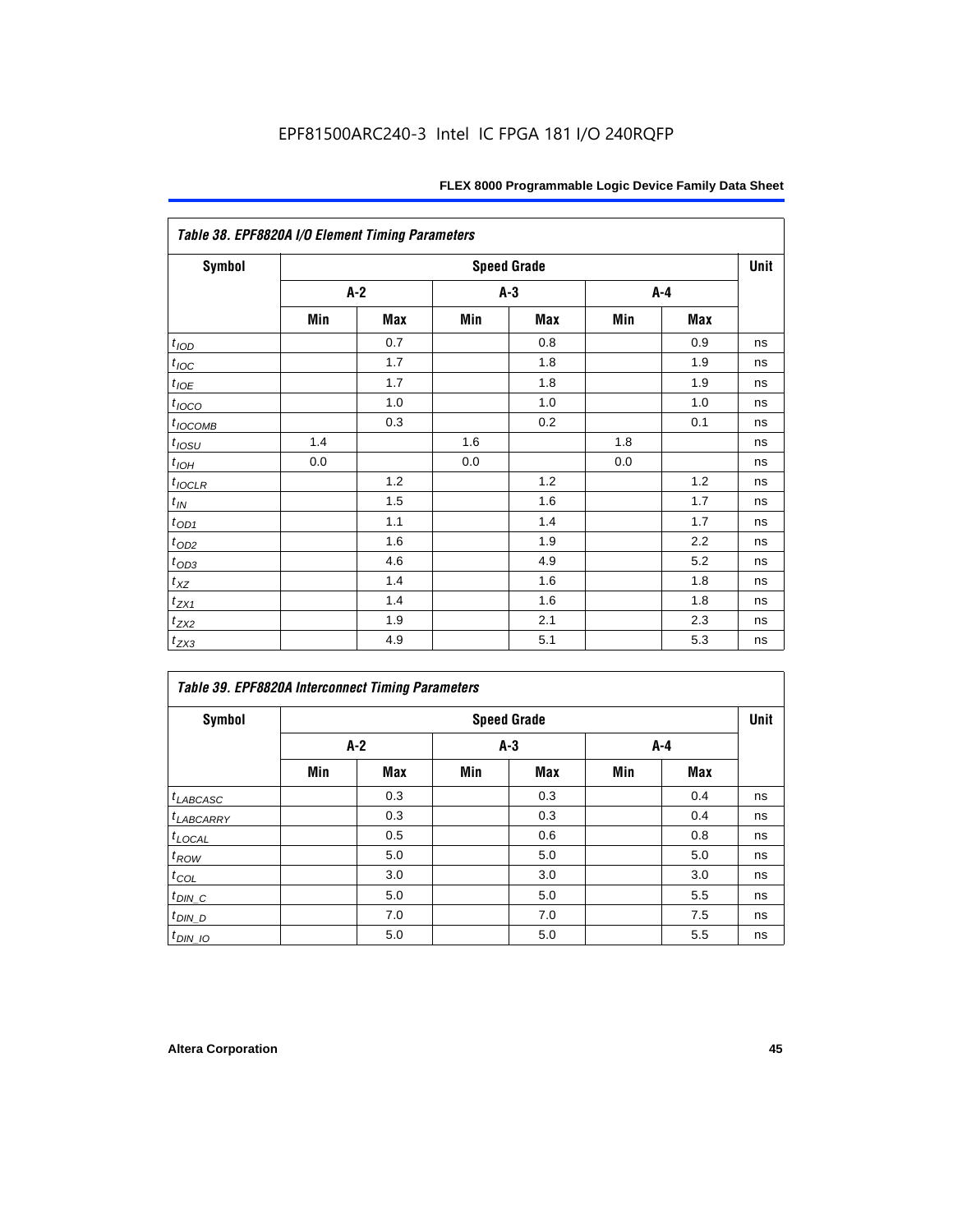| Table 40. EPF8820A LE Timing Parameters |     |         |     |                    |     |         |      |
|-----------------------------------------|-----|---------|-----|--------------------|-----|---------|------|
| Symbol                                  |     |         |     | <b>Speed Grade</b> |     |         | Unit |
|                                         |     | $A-2$   |     | $A-3$              |     | $A - 4$ |      |
|                                         | Min | Max     | Min | Max                | Min | Max     |      |
| $t_{LUT}$                               |     | 2.0     |     | 2.5                |     | 3.2     | ns   |
| $t_{CLUT}$                              |     | 0.0     |     | 0.0                |     | 0.0     | ns   |
| $t_{RLUT}$                              |     | 0.9     |     | 1.1                |     | 1.5     | ns   |
| $t_{GATE}$                              |     | 0.0     |     | 0.0                |     | 0.0     | ns   |
| $t_{CASC}$                              |     | 0.6     |     | 0.7                |     | 0.9     | ns   |
| $t_{CICO}$                              |     | 0.4     |     | 0.5                |     | 0.6     | ns   |
| $t_{CGEN}$                              |     | 0.4     |     | 0.5                |     | 0.7     | ns   |
| $t_{CGENR}$                             |     | 0.9     |     | 1.1                |     | 1.5     | ns   |
| $t_C$                                   |     | 1.6     |     | 2.0                |     | 2.5     | ns   |
| $t_{CH}$                                | 4.0 |         | 4.0 |                    | 4.0 |         | ns   |
| $t_{CL}$                                | 4.0 |         | 4.0 |                    | 4.0 |         | ns   |
| $t_{CO}$                                |     | 0.4     |     | 0.5                |     | 0.6     | ns   |
| $t_{\text{COMB}}$                       |     | 0.4     |     | 0.5                |     | 0.6     | ns   |
| $t_{\rm SU}$                            | 0.8 |         | 1.1 |                    | 1.2 |         | ns   |
| $t_H\,$                                 | 0.9 |         | 1.1 |                    | 1.5 |         | ns   |
| $t_{PRE}$                               |     | 0.6     |     | 0.7                |     | 0.8     | ns   |
| $t_{CLR}$                               |     | $0.6\,$ |     | 0.7                |     | 0.8     | ns   |

|               | Table 41. EPF8820A External Timing Parameters |      |
|---------------|-----------------------------------------------|------|
| <b>Symbol</b> | <b>Speed Grade</b>                            | Unit |

| <b>UVILLUUL</b>  |     | <b>Opouu Giuuu</b> |     |            |     |            |    |  |  |
|------------------|-----|--------------------|-----|------------|-----|------------|----|--|--|
|                  | A-2 |                    | A-3 |            | A-4 |            |    |  |  |
|                  | Min | Max                | Min | <b>Max</b> | Min | <b>Max</b> |    |  |  |
| t <sub>DRR</sub> |     | 16.0               |     | 20.0       |     | 25.0       | ns |  |  |
| t <sub>ODH</sub> | 1.0 |                    | 1.0 |            | 1.0 |            | ns |  |  |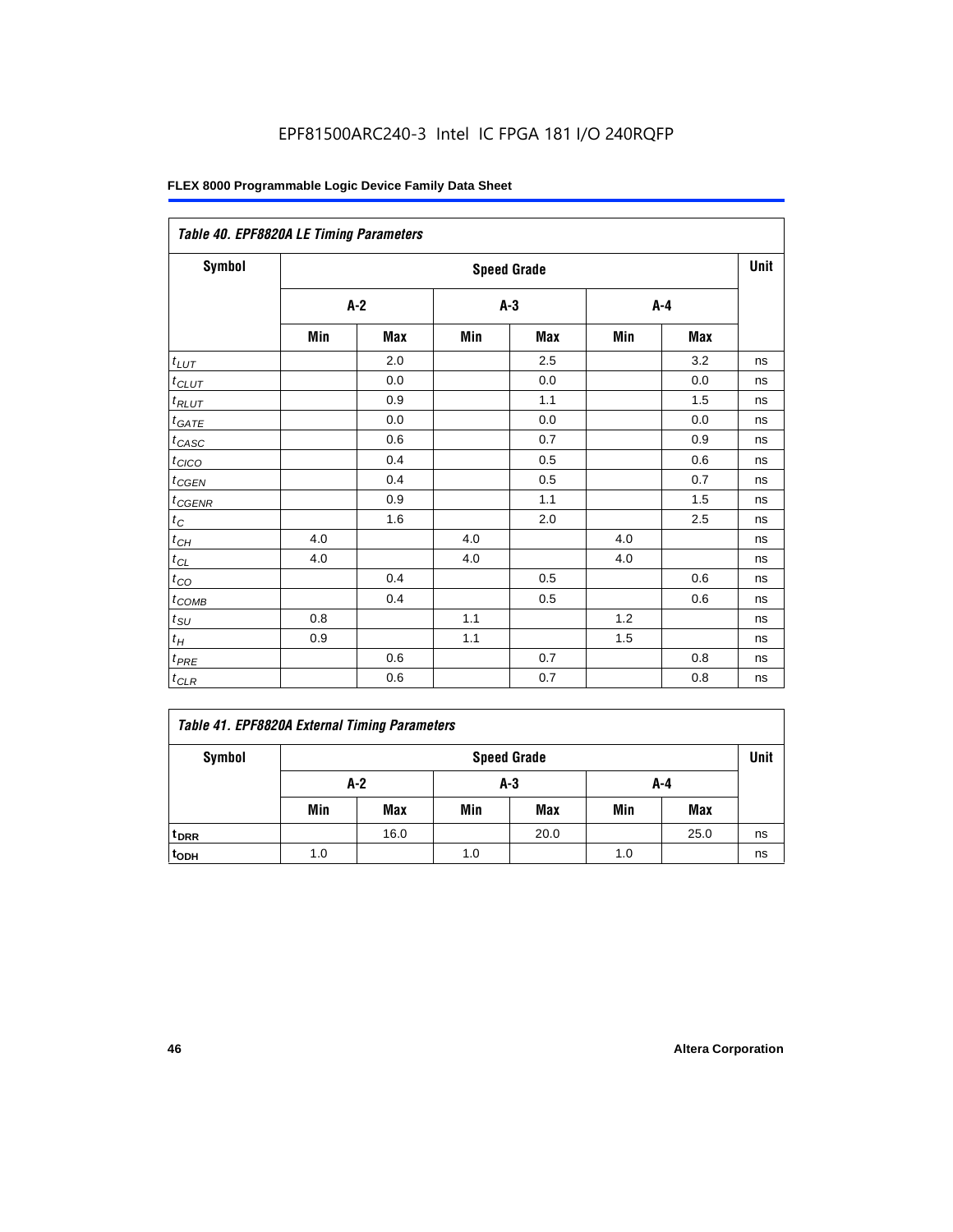| Table 42. EPF81188A I/O Element Timing Parameters |     |     |       |                    |     |            |      |  |  |  |
|---------------------------------------------------|-----|-----|-------|--------------------|-----|------------|------|--|--|--|
| <b>Symbol</b>                                     |     |     |       | <b>Speed Grade</b> |     |            | Unit |  |  |  |
|                                                   | A-2 |     | $A-3$ |                    | A-4 |            |      |  |  |  |
|                                                   | Min | Max | Min   | <b>Max</b>         | Min | <b>Max</b> |      |  |  |  |
| t <sub>IOD</sub>                                  |     | 0.7 |       | 0.8                |     | 0.9        | ns   |  |  |  |
| $t_{\text{loc}}$                                  |     | 1.7 |       | 1.8                |     | 1.9        | ns   |  |  |  |
| $t_{IOE}$                                         |     | 1.7 |       | 1.8                |     | 1.9        | ns   |  |  |  |
| $t_{IOCO}$                                        |     | 1.0 |       | 1.0                |     | 1.0        | ns   |  |  |  |
| $t_{IOCOMB}$                                      |     | 0.3 |       | 0.2                |     | 0.1        | ns   |  |  |  |
| $t_{IOSU}$                                        | 1.4 |     | 1.6   |                    | 1.8 |            | ns   |  |  |  |
| $t_{IOM}$                                         | 0.0 |     | 0.0   |                    | 0.0 |            | ns   |  |  |  |
| $t_{IOCLR}$                                       |     | 1.2 |       | 1.2                |     | 1.2        | ns   |  |  |  |
| $t_{I\!N}$                                        |     | 1.5 |       | 1.6                |     | 1.7        | ns   |  |  |  |
| $t_{OD1}$                                         |     | 1.1 |       | 1.4                |     | 1.7        | ns   |  |  |  |
| $t_{OD2}$                                         |     | 1.6 |       | 1.9                |     | 2.2        | ns   |  |  |  |
| $t_{OD3}$                                         |     | 4.6 |       | 4.9                |     | 5.2        | ns   |  |  |  |
| $t_{XZ}$                                          |     | 1.4 |       | 1.6                |     | 1.8        | ns   |  |  |  |
| $t_{ZX1}$                                         |     | 1.4 |       | 1.6                |     | 1.8        | ns   |  |  |  |
| $t_{ZX2}$                                         |     | 1.9 |       | 2.1                |     | 2.3        | ns   |  |  |  |
| $t_{ZX3}$                                         |     | 4.9 |       | 5.1                |     | 5.3        | ns   |  |  |  |

| <b>Table 43. EPF81188A Interconnect Timing Parameters</b> |                    |     |       |            |     |            |    |  |  |  |
|-----------------------------------------------------------|--------------------|-----|-------|------------|-----|------------|----|--|--|--|
| Symbol                                                    | <b>Speed Grade</b> |     |       |            |     |            |    |  |  |  |
|                                                           | $A-2$              |     | $A-3$ |            | A-4 |            |    |  |  |  |
|                                                           | Min                | Max | Min   | <b>Max</b> | Min | <b>Max</b> |    |  |  |  |
| $t_{LABCASC}$                                             |                    | 0.3 |       | 0.3        |     | 0.4        | ns |  |  |  |
| $t_{LABCARY}$                                             |                    | 0.3 |       | 0.3        |     | 0.4        | ns |  |  |  |
| $t_{\text{LOCAL}}$                                        |                    | 0.5 |       | 0.6        |     | 0.8        | ns |  |  |  |
| $t_{ROW}$                                                 |                    | 5.0 |       | 5.0        |     | 5.0        | ns |  |  |  |
| $t_{COL}$                                                 |                    | 3.0 |       | 3.0        |     | 3.0        | ns |  |  |  |
| $t_{DIN\_C}$                                              |                    | 5.0 |       | 5.0        |     | 5.5        | ns |  |  |  |
| $t_{DIN\_D}$                                              |                    | 7.0 |       | 7.0        |     | 7.5        | ns |  |  |  |
| $t_{DIN}$ 10                                              |                    | 5.0 |       | 5.0        |     | 5.5        | ns |  |  |  |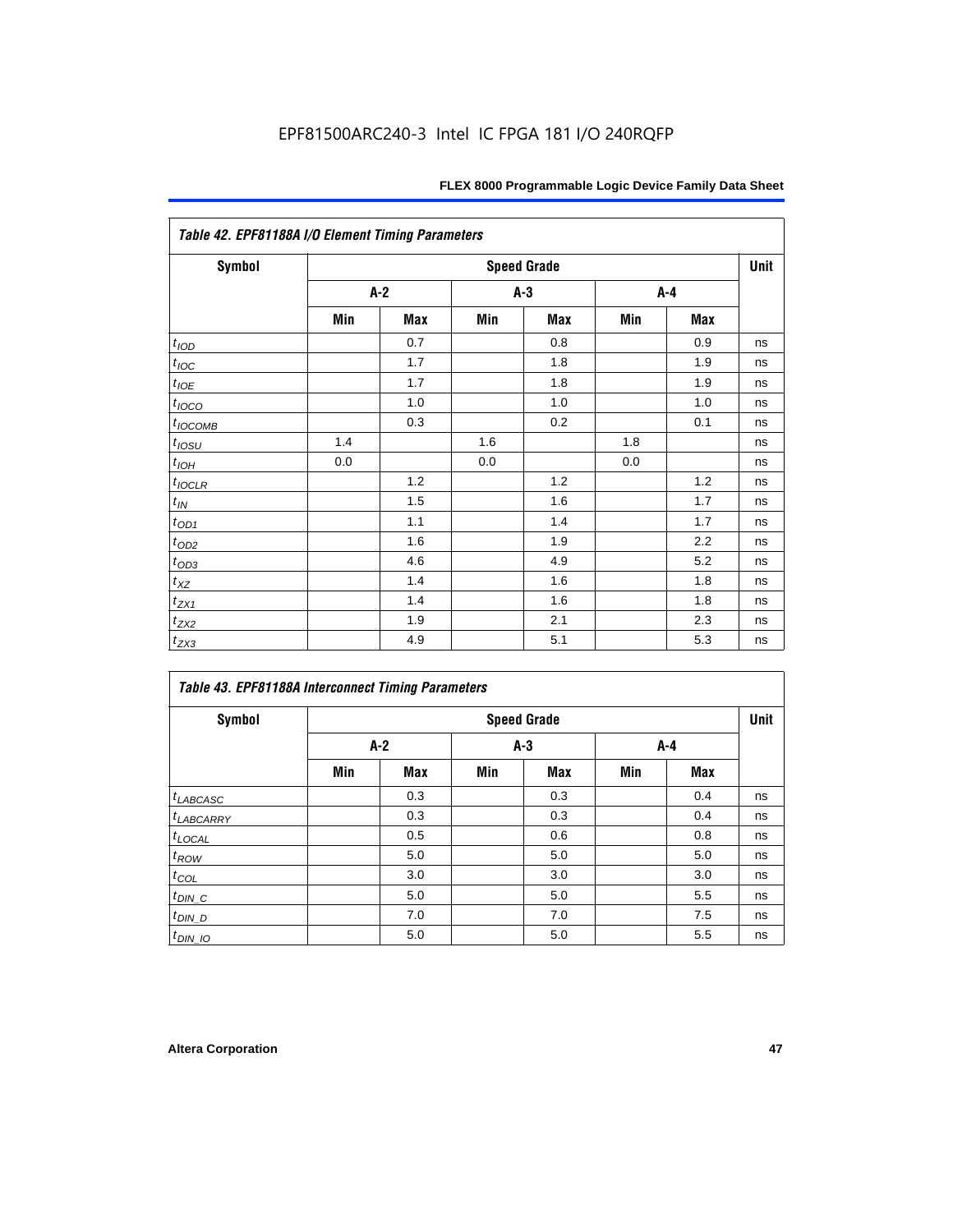|                   | Table 44. EPF81188A LE Timing Parameters |     |       |                    |       |     |      |  |  |  |  |
|-------------------|------------------------------------------|-----|-------|--------------------|-------|-----|------|--|--|--|--|
| <b>Symbol</b>     |                                          |     |       | <b>Speed Grade</b> |       |     | Unit |  |  |  |  |
|                   | $A-2$                                    |     | $A-3$ |                    | $A-4$ |     |      |  |  |  |  |
|                   | Min                                      | Max | Min   | <b>Max</b>         | Min   | Max |      |  |  |  |  |
| $t_{LUT}$         |                                          | 2.0 |       | 2.5                |       | 3.2 | ns   |  |  |  |  |
| $t_{CLUT}$        |                                          | 0.0 |       | 0.0                |       | 0.0 | ns   |  |  |  |  |
| $t_{RLUT}$        |                                          | 0.9 |       | 1.1                |       | 1.5 | ns   |  |  |  |  |
| $t_{GATE}$        |                                          | 0.0 |       | 0.0                |       | 0.0 | ns   |  |  |  |  |
| $t_{CASC}$        |                                          | 0.6 |       | 0.7                |       | 0.9 | ns   |  |  |  |  |
| $t_{CICO}$        |                                          | 0.4 |       | 0.5                |       | 0.6 | ns   |  |  |  |  |
| $t_{GEN}$         |                                          | 0.4 |       | 0.5                |       | 0.7 | ns   |  |  |  |  |
| $t_{CGENR}$       |                                          | 0.9 |       | 1.1                |       | 1.5 | ns   |  |  |  |  |
| $t_C$             |                                          | 1.6 |       | 2.0                |       | 2.5 | ns   |  |  |  |  |
| $t_{CH}$          | 4.0                                      |     | 4.0   |                    | 4.0   |     | ns   |  |  |  |  |
| $t_{CL}$          | 4.0                                      |     | 4.0   |                    | 4.0   |     | ns   |  |  |  |  |
| $t_{CO}$          |                                          | 0.4 |       | 0.5                |       | 0.6 | ns   |  |  |  |  |
| $t_{\text{COMB}}$ |                                          | 0.4 |       | 0.5                |       | 0.6 | ns   |  |  |  |  |
| $t_{\text{SU}}$   | 0.8                                      |     | 1.1   |                    | 1.2   |     | ns   |  |  |  |  |
| $t_H$             | 0.9                                      |     | 1.1   |                    | 1.5   |     | ns   |  |  |  |  |
| $t_{PRE}$         |                                          | 0.6 |       | 0.7                |       | 0.8 | ns   |  |  |  |  |
| $t_{CLR}$         |                                          | 0.6 |       | 0.7                |       | 0.8 | ns   |  |  |  |  |

|  |  |  |  | Table 45. EPF81188A External Timing Parameters |
|--|--|--|--|------------------------------------------------|
|--|--|--|--|------------------------------------------------|

| Symbol           | <b>Speed Grade</b> |            |     |            |     |            |    |  |
|------------------|--------------------|------------|-----|------------|-----|------------|----|--|
|                  | A-2<br>A-3<br>A-4  |            |     |            |     |            |    |  |
|                  | Min                | <b>Max</b> | Min | <b>Max</b> | Min | <b>Max</b> |    |  |
| t <sub>DRR</sub> |                    | 16.0       |     | 20.0       |     | 25.0       | ns |  |
| t <sub>ODH</sub> | 1.0                |            | 1.0 |            | 1.0 |            | ns |  |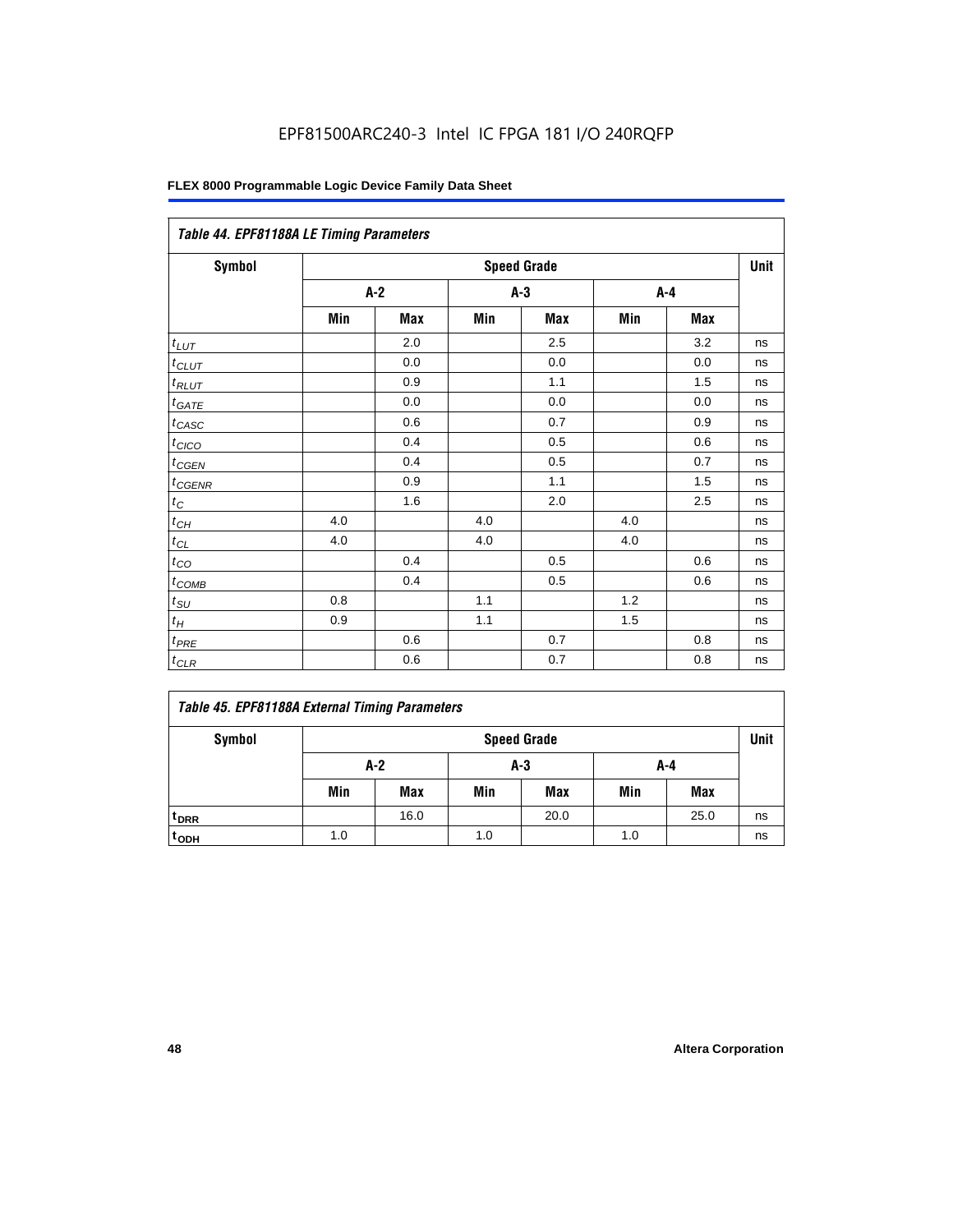| Table 46. EPF81500A I/O Element Timing Parameters |                    |       |     |            |     |            |    |  |
|---------------------------------------------------|--------------------|-------|-----|------------|-----|------------|----|--|
| <b>Symbol</b>                                     | <b>Speed Grade</b> |       |     |            |     |            |    |  |
|                                                   |                    | $A-2$ |     | $A-3$      | A-4 |            |    |  |
|                                                   | Min                | Max   | Min | <b>Max</b> | Min | <b>Max</b> |    |  |
| t <sub>I</sub>                                    |                    | 0.7   |     | 0.8        |     | 0.9        | ns |  |
| $t_{\text{IOC}}$                                  |                    | 1.7   |     | 1.8        |     | 1.9        | ns |  |
| $t_{IOE}$                                         |                    | 1.7   |     | 1.8        |     | 1.9        | ns |  |
| $t_{IOCO}$                                        |                    | 1.0   |     | 1.0        |     | 1.0        | ns |  |
| $t_{IOCOMB}$                                      |                    | 0.3   |     | 0.2        |     | 0.1        | ns |  |
| $t_{IOSU}$                                        | 1.4                |       | 1.6 |            | 1.8 |            | ns |  |
| $t_{IOH}$                                         | 0.0                |       | 0.0 |            | 0.0 |            | ns |  |
| $t_{IOCLR}$                                       |                    | 1.2   |     | 1.2        |     | 1.2        | ns |  |
| $t_{I\!N}$                                        |                    | 1.5   |     | 1.6        |     | 1.7        | ns |  |
| $t_{OD1}$                                         |                    | 1.1   |     | 1.4        |     | 1.7        | ns |  |
| $t_{\text{OD2}}$                                  |                    | 1.6   |     | 1.9        |     | 2.2        | ns |  |
| $t_{OD3}$                                         |                    | 4.6   |     | 4.9        |     | 5.2        | ns |  |
| $t_{\mathsf{XZ}}$                                 |                    | 1.4   |     | 1.6        |     | 1.8        | ns |  |
| $t_{ZX1}$                                         |                    | 1.4   |     | 1.6        |     | 1.8        | ns |  |
| $t_{ZX2}$                                         |                    | 1.9   |     | 2.1        |     | 2.3        | ns |  |
| $t_{ZX3}$                                         |                    | 4.9   |     | 5.1        |     | 5.3        | ns |  |

| Symbol                |     |       |     | <b>Speed Grade</b> |     |            | Unit |
|-----------------------|-----|-------|-----|--------------------|-----|------------|------|
|                       |     | $A-2$ |     | $A-3$              |     | A-4        |      |
|                       | Min | Max   | Min | Max                | Min | <b>Max</b> |      |
| $t_{LABCASC}$         |     | 0.3   |     | 0.3                |     | 0.4        | ns   |
| <sup>t</sup> LABCARRY |     | 0.3   |     | 0.3                |     | 0.4        | ns   |
| $t_{\text{LOCAL}}$    |     | 0.5   |     | 0.6                |     | 0.8        | ns   |
| $t_{ROW}$             |     | 6.2   |     | 6.2                |     | 6.2        | ns   |
| $t_{COL}$             |     | 3.0   |     | 3.0                |     | 3.0        | ns   |
| $t_{DIN\_C}$          |     | 5.0   |     | 5.0                |     | 5.5        | ns   |
| $t_{DIN\_D}$          |     | 8.2   |     | 8.2                |     | 8.7        | ns   |
| $t_{DIN}$ 10          |     | 5.0   |     | 5.0                |     | 5.5        | ns   |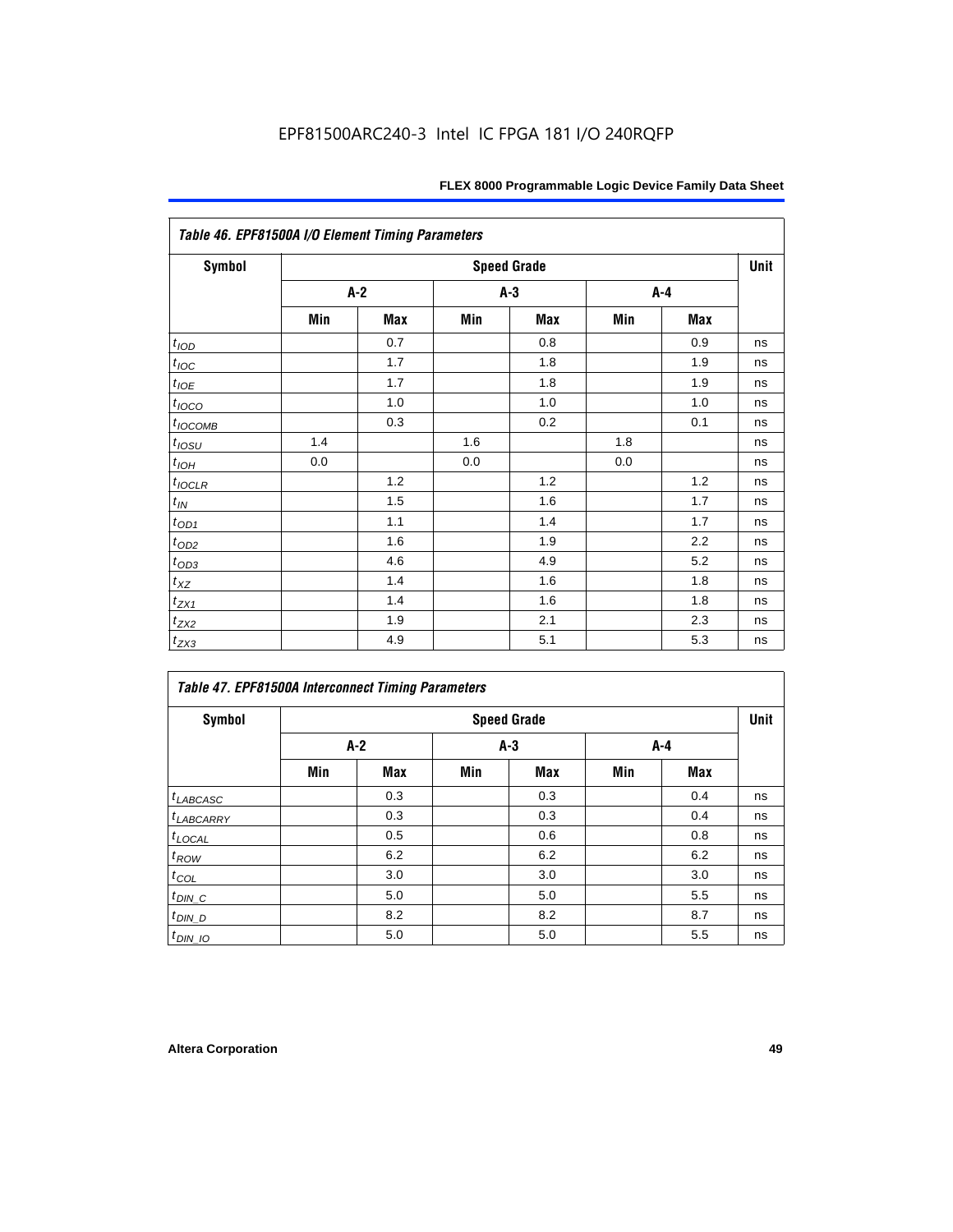| Table 48. EPF81500A LE Timing Parameters |                    |            |     |            |     |            |    |  |
|------------------------------------------|--------------------|------------|-----|------------|-----|------------|----|--|
| Symbol                                   | <b>Speed Grade</b> |            |     |            |     |            |    |  |
|                                          |                    | $A-2$      |     | A-3        | A-4 |            |    |  |
|                                          | Min                | <b>Max</b> | Min | <b>Max</b> | Min | <b>Max</b> |    |  |
| $t_{L\underline{UT}}$                    |                    | 2.0        |     | 2.5        |     | 3.2        | ns |  |
| $t_{CLUT}$                               |                    | 0.0        |     | 0.0        |     | 0.0        | ns |  |
| $t_{RLUT}$                               |                    | 0.9        |     | 1.1        |     | 1.5        | ns |  |
| $t_{\underline{GATE}}$                   |                    | 0.0        |     | 0.0        |     | 0.0        | ns |  |
| $t_{CASC}$                               |                    | 0.6        |     | 0.7        |     | 0.9        | ns |  |
| $t_{CICO}$                               |                    | 0.4        |     | 0.5        |     | 0.6        | ns |  |
| $t_{CGEN}$                               |                    | 0.4        |     | 0.5        |     | 0.7        | ns |  |
| $t_{CGENR}$                              |                    | 0.9        |     | 1.1        |     | 1.5        | ns |  |
| $t_C\,$                                  |                    | 1.6        |     | 2.0        |     | 2.5        | ns |  |
| $t_{\mathit{CH}}$                        | 4.0                |            | 4.0 |            | 4.0 |            | ns |  |
| $t_{CL}$                                 | 4.0                |            | 4.0 |            | 4.0 |            | ns |  |
| $t_{CO}$                                 |                    | 0.4        |     | 0.5        |     | 0.6        | ns |  |
| $t_{COMB}$                               |                    | 0.4        |     | 0.5        |     | 0.6        | ns |  |
| $t_{\text{SU}}$                          | 0.8                |            | 1.1 |            | 1.2 |            | ns |  |
| $t_H\,$                                  | 0.9                |            | 1.1 |            | 1.5 |            | ns |  |
| $t_{PRE}$                                |                    | 0.6        |     | 0.7        |     | 0.8        | ns |  |
| $t_{CLR}$                                |                    | 0.6        |     | 0.7        |     | 0.8        | ns |  |

| Symbol             | <b>Speed Grade</b> |      |     |            |     |            |    |  |
|--------------------|--------------------|------|-----|------------|-----|------------|----|--|
|                    | A-2<br>A-3<br>A-4  |      |     |            |     |            |    |  |
|                    | Min                | Max  | Min | <b>Max</b> | Min | <b>Max</b> |    |  |
| t <sub>DRR</sub>   |                    | 16.1 |     | 20.1       |     | 25.1       | ns |  |
| $t$ <sub>ODH</sub> | 1.0                |      | 1.0 |            | 1.0 |            | ns |  |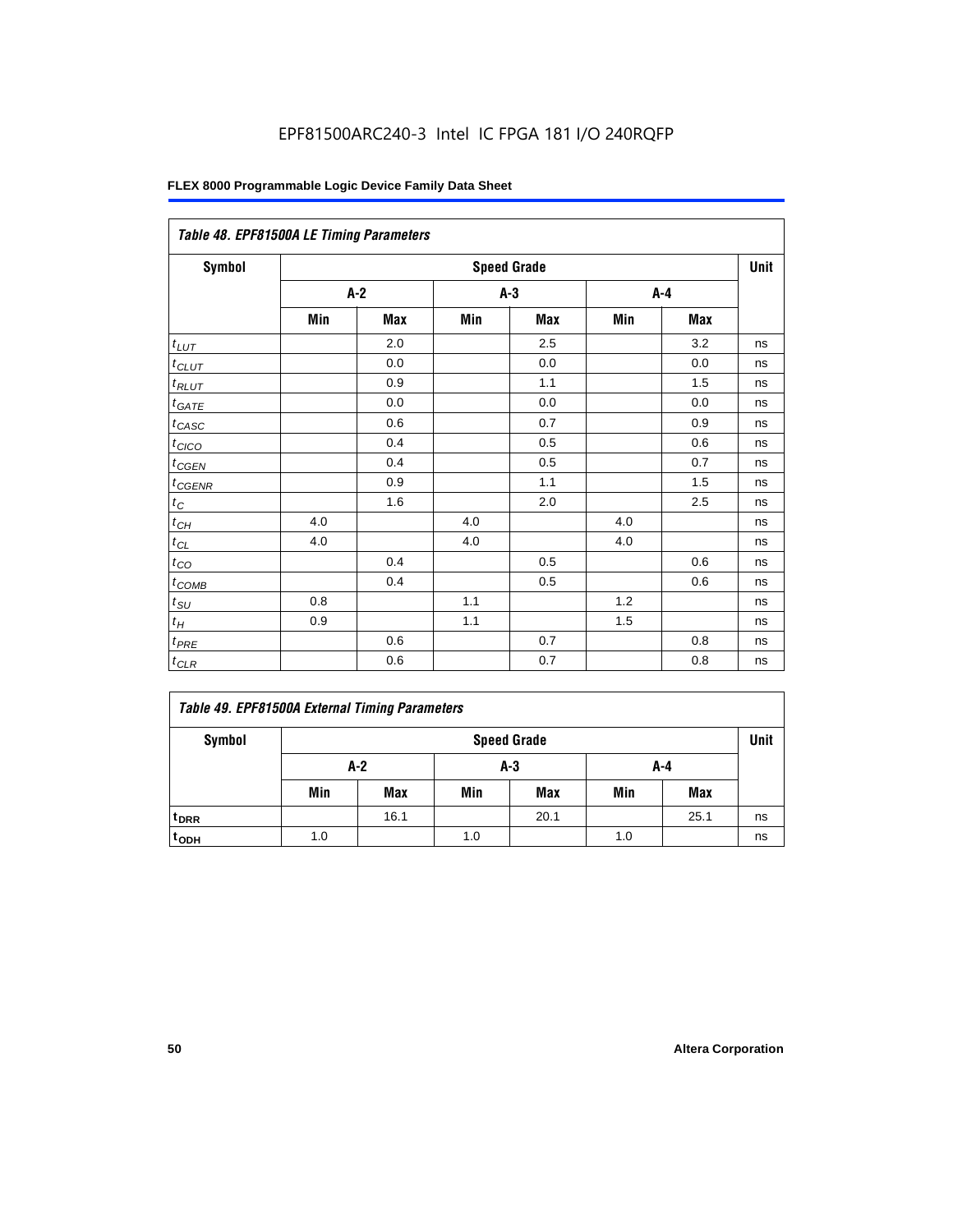| FLEX 8000 Programmable Logic Device Family Data Sheet |  |
|-------------------------------------------------------|--|
|-------------------------------------------------------|--|

| <b>Power</b><br><b>Consumption</b> | following equation:                                                                                                                                                                                                                                                                                                                                                                                                                                                                                                                       | The supply power (P) for FLEX 8000 devices can be calculated with the |  |  |  |  |
|------------------------------------|-------------------------------------------------------------------------------------------------------------------------------------------------------------------------------------------------------------------------------------------------------------------------------------------------------------------------------------------------------------------------------------------------------------------------------------------------------------------------------------------------------------------------------------------|-----------------------------------------------------------------------|--|--|--|--|
|                                    | $P = P_{INT} + P_{IO} = [(I_{CCSTANDBY} + I_{CCACTIVE}) \times V_{CC}] + P_{IO}$                                                                                                                                                                                                                                                                                                                                                                                                                                                          |                                                                       |  |  |  |  |
|                                    | Typical I <sub>CCSTANDBY</sub> values are shown as $I_{CC0}$ in Table 11 on page 28 and<br>Table 15 on page 30. The $P_{IO}$ value, which depends on the device output<br>load characteristics and switching frequency, can be calculated using the<br>guidelines given in Application Note 74 (Evaluating Power for Altera<br>Devices). The I <sub>CCACTIVE</sub> value depends on the switching frequency and<br>the application logic. This value can be calculated based on the amount of<br>current that each LE typically consumes. |                                                                       |  |  |  |  |
|                                    | The following equation shows the general formula for calculating<br>ICCACTIVE:                                                                                                                                                                                                                                                                                                                                                                                                                                                            |                                                                       |  |  |  |  |
|                                    | $I_{\text{CCACTIVE}} = K \times f_{\text{MAX}} \times N \times \text{tog}_{\text{LC}} \times \frac{\mu A}{\text{MHz} \times \text{LE}}$                                                                                                                                                                                                                                                                                                                                                                                                   |                                                                       |  |  |  |  |
|                                    | The parameters in this equation are shown below:                                                                                                                                                                                                                                                                                                                                                                                                                                                                                          |                                                                       |  |  |  |  |
|                                    | = Maximum operating frequency in MHz<br>$f_{MAX}$<br>N<br>= Total number of logic cells used in the device<br>$\text{tog}_{LC}$ = Average percentage of logic cells toggling at each clock<br>$=$ Constant, shown in Table 50<br>К                                                                                                                                                                                                                                                                                                        |                                                                       |  |  |  |  |
|                                    | <b>Table 50. Values for Constant K</b>                                                                                                                                                                                                                                                                                                                                                                                                                                                                                                    |                                                                       |  |  |  |  |
|                                    | <b>Device</b>                                                                                                                                                                                                                                                                                                                                                                                                                                                                                                                             | K                                                                     |  |  |  |  |
|                                    | 5.0-V FLEX 8000 devices                                                                                                                                                                                                                                                                                                                                                                                                                                                                                                                   | 75                                                                    |  |  |  |  |
|                                    | 3.3-V FLEX 8000 devices                                                                                                                                                                                                                                                                                                                                                                                                                                                                                                                   | 60                                                                    |  |  |  |  |
|                                    | This calculation provides an $I_{CC}$ estimate based on typical conditions<br>with no output load. The actual $I_{CC}$ value should be verified during<br>operation because this measurement is sensitive to the actual pattern in<br>the device and the environmental operating conditions.                                                                                                                                                                                                                                              |                                                                       |  |  |  |  |
|                                    | Figure 20 shows the relationship between $I_{CC}$ and operating frequency<br>for several LE utilization values.                                                                                                                                                                                                                                                                                                                                                                                                                           |                                                                       |  |  |  |  |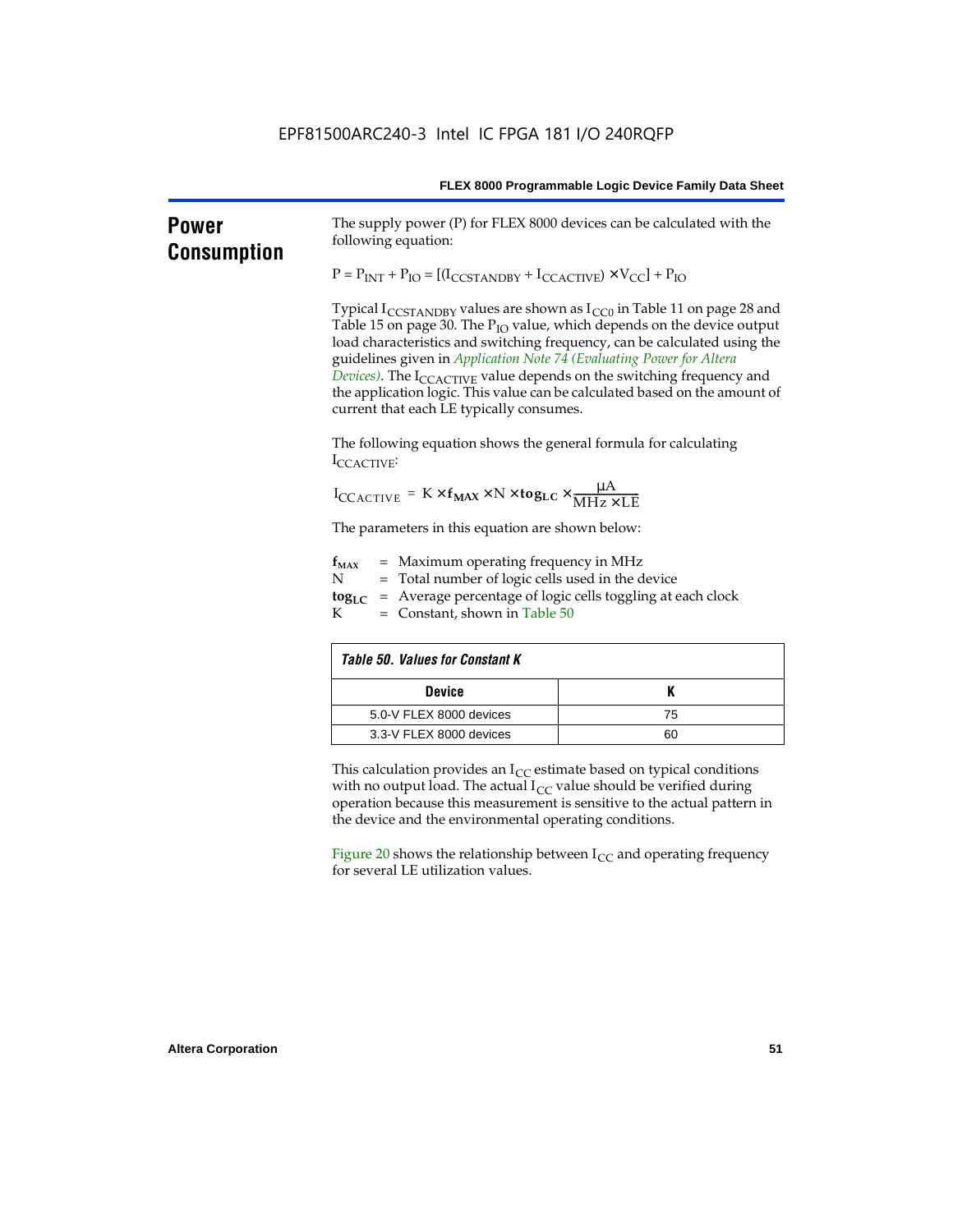

# **Configuration & Operation**

The FLEX 8000 architecture supports several configuration schemes to load a design into the device(s) on the circuit board. This section summarizes the device operating modes and available device configuration schemes.

For more information, go to *Application Note 33 (Configuring FLEX 8000 Devices)* and *Application Note 38 (Configuring Multiple FLEX 8000 Devices)*.

**52 Altera Corporation**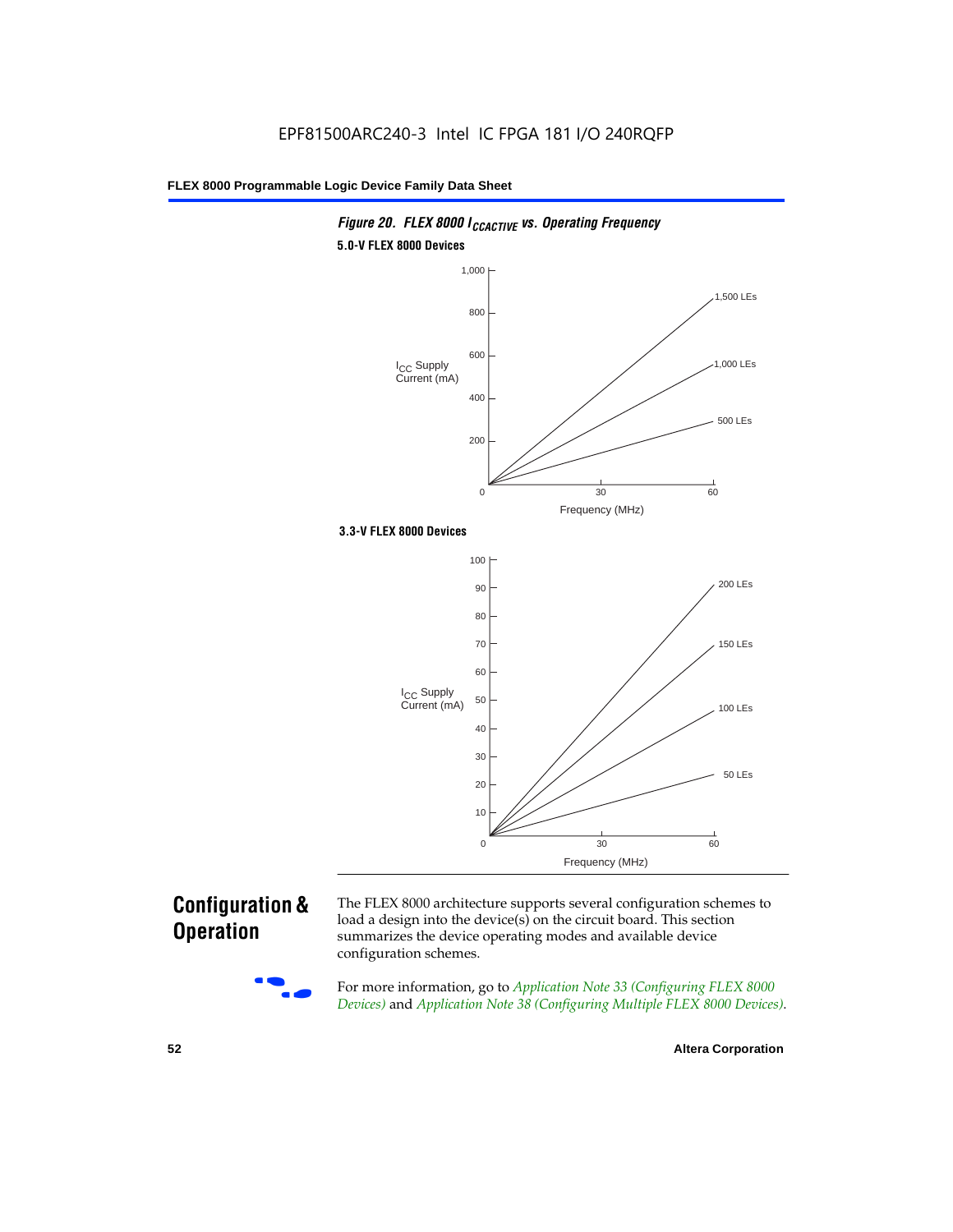# **Operating Modes**

The FLEX 8000 architecture uses SRAM elements that require configuration data to be loaded whenever the device powers up and begins operation. The process of physically loading the SRAM programming data into the device is called *configuration*. During initialization, which occurs immediately after configuration, the device resets registers, enables I/O pins, and begins to operate as a logic device. The I/O pins are tri-stated during power-up, and before and during configuration. The configuration and initialization processes together are called *command mode*; normal device operation is called *user mode*.

SRAM elements allow FLEX 8000 devices to be reconfigured in-circuit with new programming data that is loaded into the device. Real-time reconfiguration is performed by forcing the device into command mode with a device pin, loading different programming data, reinitializing the device, and resuming user-mode operation. The entire reconfiguration process requires less than 100 ms and can be used to dynamically reconfigure an entire system. In-field upgrades can be performed by distributing new configuration files.

# **Configuration Schemes**

The configuration data for a FLEX 8000 device can be loaded with one of six configuration schemes, chosen on the basis of the target application. Both active and passive schemes are available. In the active configuration schemes, the FLEX 8000 device functions as the controller, directing the loading operation, controlling external configuration devices, and completing the loading process. The clock source for all active configuration schemes is an oscillator on the FLEX 8000 device that operates between 2 MHz and 6 MHz. In the passive configuration schemes, an external controller guides the FLEX 8000 device. Table 51 shows the data source for each of the six configuration schemes.

| <b>Table 51. Data Source for Configuration</b> |                |                               |  |  |  |  |  |
|------------------------------------------------|----------------|-------------------------------|--|--|--|--|--|
| <b>Configuration Scheme</b>                    | <b>Acronym</b> | Data Source                   |  |  |  |  |  |
| Active serial                                  | AS             | Altera configuration device   |  |  |  |  |  |
| Active parallel up                             | APU            | Parallel configuration device |  |  |  |  |  |
| Active parallel down                           | <b>APD</b>     | Parallel configuration device |  |  |  |  |  |
| Passive serial                                 | PS             | Serial data path              |  |  |  |  |  |
| Passive parallel synchronous                   | <b>PPS</b>     | Intelligent host              |  |  |  |  |  |
| Passive parallel asynchronous                  | <b>PPA</b>     | Intelligent host              |  |  |  |  |  |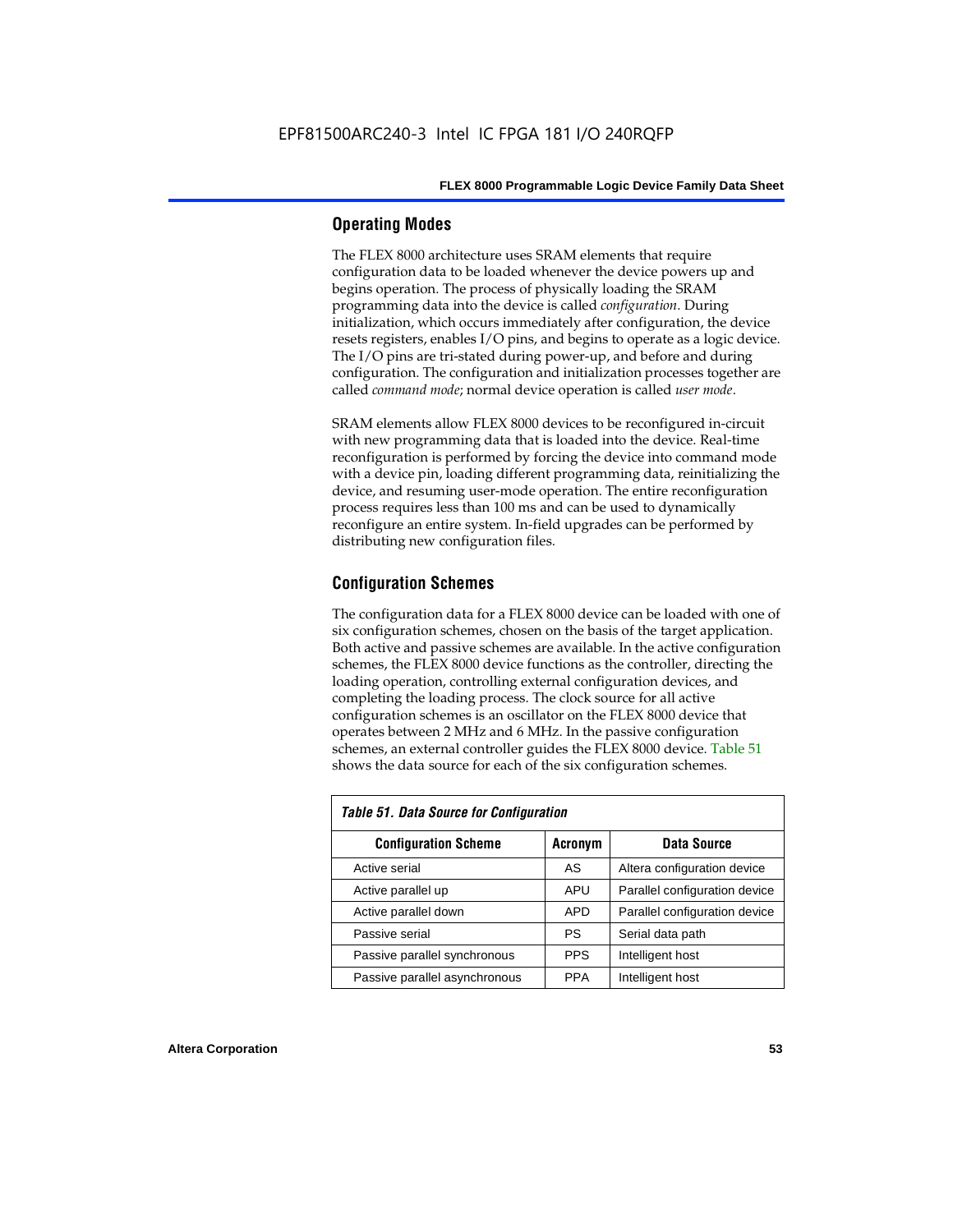# **Device Pin-Outs**

Tables 52 through 54 show the pin names and numbers for the dedicated pins in each FLEX 8000 device package.

| <b>Pin Name</b>  | 84-Pin<br><b>PLCC</b><br><b>EPF8282A</b> | 84-Pin<br><b>PLCC</b><br><b>EPF8452A</b> | <b>100-Pin</b><br><b>TQFP</b><br><b>EPF8282A</b> | <b>100-Pin</b><br><b>TQFP</b><br><b>EPF8452A</b> | <b>144-Pin</b><br><b>TQFP</b><br><b>EPF8820A</b> | <b>160-Pin</b><br>PGA<br><b>EPF8452A</b> | <b>160-Pin</b><br><b>PQFP</b><br><b>EPF8820A</b> |
|------------------|------------------------------------------|------------------------------------------|--------------------------------------------------|--------------------------------------------------|--------------------------------------------------|------------------------------------------|--------------------------------------------------|
|                  |                                          | <b>EPF8636A</b>                          | <b>EPF8282AV</b>                                 |                                                  |                                                  |                                          | (1)                                              |
| nSP(2)           | 75                                       | 75                                       | 75                                               | 76                                               | 110                                              | R <sub>1</sub>                           | 1                                                |
| MSELO(2)         | 74                                       | 74                                       | 74                                               | 75                                               | 109                                              | P <sub>2</sub>                           | $\overline{c}$                                   |
| MSEL1(2)         | 53                                       | 53                                       | 51                                               | 51                                               | 72                                               | A1                                       | 44                                               |
| nSTATUS (2)      | 32                                       | 32                                       | 24                                               | 25                                               | 37                                               | C <sub>13</sub>                          | 82                                               |
| $n$ CONFIG $(2)$ | 33                                       | 33                                       | 25                                               | 26                                               | 38                                               | A15                                      | 81                                               |
| DCLK $(2)$       | 10                                       | 10                                       | 100                                              | 100                                              | 143                                              | P <sub>14</sub>                          | 125                                              |
| $CONF\_DONE(2)$  | 11                                       | 11                                       | $\mathbf{1}$                                     | $\mathbf{1}$                                     | 144                                              | N <sub>13</sub>                          | 124                                              |
| nWS              | 30                                       | 30                                       | 22                                               | 23                                               | 33                                               | F <sub>13</sub>                          | 87                                               |
| nRS              | 48                                       | 48                                       | 42                                               | 45                                               | 31                                               | C6                                       | 89                                               |
| <b>RDCLK</b>     | 49                                       | 49                                       | 45                                               | 46                                               | 12                                               | B <sub>5</sub>                           | 110                                              |
| nCS              | 29                                       | 29                                       | 21                                               | 22                                               | $\overline{4}$                                   | D <sub>15</sub>                          | 118                                              |
| CS               | 28                                       | 28                                       | 19                                               | 21                                               | 3                                                | E <sub>15</sub>                          | 121                                              |
| RDYnBUSY         | 77                                       | 77                                       | 77                                               | 78                                               | 20                                               | P3                                       | 100                                              |
| CLKUSR           | 50                                       | 50                                       | 47                                               | 47                                               | 13                                               | C5                                       | 107                                              |
| ADD17            | 51                                       | 51                                       | 49                                               | 48                                               | 75                                               | B4                                       | 40                                               |
| ADD16            | 36                                       | 55                                       | 28                                               | 54                                               | 76                                               | E <sub>2</sub>                           | 39                                               |
| ADD15            | 56                                       | 56                                       | 55                                               | 55                                               | 77                                               | D <sub>1</sub>                           | 38                                               |
| ADD14            | 57                                       | 57                                       | 57                                               | 57                                               | 78                                               | E1                                       | 37                                               |
| ADD13            | 58                                       | 58                                       | 58                                               | 58                                               | 79                                               | F <sub>3</sub>                           | 36                                               |
| ADD12            | 60                                       | 60                                       | 59                                               | 60                                               | 83                                               | F <sub>2</sub>                           | 32                                               |
| ADD11            | 61                                       | 61                                       | 60                                               | 61                                               | 85                                               | F1                                       | 30                                               |
| ADD10            | 62                                       | 62                                       | 61                                               | 62                                               | 87                                               | G <sub>2</sub>                           | 28                                               |
| ADD <sub>9</sub> | 63                                       | 63                                       | 62                                               | 64                                               | 89                                               | G <sub>1</sub>                           | 26                                               |
| ADD <sub>8</sub> | 64                                       | 64                                       | 64                                               | 65                                               | 92                                               | H1                                       | 22                                               |
| ADD7             | 65                                       | 65                                       | 65                                               | 66                                               | 94                                               | H <sub>2</sub>                           | 20                                               |
| ADD6             | 66                                       | 66                                       | 66                                               | 67                                               | 95                                               | J1                                       | 18                                               |
| ADD <sub>5</sub> | 67                                       | 67                                       | 67                                               | 68                                               | 97                                               | J2                                       | 16                                               |
| ADD4             | 69                                       | 69                                       | 68                                               | 70                                               | 102                                              | K <sub>2</sub>                           | 11                                               |
| ADD3             | 70                                       | 70                                       | 69                                               | 71                                               | 103                                              | K1                                       | 10                                               |
| ADD <sub>2</sub> | 71                                       | 71                                       | 71                                               | 72                                               | 104                                              | K3                                       | 8                                                |
| ADD1             | 76                                       | 72                                       | 76                                               | 73                                               | 105                                              | M1                                       | $\overline{7}$                                   |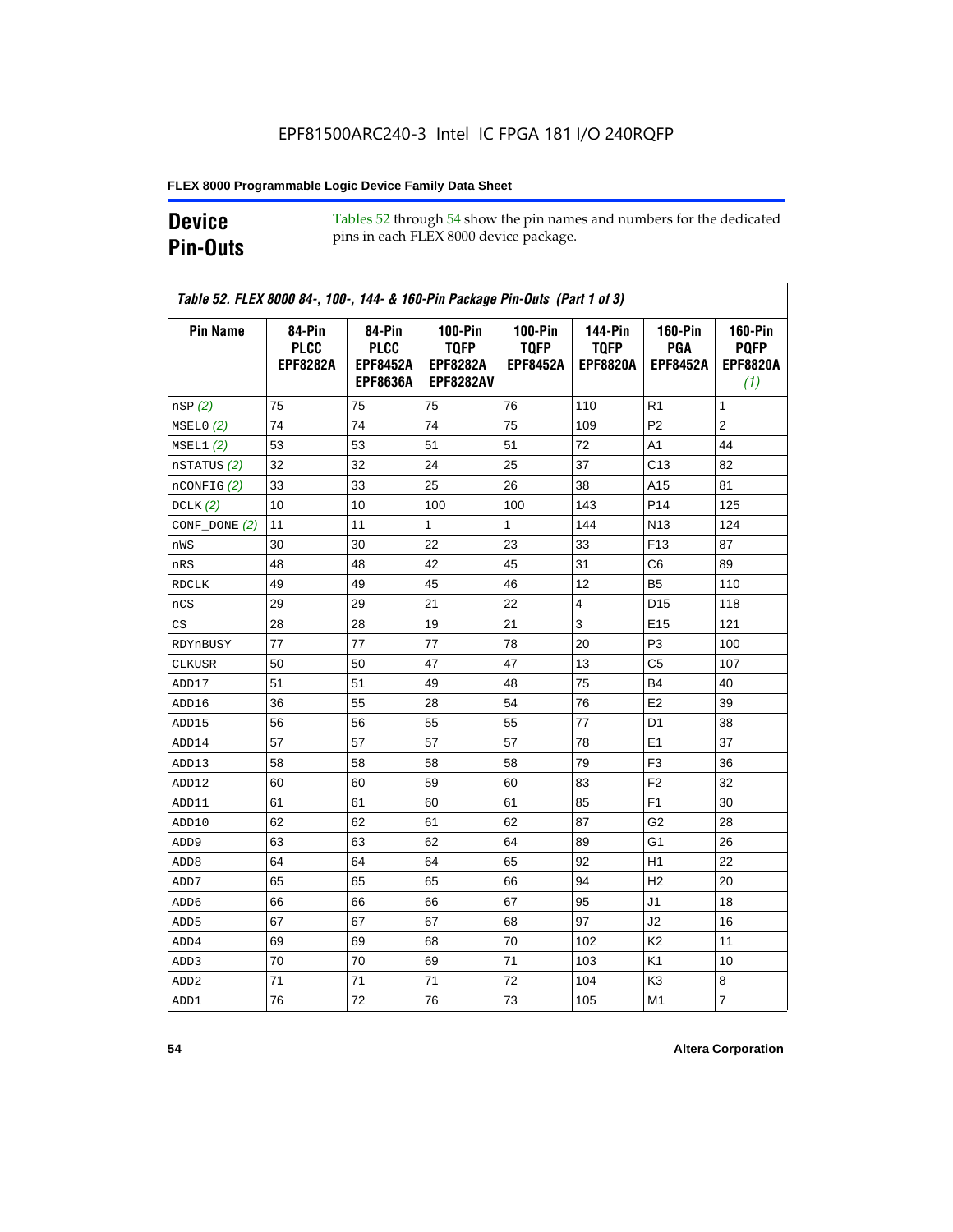| Table 52. FLEX 8000 84-, 100-, 144- & 160-Pin Package Pin-Outs (Part 2 of 3) |                                          |                                                             |                                                                 |                                             |                                                  |                                                                                                       |                                                         |
|------------------------------------------------------------------------------|------------------------------------------|-------------------------------------------------------------|-----------------------------------------------------------------|---------------------------------------------|--------------------------------------------------|-------------------------------------------------------------------------------------------------------|---------------------------------------------------------|
| <b>Pin Name</b>                                                              | 84-Pin<br><b>PLCC</b><br><b>EPF8282A</b> | 84-Pin<br><b>PLCC</b><br><b>EPF8452A</b><br><b>EPF8636A</b> | $100-Pin$<br><b>TQFP</b><br><b>EPF8282A</b><br><b>EPF8282AV</b> | $100-Pin$<br><b>TQFP</b><br><b>EPF8452A</b> | <b>144-Pin</b><br><b>TQFP</b><br><b>EPF8820A</b> | $160-Pin$<br>PGA<br><b>EPF8452A</b>                                                                   | <b>160-Pin</b><br><b>PQFP</b><br><b>EPF8820A</b><br>(1) |
| ADD <sub>0</sub>                                                             | 78                                       | 76                                                          | 78                                                              | 77                                          | 106                                              | N <sub>3</sub>                                                                                        | 6                                                       |
| DATA7                                                                        | 3                                        | $\overline{2}$                                              | 90                                                              | 89                                          | 131                                              | P <sub>8</sub>                                                                                        | 140                                                     |
| DATA6                                                                        | $\overline{4}$                           | $\overline{4}$                                              | 91                                                              | 91                                          | 132                                              | P <sub>10</sub>                                                                                       | 139                                                     |
| DATA5                                                                        | 6                                        | 6                                                           | 92                                                              | 95                                          | 133                                              | R <sub>12</sub>                                                                                       | 138                                                     |
| DATA4                                                                        | $\overline{7}$                           | $\overline{7}$                                              | 95                                                              | 96                                          | 134                                              | R <sub>13</sub>                                                                                       | 136                                                     |
| DATA3                                                                        | 8                                        | 8                                                           | 97                                                              | 97                                          | 135                                              | P <sub>13</sub>                                                                                       | 135                                                     |
| DATA2                                                                        | 9                                        | 9                                                           | 99                                                              | 98                                          | 137                                              | R <sub>14</sub>                                                                                       | 133                                                     |
| DATA1                                                                        | 13                                       | 13                                                          | $\overline{4}$                                                  | $\overline{4}$                              | 138                                              | N <sub>15</sub>                                                                                       | 132                                                     |
| DATA0                                                                        | 14                                       | 14                                                          | 5                                                               | 5                                           | 140                                              | K13                                                                                                   | 129                                                     |
| SDOUT $(3)$                                                                  | 79                                       | 78                                                          | 79                                                              | 79                                          | 23                                               | P <sub>4</sub>                                                                                        | 97                                                      |
| TDI $(4)$                                                                    | 55                                       | 45 $(5)$                                                    | 54                                                              | $\overline{\phantom{0}}$                    | 96                                               | $\overline{\phantom{0}}$                                                                              | 17                                                      |
| TDO(4)                                                                       | 27                                       | 27(5)                                                       | 18                                                              | -                                           | 18                                               | $\overline{\phantom{0}}$                                                                              | 102                                                     |
| TCK $(4)$ , $(6)$                                                            | 72                                       | 44 $(5)$                                                    | 72                                                              | $\overline{a}$                              | 88                                               | $\overline{\phantom{0}}$                                                                              | 27                                                      |
| TMS $(4)$                                                                    | 20                                       | 43 $(5)$                                                    | 11                                                              | -                                           | 86                                               | -                                                                                                     | 29                                                      |
| TRST $(7)$                                                                   | 52                                       | 52(8)                                                       | 50                                                              | $\overline{a}$                              | 71                                               | $\overline{\phantom{0}}$                                                                              | 45                                                      |
| Dedicated                                                                    | 12, 31, 54,                              | 12, 31, 54,                                                 | 3, 23, 53, 73                                                   | 3, 24, 53,                                  | 9, 26, 82,                                       | C3, D14,                                                                                              | 14, 33, 94,                                             |
| Inputs $(10)$                                                                | 73                                       | 73                                                          |                                                                 | 74                                          | 99                                               | N <sub>2</sub> , R <sub>15</sub>                                                                      | 113                                                     |
| <b>VCCINT</b>                                                                | 17, 38, 59,<br>80                        | 17, 38, 59,<br>80                                           | 6, 20, 37, 56,<br>70, 87                                        | 9, 32, 49,<br>59, 82                        | 8, 28, 70,<br>90, 111                            | B2, C4, D3,<br>D8, D12,<br>G3, G12,<br>H4, H13,<br>J3, J12,<br>M4, M7,<br>M9, M13,<br>N <sub>12</sub> | 3, 24, 46,<br>92, 114,<br>160                           |
| <b>VCCIO</b>                                                                 | ▃                                        |                                                             |                                                                 | -                                           | 16, 40, 60,<br>69, 91,<br>112, 122,<br>141       | -                                                                                                     | 23, 47, 57,<br>69, 79,<br>104, 127,<br>137, 149,<br>159 |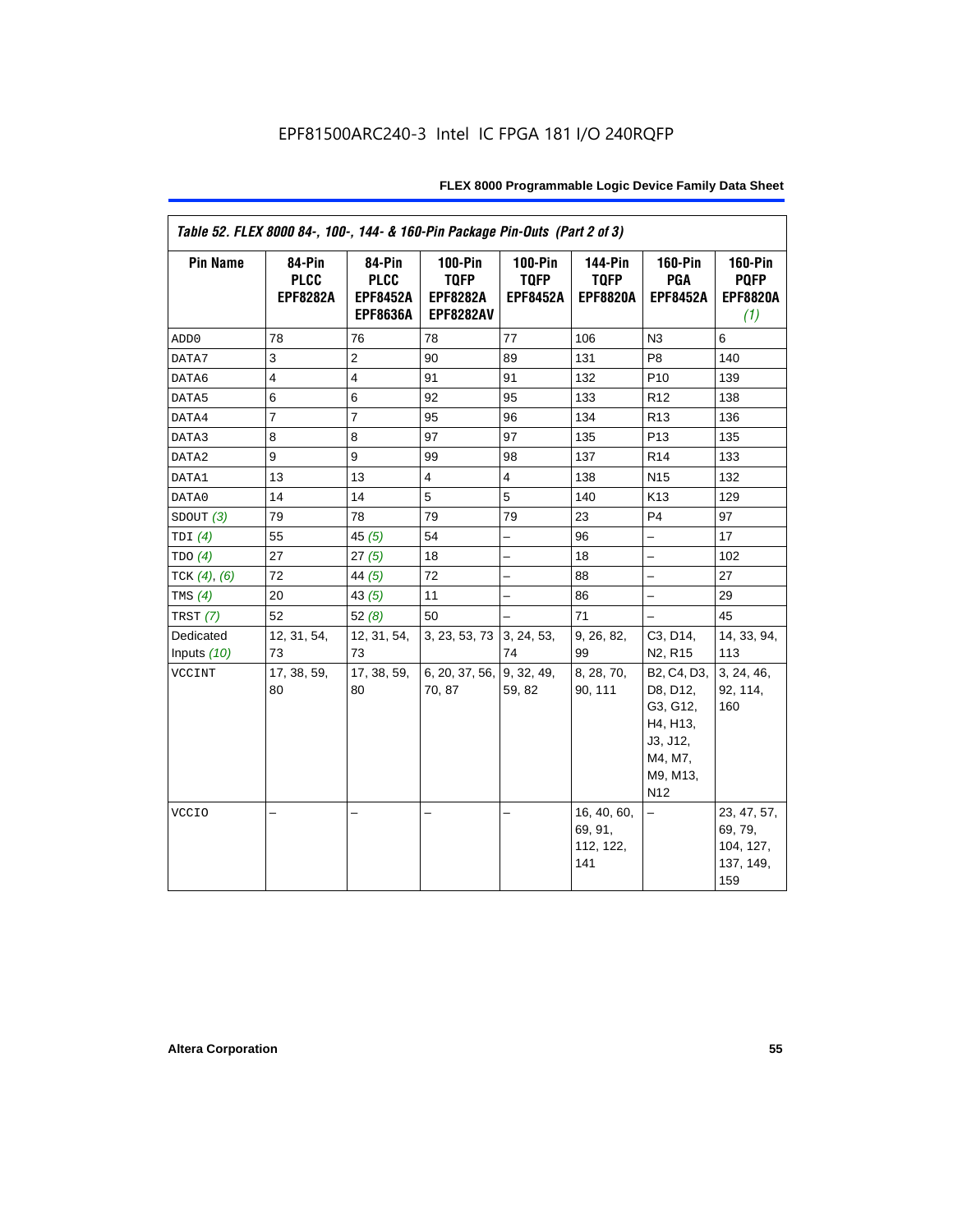| Table 52. FLEX 8000 84-, 100-, 144- & 160-Pin Package Pin-Outs (Part 3 of 3) |                                          |                                                             |                                                        |                                                                                |                                                           |                                                                                                   |                                                                                        |
|------------------------------------------------------------------------------|------------------------------------------|-------------------------------------------------------------|--------------------------------------------------------|--------------------------------------------------------------------------------|-----------------------------------------------------------|---------------------------------------------------------------------------------------------------|----------------------------------------------------------------------------------------|
| <b>Pin Name</b>                                                              | 84-Pin<br><b>PLCC</b><br><b>EPF8282A</b> | 84-Pin<br><b>PLCC</b><br><b>EPF8452A</b><br><b>EPF8636A</b> | 100-Pin<br>TQFP<br><b>EPF8282A</b><br><b>EPF8282AV</b> | $100-Pin$<br>TQFP<br><b>EPF8452A</b>                                           | <b>144-Pin</b><br>TQFP<br><b>EPF8820A</b>                 | <b>160-Pin</b><br>PGA<br><b>EPF8452A</b>                                                          | <b>160-Pin</b><br><b>PQFP</b><br><b>EPF8820A</b><br>(1)                                |
| <b>GND</b>                                                                   | 5, 26, 47, 68                            | 5, 26, 47,<br>68                                            | 2, 13, 30, 44,<br>52, 63, 80,<br>94                    | 19, 44, 69,<br>94                                                              | 7, 17, 27,<br>39, 54,<br>80, 81,<br>100, 101,<br>128, 142 | C12, D4,<br>D7, D9,<br>D13, G4,<br>G13, H3,<br>H12, J4,<br>J13, L1,<br>M3, M8,<br>M12, M15,<br>N4 | 12, 13, 34,<br>35, 51, 63,<br>75, 80, 83,<br>93, 103,<br>115, 126,<br>131, 143,<br>155 |
| No Connect<br>(N.C.)<br>Total User I/O<br>Pins $(9)$                         | 64                                       | 64                                                          | 74                                                     | 2, 6, 13, 30,<br>37, 42, 43,<br>50, 52, 56,<br>63, 80, 87,<br>92, 93, 99<br>64 | 108                                                       | 116                                                                                               | 116                                                                                    |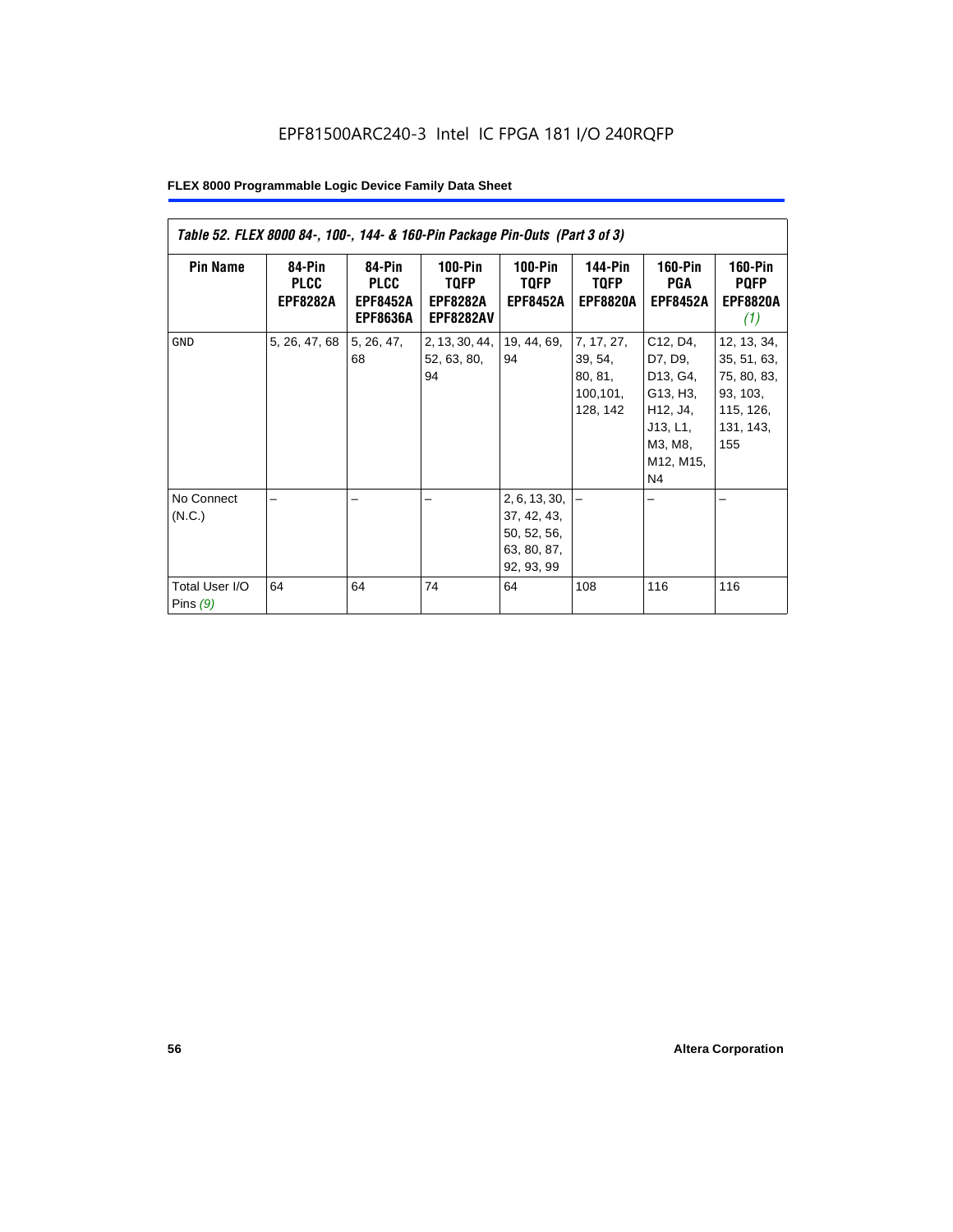| Table 53. FLEX 8000 160-, 192- & 208-Pin Package Pin-Outs (Part 1 of 2) |                                                  |                                                  |                                                   |                        |                        |                                                                   |
|-------------------------------------------------------------------------|--------------------------------------------------|--------------------------------------------------|---------------------------------------------------|------------------------|------------------------|-------------------------------------------------------------------|
| <b>Pin Name</b>                                                         | <b>160-Pin</b><br><b>PQFP</b><br><b>EPF8452A</b> | <b>160-Pin</b><br><b>PQFP</b><br><b>EPF8636A</b> | 192-Pin PGA<br><b>EPF8636A</b><br><b>EPF8820A</b> | 208-Pin<br><b>PQFP</b> | 208-Pin<br><b>PQFP</b> | 208-Pin<br><b>PQFP</b><br>EPF8636A (1) EPF8820A (1) EPF81188A (1) |
| nSP (2)                                                                 | 120                                              | 1                                                | R <sub>15</sub>                                   | 207                    | 207                    | 5                                                                 |
| MSELO(2)                                                                | 117                                              | 3                                                | T <sub>15</sub>                                   | 4                      | 4                      | 21                                                                |
| MSEL1(2)                                                                | 84                                               | 38                                               | T <sub>3</sub>                                    | 49                     | 49                     | 33                                                                |
| nSTATUS (2)                                                             | 37                                               | 83                                               | B <sub>3</sub>                                    | 108                    | 108                    | 124                                                               |
| nCONFIG (2)                                                             | 40                                               | 81                                               | C <sub>3</sub>                                    | 103                    | 103                    | 107                                                               |
| DCLK $(2)$                                                              | 1                                                | 120                                              | C <sub>15</sub>                                   | 158                    | 158                    | 154                                                               |
| CONF_DONE<br>(2)                                                        | 4                                                | 118                                              | <b>B15</b>                                        | 153                    | 153                    | 138                                                               |
| nWS                                                                     | 30                                               | 89                                               | C5                                                | 114                    | 114                    | 118                                                               |
| nRS                                                                     | 71                                               | 50                                               | B <sub>5</sub>                                    | 66                     | 116                    | 121                                                               |
| <b>RDCLK</b>                                                            | 73                                               | 48                                               | C <sub>11</sub>                                   | 64                     | 137                    | 137                                                               |
| nCS                                                                     | 29                                               | 91                                               | <b>B13</b>                                        | 116                    | 145                    | 142                                                               |
| CS                                                                      | 27                                               | 93                                               | A16                                               | 118                    | 148                    | 144                                                               |
| RDYnBUSY                                                                | 125                                              | 155                                              | A <sub>8</sub>                                    | 201                    | 127                    | 128                                                               |
| CLKUSR                                                                  | 76                                               | 44                                               | A10                                               | 59                     | 134                    | 134                                                               |
| ADD17                                                                   | 78                                               | 43                                               | R <sub>5</sub>                                    | 57                     | 43                     | 46                                                                |
| ADD16                                                                   | 91                                               | 33                                               | U <sub>3</sub>                                    | 43                     | 42                     | 45                                                                |
| ADD15                                                                   | 92                                               | 31                                               | T <sub>5</sub>                                    | 41                     | 41                     | 44                                                                |
| ADD14                                                                   | 94                                               | 29                                               | U <sub>4</sub>                                    | 39                     | 40                     | 39                                                                |
| ADD13                                                                   | 95                                               | 27                                               | R <sub>6</sub>                                    | 37                     | 39                     | 37                                                                |
| ADD12                                                                   | 96                                               | 24                                               | T <sub>6</sub>                                    | 31                     | 35                     | 36                                                                |
| ADD11                                                                   | 97                                               | 23                                               | R7                                                | 30                     | 33                     | 31                                                                |
| ADD10                                                                   | 98                                               | 22                                               | T7                                                | 29                     | 31                     | 30                                                                |
| ADD <sub>9</sub>                                                        | 99                                               | 21                                               | T <sub>8</sub>                                    | 28                     | 29                     | 29                                                                |
| ADD <sub>8</sub>                                                        | 101                                              | 20                                               | U <sub>9</sub>                                    | 24                     | 25                     | 26                                                                |
| ADD7                                                                    | 102                                              | 19                                               | U10                                               | 23                     | 23                     | 25                                                                |
| ADD <sub>6</sub>                                                        | 103                                              | 18                                               | U11                                               | 22                     | 21                     | 24                                                                |
| ADD <sub>5</sub>                                                        | 104                                              | 17                                               | U12                                               | 21                     | 19                     | 18                                                                |
| ADD4                                                                    | 105                                              | 13                                               | R <sub>12</sub>                                   | 14                     | 14                     | 17                                                                |
| ADD <sub>3</sub>                                                        | 106                                              | 11                                               | U14                                               | 12                     | 13                     | 16                                                                |
| ADD <sub>2</sub>                                                        | 109                                              | 9                                                | U <sub>15</sub>                                   | 10                     | 11                     | 10                                                                |
| ADD1                                                                    | 110                                              | $\overline{7}$                                   | R <sub>13</sub>                                   | 8                      | 10                     | 9                                                                 |
| ADD <sub>0</sub>                                                        | 123                                              | 157                                              | U16                                               | 203                    | 9                      | 8                                                                 |
| DATA7                                                                   | 144                                              | 137                                              | H <sub>17</sub>                                   | 178                    | 178                    | 177                                                               |
| DATA6                                                                   | 150                                              | 132                                              | G17                                               | 172                    | 176                    | 175                                                               |
| DATA5                                                                   | 152                                              | 129                                              | F <sub>17</sub>                                   | 169                    | 174                    | 172                                                               |

**Altera Corporation 57**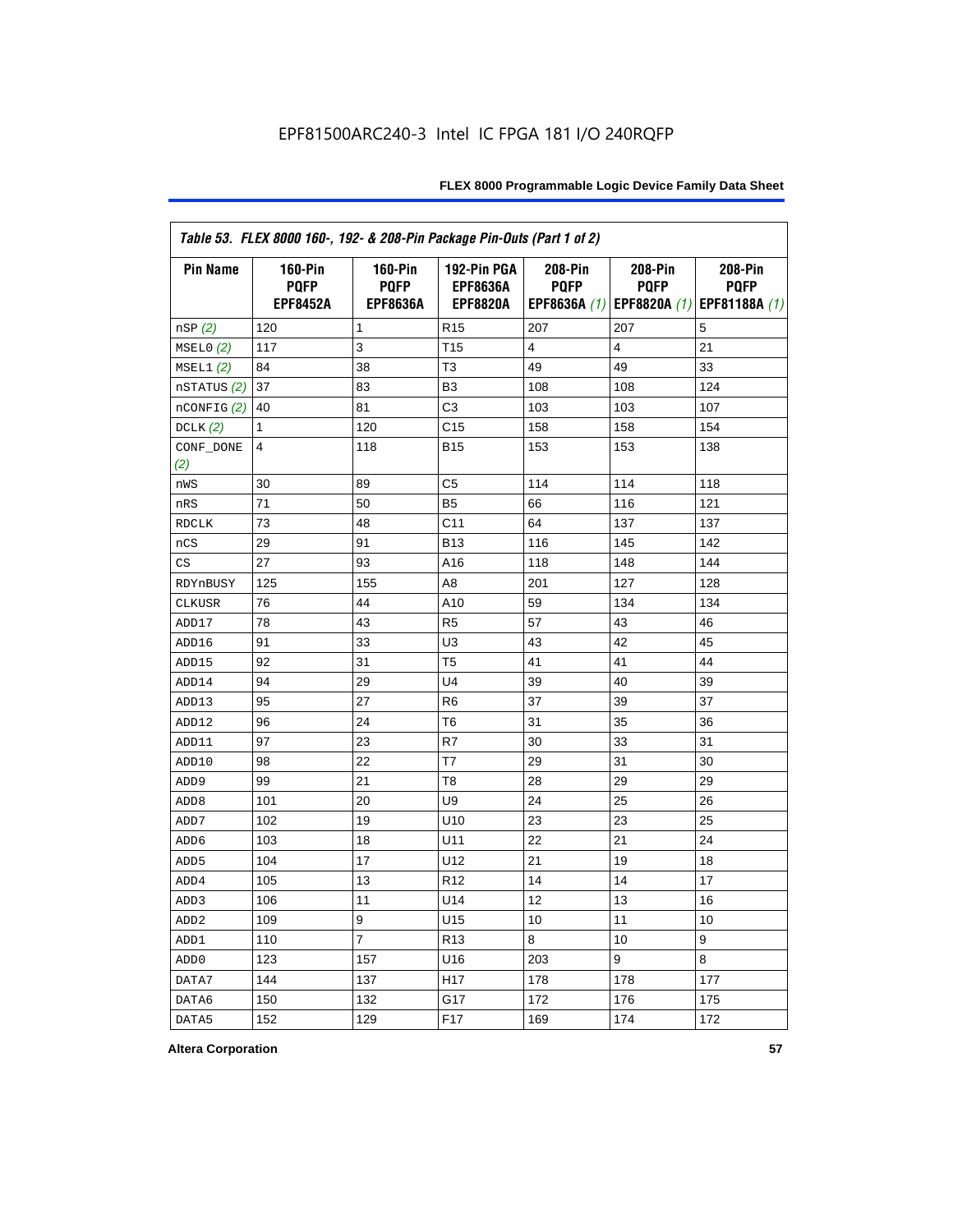| <b>Pin Name</b>                     | <b>160-Pin</b><br><b>PQFP</b><br><b>EPF8452A</b>             | <b>160-Pin</b><br><b>PQFP</b><br><b>EPF8636A</b>                           | 192-Pin PGA<br><b>EPF8636A</b><br><b>EPF8820A</b>                                                                                                  | 208-Pin<br><b>PQFP</b><br>EPF8636A (1)                                                                                                                                           | 208-Pin<br><b>PQFP</b><br>EPF8820A (1)                                              | 208-Pin<br><b>PQFP</b><br>EPF81188A (1)                                                                  |
|-------------------------------------|--------------------------------------------------------------|----------------------------------------------------------------------------|----------------------------------------------------------------------------------------------------------------------------------------------------|----------------------------------------------------------------------------------------------------------------------------------------------------------------------------------|-------------------------------------------------------------------------------------|----------------------------------------------------------------------------------------------------------|
| DATA4                               | 154                                                          | 127                                                                        | E17                                                                                                                                                | 165                                                                                                                                                                              | 172                                                                                 | 170                                                                                                      |
| DATA3                               | 157                                                          | 124                                                                        | G15                                                                                                                                                | 162                                                                                                                                                                              | 171                                                                                 | 168                                                                                                      |
| DATA2                               | 159                                                          | 122                                                                        | F <sub>15</sub>                                                                                                                                    | 160                                                                                                                                                                              | 167                                                                                 | 166                                                                                                      |
| DATA1                               | 11                                                           | 115                                                                        | E16                                                                                                                                                | 149                                                                                                                                                                              | 165                                                                                 | 163                                                                                                      |
| DATA0                               | 12                                                           | 113                                                                        | C16                                                                                                                                                | 147                                                                                                                                                                              | 162                                                                                 | 161                                                                                                      |
| SDOUT(3)                            | 128                                                          | 152                                                                        | C7(11)                                                                                                                                             | 198                                                                                                                                                                              | 124                                                                                 | 119                                                                                                      |
| TDI $(4)$                           | $\overline{\phantom{0}}$                                     | 55                                                                         | R <sub>11</sub>                                                                                                                                    | 72                                                                                                                                                                               | 20                                                                                  |                                                                                                          |
| TDO(4)                              | $\overline{\phantom{0}}$                                     | 95                                                                         | B <sub>9</sub>                                                                                                                                     | 120                                                                                                                                                                              | 129                                                                                 | -                                                                                                        |
| TCK $(4)$ , $(6)$                   |                                                              | 57                                                                         | U8                                                                                                                                                 | 74                                                                                                                                                                               | 30                                                                                  |                                                                                                          |
| TMS $(4)$                           |                                                              | 59                                                                         | U7                                                                                                                                                 | 76                                                                                                                                                                               | 32                                                                                  |                                                                                                          |
| TRST $(7)$                          |                                                              | 40                                                                         | R <sub>3</sub>                                                                                                                                     | 54                                                                                                                                                                               | 54                                                                                  |                                                                                                          |
| Dedicated<br>Inputs (10)            | 5, 36, 85, 116                                               | 6, 35, 87, 116                                                             | A5, U5, U13,<br>A13                                                                                                                                | 7, 45, 112,<br>150                                                                                                                                                               | 17, 36, 121,<br>140                                                                 | 13, 41, 116,<br>146                                                                                      |
| <b>VCCINT</b><br>(5.0 V)            | 21, 41, 53, 67,<br>80, 81, 100, 121,<br>133, 147, 160        | 4, 5, 26, 85,<br>106                                                       | C8, C9, C10,<br>R8, R9, R10,<br>R <sub>14</sub>                                                                                                    | 5, 6, 33, 110,<br>137                                                                                                                                                            | 5, 6, 27, 48,<br>119, 141                                                           | 4, 20, 35, 48,<br>50, 102, 114,<br>131, 147                                                              |
| <b>VCCIO</b><br>(5.0 V or<br>3.3 V  |                                                              | 25, 41, 60, 70,<br>80, 107, 121,<br>140, 149, 160                          | D3, D4, D9,<br>D14, D15, G4,<br>G14, L4, L14,<br>P4, P9, P14                                                                                       | 32, 55, 78, 91,<br>102, 138, 159,<br>182, 193, 206                                                                                                                               | 26, 55, 69, 87,<br>102, 131, 159,<br>173, 191, 206                                  | 3, 19, 34, 49,<br>69, 87, 106,<br>123, 140, 156,<br>174, 192                                             |
| GND                                 | 13, 14, 28, 46,<br>60, 75, 93, 107,<br>108, 126, 140,<br>155 | 15, 16, 36, 37,<br>45, 51, 75, 84,<br>86, 96, 97,<br>117, 126, 131,<br>154 | C4, D7, D8,<br>D <sub>10</sub> , D <sub>11</sub> , H <sub>4</sub> ,<br>H <sub>14</sub> , K <sub>4</sub> , K <sub>14</sub> ,<br>P7, P8, P10,<br>P11 | 19, 20, 46, 47,<br>60, 67, 96,<br>109, 111, 124,<br>125, 151, 164,<br>171, 200                                                                                                   | 15, 16, 37, 38,<br>60, 78, 96,<br>109, 110, 120,<br>130, 142, 152,<br>164, 182, 200 | 11, 12, 27, 28,<br>42, 43, 60, 78,<br>96, 105, 115,<br>122, 132, 139,<br>148, 155, 159,<br>165, 183, 201 |
| No Connect<br>(N.C.)                | 2, 3, 38, 39, 70,<br>82, 83, 118, 119,<br>148                | 2, 39, 82, 119                                                             | C6, C12, C13,<br>C14, E3, E15,<br>F3, J3, J4,<br>J14, J15, N3,<br>N15, P3, P15,<br>R4 (12)                                                         | 1, 2, 3, 16, 17,<br>18, 25, 26, 27,<br>34, 35, 36, 50,<br>51, 52, 53,<br>104, 105, 106,<br>107, 121, 122,<br>123, 130, 131,<br>132, 139, 140,<br>141, 154, 155,<br>156, 157, 208 | 1, 2, 3, 50, 51,<br>52, 53, 104,<br>105, 106, 107,<br>154, 155, 156,<br>157, 208    | 1, 2, 51, 52, 53,<br>54, 103, 104,<br>157, 158, 207,<br>208                                              |
| <b>Total User</b><br>I/O Pins $(9)$ | 116                                                          | 114                                                                        | 132, 148 (13)                                                                                                                                      | 132                                                                                                                                                                              | 148                                                                                 | 144                                                                                                      |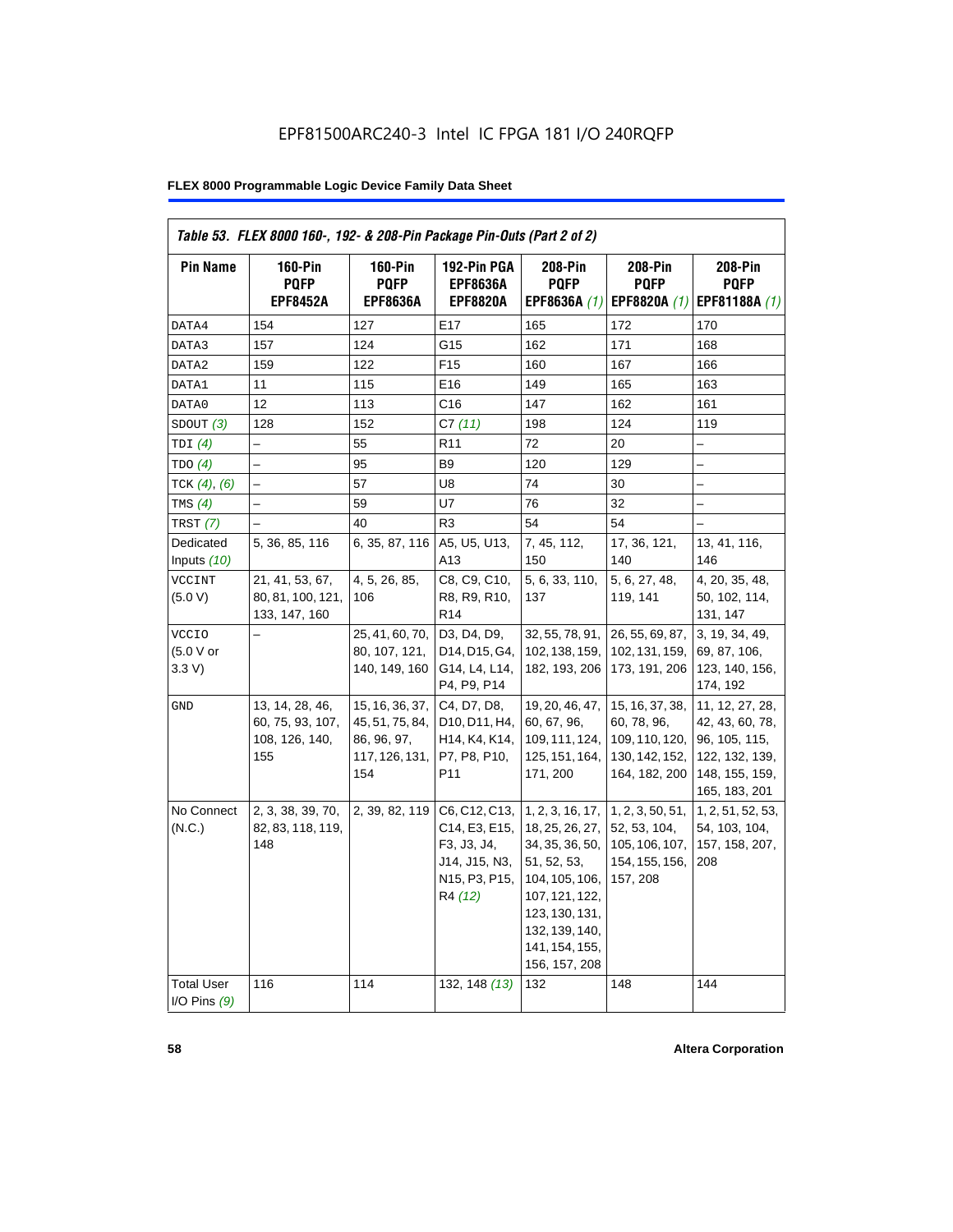| Table 54. FLEX 8000 225-, 232-, 240-, 280- & 304-Pin Package Pin-Outs (Part 1 of 3) |                                                 |                                    |                                                   |                                                   |                                    |                                            |
|-------------------------------------------------------------------------------------|-------------------------------------------------|------------------------------------|---------------------------------------------------|---------------------------------------------------|------------------------------------|--------------------------------------------|
| <b>Pin Name</b>                                                                     | <b>225-Pin</b><br><b>BGA</b><br><b>EPF8820A</b> | 232-Pin<br><b>PGA</b><br>EPF81188A | <b>240-Pin</b><br><b>PQFP</b><br><b>EPF81188A</b> | <b>240-Pin</b><br><b>PQFP</b><br><b>EPF81500A</b> | 280-Pin<br><b>PGA</b><br>EPF81500A | 304-Pin<br><b>ROFP</b><br><b>EPF81500A</b> |
| nSP(2)                                                                              | A15                                             | C <sub>14</sub>                    | 237                                               | 237                                               | W <sub>1</sub>                     | 304                                        |
| MSELO(2)                                                                            | <b>B14</b>                                      | G15                                | 21                                                | 19                                                | N <sub>1</sub>                     | 26                                         |
| MSEL1(2)                                                                            | R <sub>15</sub>                                 | L <sub>15</sub>                    | 40                                                | 38                                                | H <sub>3</sub>                     | 51                                         |
| nSTATUS (2)                                                                         | P <sub>2</sub>                                  | L <sub>3</sub>                     | 141                                               | 142                                               | G19                                | 178                                        |
| $n$ CONFIG $(2)$                                                                    | R <sub>1</sub>                                  | R <sub>4</sub>                     | 117                                               | 120                                               | <b>B18</b>                         | 152                                        |
| DCLK $(2)$                                                                          | B <sub>2</sub>                                  | C <sub>4</sub>                     | 184                                               | 183                                               | U18                                | 230                                        |
| $CONF\_DONE(2)$                                                                     | A1                                              | G3                                 | 160                                               | 161                                               | M16                                | 204                                        |
| nWS                                                                                 | L4                                              | P <sub>1</sub>                     | 133                                               | 134                                               | F18                                | 167                                        |
| nRS                                                                                 | K <sub>5</sub>                                  | N <sub>1</sub>                     | 137                                               | 138                                               | G18                                | 171                                        |
| <b>RDCLK</b>                                                                        | F <sub>1</sub>                                  | G <sub>2</sub>                     | 158                                               | 159                                               | M17                                | 202                                        |
| nCS                                                                                 | D <sub>1</sub>                                  | E <sub>2</sub>                     | 166                                               | 167                                               | N <sub>16</sub>                    | 212                                        |
| CS                                                                                  | C <sub>1</sub>                                  | E <sub>3</sub>                     | 169                                               | 170                                               | N <sub>18</sub>                    | 215                                        |
| RDYnBUSY                                                                            | J3                                              | K <sub>2</sub>                     | 146                                               | 147                                               | J17                                | 183                                        |
| <b>CLKUSR</b>                                                                       | G <sub>2</sub>                                  | H <sub>2</sub>                     | 155                                               | 156                                               | K <sub>19</sub>                    | 199                                        |
| ADD17                                                                               | M14                                             | R <sub>15</sub>                    | 58                                                | 56                                                | E <sub>3</sub>                     | 73                                         |
| ADD16                                                                               | L12                                             | T <sub>17</sub>                    | 56                                                | 54                                                | E <sub>2</sub>                     | 71                                         |
| ADD15                                                                               | M15                                             | P <sub>15</sub>                    | 54                                                | 52                                                | F4                                 | 69                                         |
| ADD14                                                                               | L13                                             | M14                                | 47                                                | 45                                                | G1                                 | 60                                         |
| ADD13                                                                               | L <sub>14</sub>                                 | M15                                | 45                                                | 43                                                | H <sub>2</sub>                     | 58                                         |
| ADD12                                                                               | K <sub>13</sub>                                 | M16                                | 43                                                | 41                                                | H1                                 | 56                                         |
| ADD11                                                                               | K <sub>15</sub>                                 | K <sub>15</sub>                    | 36                                                | 34                                                | JЗ                                 | 47                                         |
| ADD10                                                                               | J13                                             | K <sub>17</sub>                    | 34                                                | 32                                                | K <sub>3</sub>                     | 45                                         |
| ADD <sub>9</sub>                                                                    | J15                                             | J14                                | 32                                                | 30                                                | K4                                 | 43                                         |
| ADD <sub>8</sub>                                                                    | G14                                             | J15                                | 29                                                | 27                                                | L1                                 | 34                                         |
| ADD7                                                                                | G13                                             | H <sub>17</sub>                    | 27                                                | 25                                                | L2                                 | 32                                         |
| ADD <sub>6</sub>                                                                    | G11                                             | H <sub>15</sub>                    | 25                                                | 23                                                | M1                                 | 30                                         |
| ADD <sub>5</sub>                                                                    | F <sub>14</sub>                                 | F <sub>16</sub>                    | 18                                                | 16                                                | N <sub>2</sub>                     | 20                                         |
| ADD4                                                                                | E <sub>13</sub>                                 | F <sub>15</sub>                    | 16                                                | 14                                                | N <sub>3</sub>                     | 18                                         |
| ADD3                                                                                | D <sub>15</sub>                                 | F <sub>14</sub>                    | 14                                                | 12                                                | N <sub>4</sub>                     | 16                                         |
| ADD <sub>2</sub>                                                                    | D <sub>14</sub>                                 | D <sub>15</sub>                    | 7                                                 | 5                                                 | U <sub>1</sub>                     | 8                                          |
| ADD1                                                                                | E12                                             | <b>B17</b>                         | 5                                                 | 3                                                 | U2                                 | 6                                          |
| ADD <sub>0</sub>                                                                    | C <sub>15</sub>                                 | C <sub>15</sub>                    | 3                                                 | 1                                                 | V <sub>1</sub>                     | 4                                          |
| DATA7                                                                               | A7                                              | A7                                 | 205                                               | 199                                               | W13                                | 254                                        |
| DATA6                                                                               | D7                                              | D8                                 | 203                                               | 197                                               | W14                                | 252                                        |
| DATA5                                                                               | A6                                              | B7                                 | 200                                               | 196                                               | W15                                | 250                                        |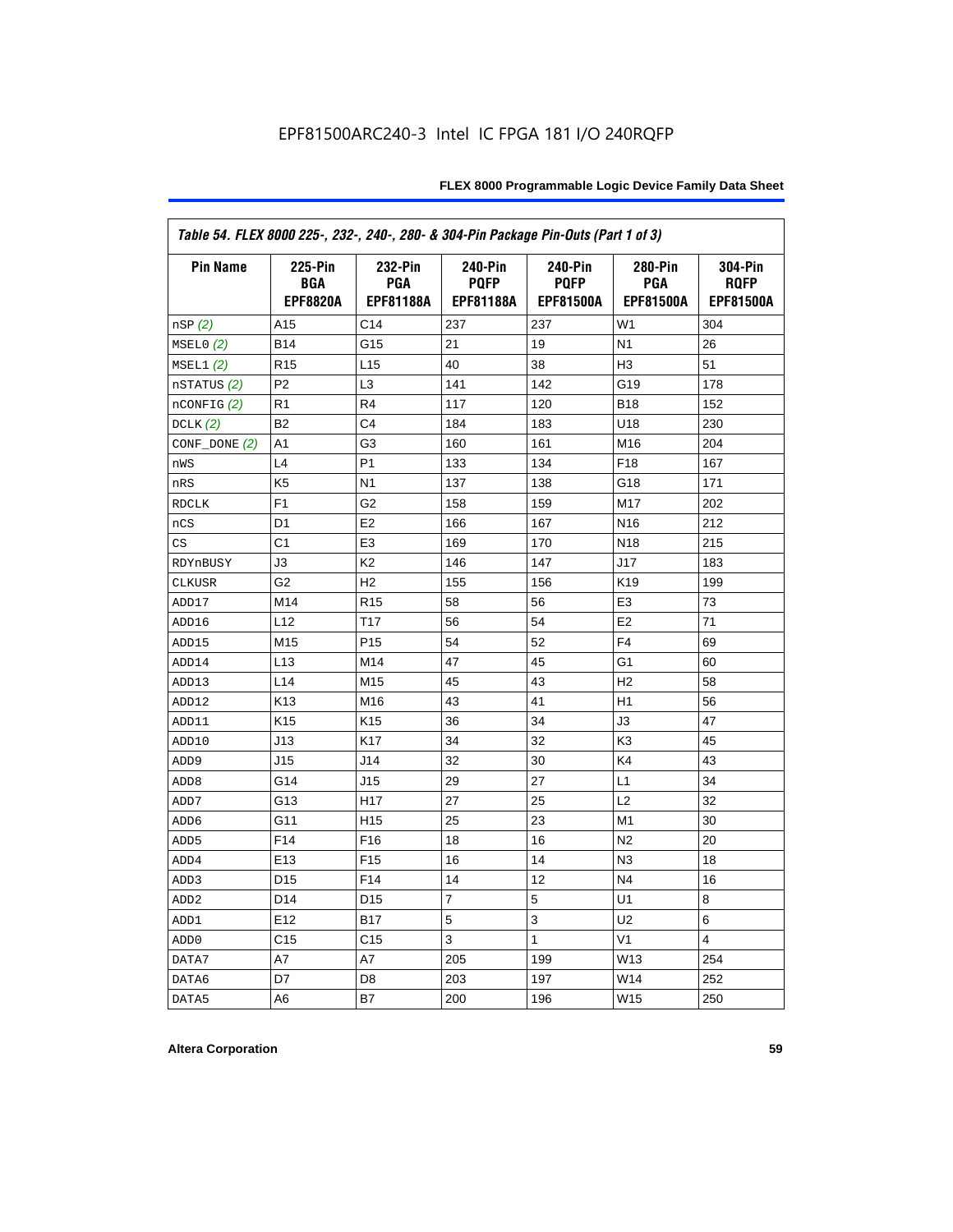| Table 54. FLEX 8000 225-, 232-, 240-, 280- & 304-Pin Package Pin-Outs (Part 2 of 3) |                                                                                                                                         |                                                                                                     |                                                                |                                                                     |                                                                                                                            |                                                                      |
|-------------------------------------------------------------------------------------|-----------------------------------------------------------------------------------------------------------------------------------------|-----------------------------------------------------------------------------------------------------|----------------------------------------------------------------|---------------------------------------------------------------------|----------------------------------------------------------------------------------------------------------------------------|----------------------------------------------------------------------|
| <b>Pin Name</b>                                                                     | 225-Pin<br><b>BGA</b><br><b>EPF8820A</b>                                                                                                | 232-Pin<br><b>PGA</b><br><b>EPF81188A</b>                                                           | 240-Pin<br><b>POFP</b><br><b>EPF81188A</b>                     | 240-Pin<br><b>POFP</b><br><b>EPF81500A</b>                          | <b>280-Pin</b><br><b>PGA</b><br><b>EPF81500A</b>                                                                           | <b>304-Pin</b><br><b>RQFP</b><br><b>EPF81500A</b>                    |
| DATA4                                                                               | A <sub>5</sub>                                                                                                                          | C7                                                                                                  | 198                                                            | 194                                                                 | W16                                                                                                                        | 248                                                                  |
| DATA3                                                                               | <b>B5</b>                                                                                                                               | D7                                                                                                  | 196                                                            | 193                                                                 | W17                                                                                                                        | 246                                                                  |
| DATA2                                                                               | E6                                                                                                                                      | <b>B5</b>                                                                                           | 194                                                            | 190                                                                 | V16                                                                                                                        | 243                                                                  |
| DATA1                                                                               | D <sub>5</sub>                                                                                                                          | A <sub>3</sub>                                                                                      | 191                                                            | 189                                                                 | U16                                                                                                                        | 241                                                                  |
| DATA0                                                                               | C <sub>4</sub>                                                                                                                          | A2                                                                                                  | 189                                                            | 187                                                                 | V17                                                                                                                        | 239                                                                  |
| SDOUT(3)                                                                            | K <sub>1</sub>                                                                                                                          | N <sub>2</sub>                                                                                      | 135                                                            | 136                                                                 | F <sub>19</sub>                                                                                                            | 169                                                                  |
| TDI                                                                                 | F15(4)                                                                                                                                  | -                                                                                                   | -                                                              | 63(14)                                                              | B1 (14)                                                                                                                    | 80(14)                                                               |
| TDO                                                                                 | J2(4)                                                                                                                                   |                                                                                                     |                                                                | 117                                                                 | C17                                                                                                                        | 149                                                                  |
| $TCK$ (6)                                                                           | J14(4)                                                                                                                                  | -                                                                                                   | $\overline{\phantom{0}}$                                       | 116 $(14)$                                                          | A <sub>19</sub> $(14)$                                                                                                     | 148 $(14)$                                                           |
| TMS                                                                                 | J12(4)                                                                                                                                  | $\overline{\phantom{0}}$                                                                            | $\overline{\phantom{0}}$                                       | 64 (14)                                                             | C2(14)                                                                                                                     | 81(14)                                                               |
| TRST (7)                                                                            | P <sub>14</sub>                                                                                                                         |                                                                                                     | $\overline{\phantom{0}}$                                       | 115 $(14)$                                                          | A18 $(14)$                                                                                                                 | 145(14)                                                              |
| Dedicated Inputs<br>(10)                                                            | F4, L1, K12,<br>E <sub>15</sub>                                                                                                         | C1, C17, R1,<br>R <sub>17</sub>                                                                     | 10, 51, 130,<br>171                                            | 8, 49, 131,<br>172                                                  | F1, F16, P3,<br>P <sub>19</sub>                                                                                            | 12, 64, 164,<br>217                                                  |
| <b>VCCINT</b><br>(5.0 V)                                                            | F5, F10, E1,<br>L2, K4, M12,<br>P15, H13,<br>H14, B15,<br>C13                                                                           | E4, H4, L4,<br>P12, L14,<br>H <sub>14</sub> , E <sub>14</sub> ,<br>R <sub>14</sub> , U <sub>1</sub> | 20, 42, 64, 66,<br>114, 128, 150,<br>172, 236                  | 18, 40, 60, 62,<br>91, 114, 129,<br>151, 173, 209,<br>236           | B17, D3, D15,<br>E8, E10, E12,<br>E14, R7, R9,<br>R <sub>11</sub> , R <sub>13</sub> ,<br>R <sub>14</sub> , T <sub>14</sub> | 24, 54, 77,<br>144, 79, 115,<br>162, 191, 218,<br>266, 301           |
| <b>VCCIO</b><br>(5.0 V or 3.3 V)                                                    | H3, H2, P6,<br>R6, P10, N10,<br>R <sub>14</sub> , N <sub>13</sub> ,<br>H15, H12,<br>D12, A14,<br>B10, A10, B6,<br>C6, A2, C3,<br>M4, R2 | N10, M13,<br>M5, K13, K5,<br>H13, H5, F5,<br>E10, E8, N8,<br>F13                                    | 19, 41, 65, 81,<br>99, 116, 140,<br>162, 186, 202,<br>220, 235 | 17, 39, 61, 78,<br>94, 108, 130,<br>152, 174, 191,<br>205, 221, 235 | D14, E7, E9,<br>E11, E13, R6,<br>R8, R10, R12,<br>T13, T15                                                                 | 22, 53, 78, 99,<br>119, 137, 163,<br>193, 220, 244,<br>262, 282, 300 |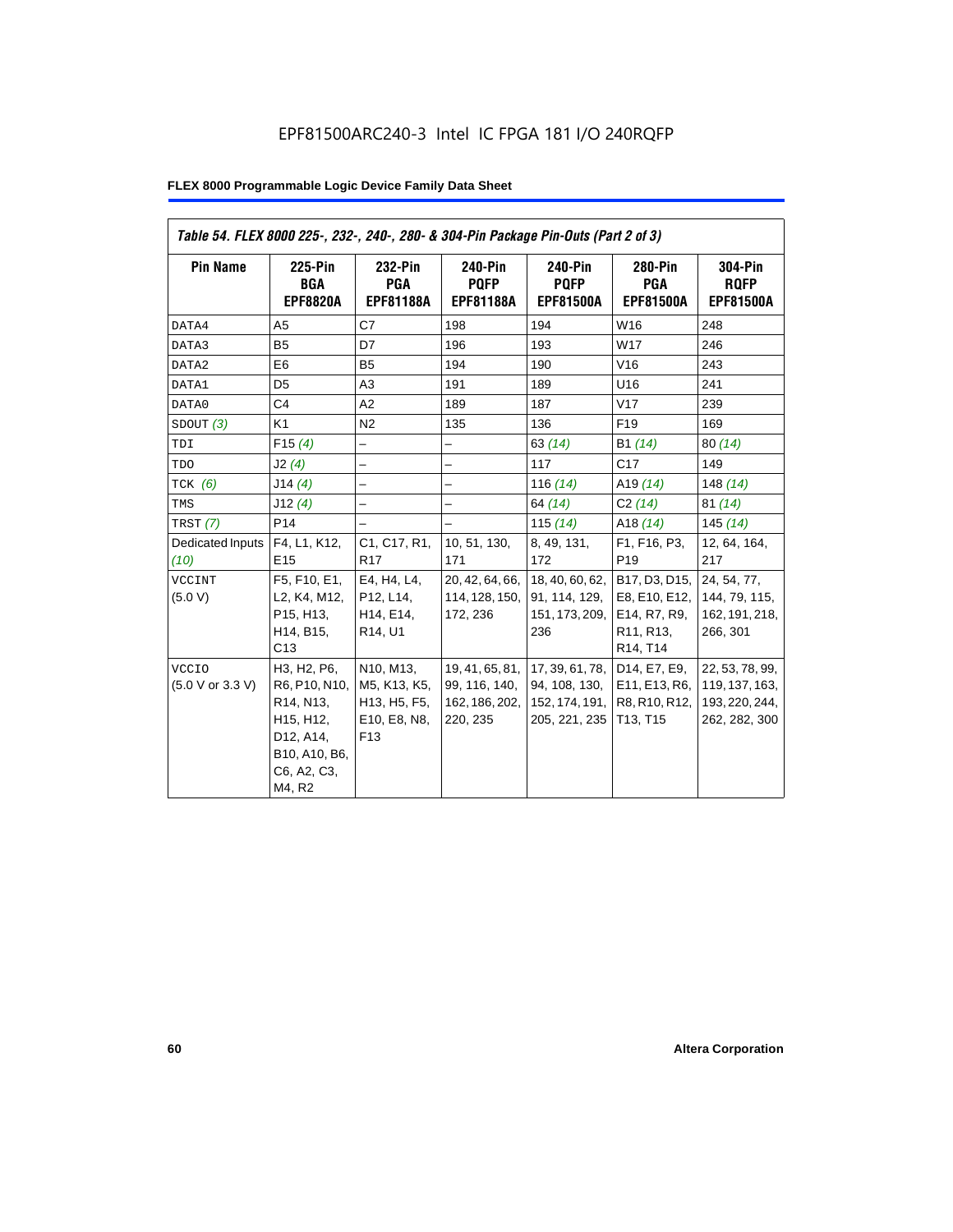| Table 54. FLEX 8000 225-, 232-, 240-, 280- & 304-Pin Package Pin-Outs (Part 3 of 3) |                                                                                                                                                                              |                                                                                                          |                                                                                                         |                                                                                                                                               |                                                                                                                                                                    |                                                                                                                                                                                                            |
|-------------------------------------------------------------------------------------|------------------------------------------------------------------------------------------------------------------------------------------------------------------------------|----------------------------------------------------------------------------------------------------------|---------------------------------------------------------------------------------------------------------|-----------------------------------------------------------------------------------------------------------------------------------------------|--------------------------------------------------------------------------------------------------------------------------------------------------------------------|------------------------------------------------------------------------------------------------------------------------------------------------------------------------------------------------------------|
| <b>Pin Name</b>                                                                     | <b>225-Pin</b><br><b>BGA</b><br><b>EPF8820A</b>                                                                                                                              | 232-Pin<br><b>PGA</b><br><b>EPF81188A</b>                                                                | <b>240-Pin</b><br><b>POFP</b><br><b>EPF81188A</b>                                                       | <b>240-Pin</b><br><b>PQFP</b><br><b>EPF81500A</b>                                                                                             | <b>280-Pin</b><br><b>PGA</b><br><b>EPF81500A</b>                                                                                                                   | <b>304-Pin</b><br><b>ROFP</b><br><b>EPF81500A</b>                                                                                                                                                          |
| <b>GND</b>                                                                          | B1, D4, E14,<br>F7, F8, F9,<br>F12, G6, G7,<br>G8, G9, G10,<br>H1, H4, H5,<br>H6, H7, H8,<br>H9, H10, H11,<br>J6, J7, J8, J9,<br>J10, K6, K7,<br>K8, K9, K11,<br>L15, N3, P1 | A1, D6, E11,<br>E7, E9, G4,<br>G5, G13,<br>G14, J5, J13,<br>K4, K14, L5,<br>L13, N4, N7,<br>N9, N11, N14 | 8, 9, 30, 31,<br>52, 53, 72, 90,<br>108, 115, 129,<br>139, 151, 161,<br>173, 185, 187,<br>193, 211, 229 | 6, 7, 28, 29,<br>50, 51, 71, 85, E4, E5, E6,<br>92, 101, 118,<br>162, 163, 184, H5, H15, J5,<br>185, 186, 198, J15, K5, K15,<br>208, 214, 228 | D4, D5, D16,<br>E15, E16, F5,<br>119, 140, 141, F15, G5, G15,<br>L5, L15, M5,<br>M15, N5,<br>N15, P4, P5,<br>P15, P16, R4,<br>R5, R15, R16,<br>T4, T5, T16,<br>U17 | 9, 11, 36, 38,<br>65, 67, 90,<br>108, 116,<br>128, 150,<br>151, 175, 177,<br>206, 208, 231,<br>232, 237, 253,<br>265, 273, 291                                                                             |
| No Connect<br>(N.C.)                                                                |                                                                                                                                                                              |                                                                                                          | 61, 62, 119,<br>120, 181, 182,<br>239, 240                                                              |                                                                                                                                               |                                                                                                                                                                    | 10, 21, 23, 25,<br>35, 37, 39, 40,<br>41, 42, 52, 55,<br>66, 68, 146,<br>147, 161, 173,<br>174, 176, 187,<br>188, 189, 190,<br>192, 194, 195,<br>205, 207, 219,<br>221, 233, 234,<br>235, 236, 302,<br>303 |
| Total User I/O<br>Pins $(9)$                                                        | 148                                                                                                                                                                          | 180                                                                                                      | 180                                                                                                     | 177                                                                                                                                           | 204                                                                                                                                                                | 204                                                                                                                                                                                                        |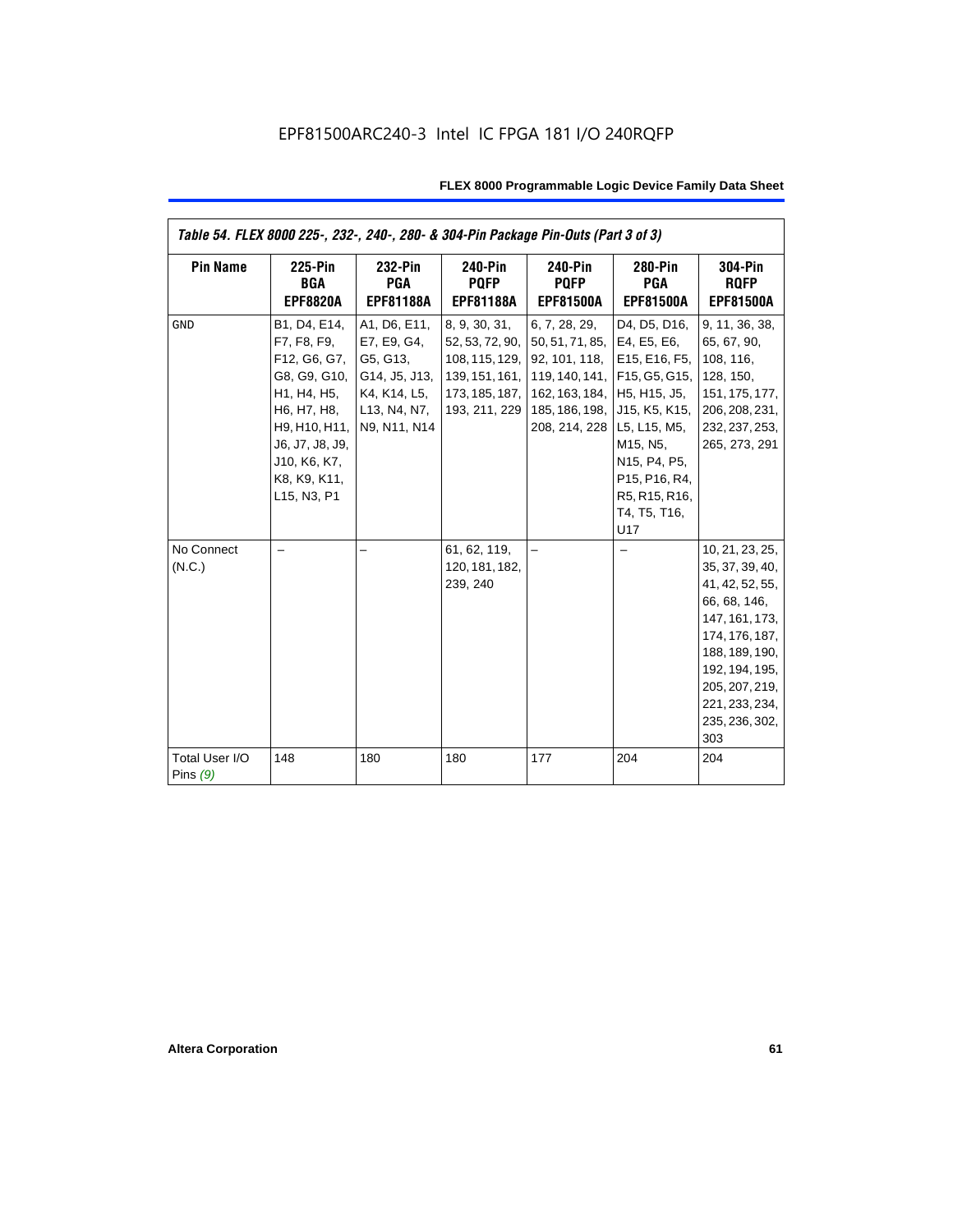### *Notes to tables:*

- (1) Perform a complete thermal analysis before committing a design to this device package. See *Application Note 74 (Evaluating Power for Altera Devices)* for more information.
- (2) This pin is a dedicated pin and is not available as a user I/O pin.
- (3) SDOUT will drive out during configuration. After configuration, it may be used as a user I/O pin. By default, the MAX+PLUS II software will not use SDOUT as a user I/O pin; the user can override the MAX+PLUS II software and use SDOUT as a user I/O pin.
- (4) If the device is not configured to use the JTAG BST circuitry, this pin is available as a user I/O pin.
- (5) JTAG pins are available for EPF8636A devices only. These pins are dedicated user I/O pins.
- $(6)$  If this pin is used as an input in user mode, ensure that it does not toggle before or during configuration.
- (7) TRST is a dedicated input pin for JTAG use. This pin must be grounded if JTAG BST is not used.
- (8) Pin 52 is a  $V_{CC}$  pin on EPF8452A devices only.
- (9) The user I/O pin count includes dedicated input pins and all I/O pins.
- (10) Unused dedicated inputs should be tied to ground on the board.
- (11) SDOUT does not exist in the EPF8636GC192 device.
- (12) These pins are no connect (N.C.) pins for EPF8636A devices only. They are user I/O pins in EPF8820A devices.
- (13) EPF8636A devices have 132 user I/O pins; EPF8820A devices have 148 user I/O pins.
- (14) For EPF81500A devices, these pins are dedicated JTAG pins and are not available as user I/O pins. If JTAG BST is not used, TDI, TCK, TMS, and TRST should be tied to GND.

**Revision History**

The information contained in the *FLEX 8000 Programmable Logic Device Family Data Sheet* version 11.1 supersedes information published in previous versions. The *FLEX 8000 Programmable Logic Device Family Data Sheet* version 11.1 contains the following change: minor textual updates.